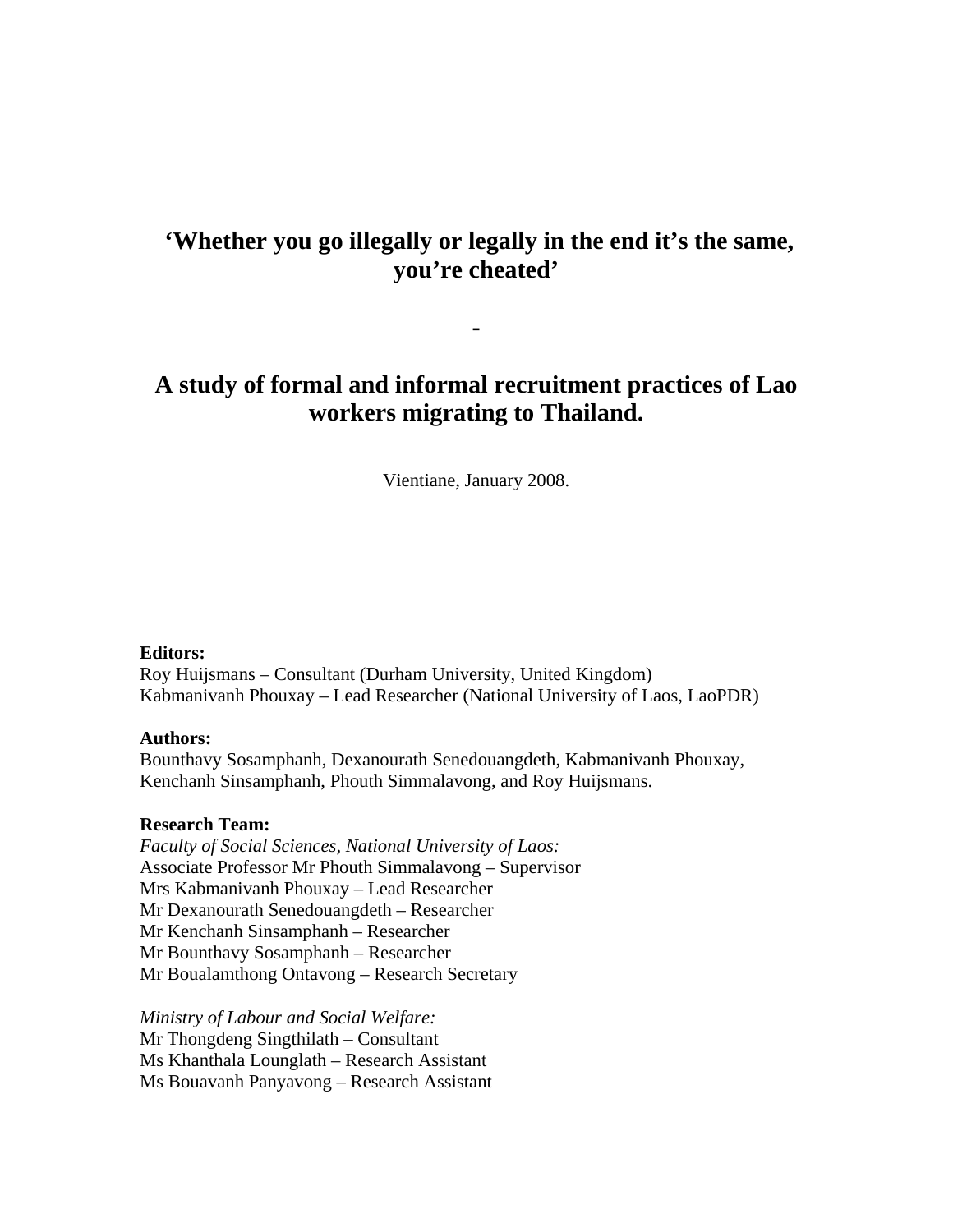# **Acknowledgements**

<span id="page-1-0"></span>The research presented in this report would not have been possible without the cooperation of numerous individuals, organisations, and companies. The research team is particularly indebted to the returned migrants and their families who have all sacrificed precious time in order to cooperate with the research.

A similar expression of thanks goes out to representatives of the recruitment agencies, government officials at all levels and other stakeholders and key-informants that were interviewed. Lastly, the research team would like to express thanks to the participants in the Bangkok workshop and the Vientiane workshop who provided valuable comments on the early research findings and the first draft of the report.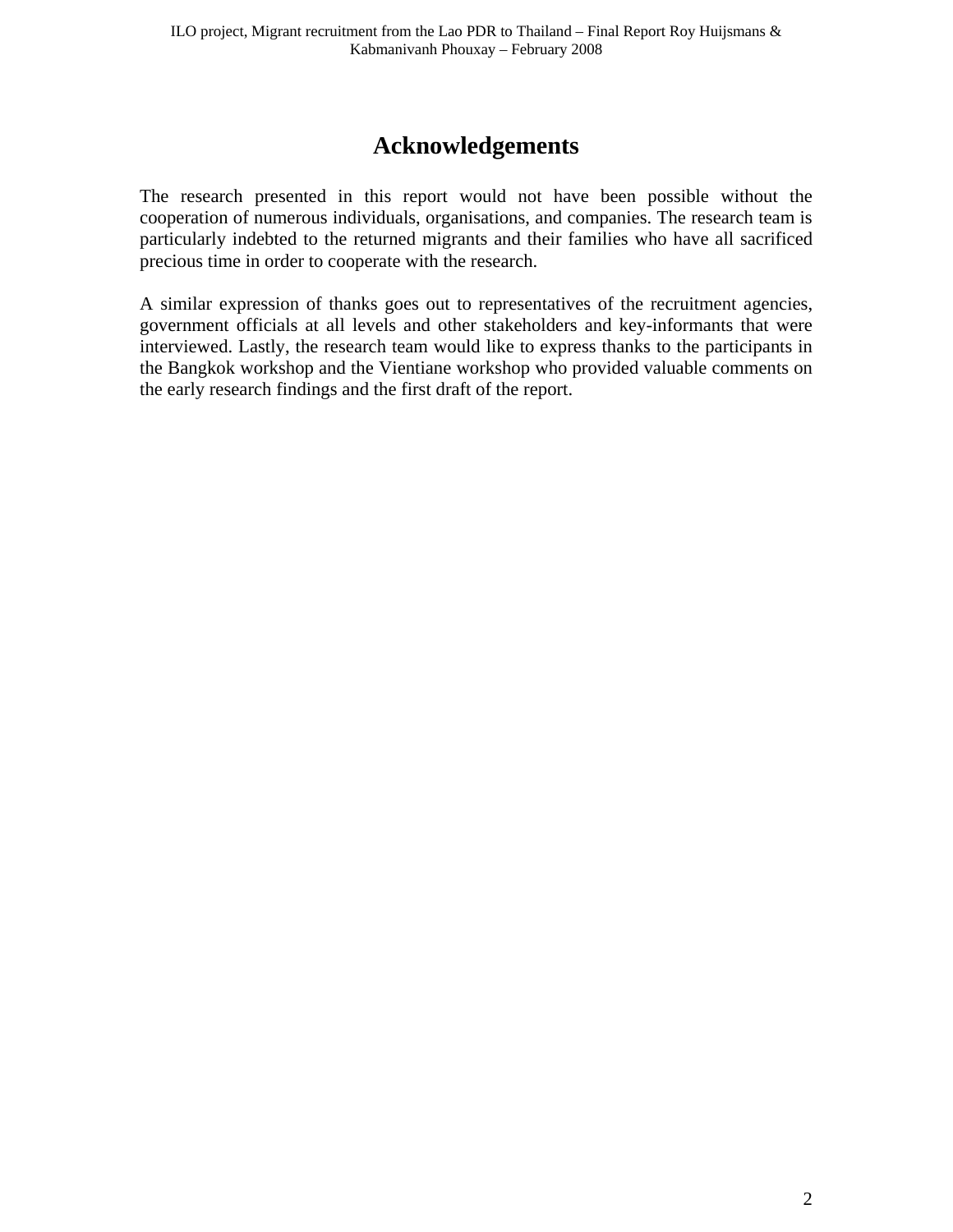# **Glossary of Acronyms**

<span id="page-2-0"></span>

| <b>ASEAN</b>    | <b>Association of South East Asian Nations</b>                         |
|-----------------|------------------------------------------------------------------------|
| CI              | Certificate of Identity                                                |
| <b>DfID</b>     | Department for International Development (United<br>Kingdom)           |
| <b>ILO</b>      | <b>International Labour Organisation</b>                               |
| <b>ILO/TICW</b> | International Labour Organisation/Trafficking in Children<br>and Women |
| <b>IOM</b>      | <b>International Organisation for Migration</b>                        |
| <b>MoFA</b>     | Ministry of Foreign Affairs                                            |
| <b>MoLSW</b>    | Ministry of Labour and Social Welfare                                  |
| MoU             | Memorandum of Understanding                                            |
| <b>SPSS</b>     | <b>Statistical Package for Social Sciences</b>                         |
| <b>UNIFEM</b>   | United Nations Development Fund for Women                              |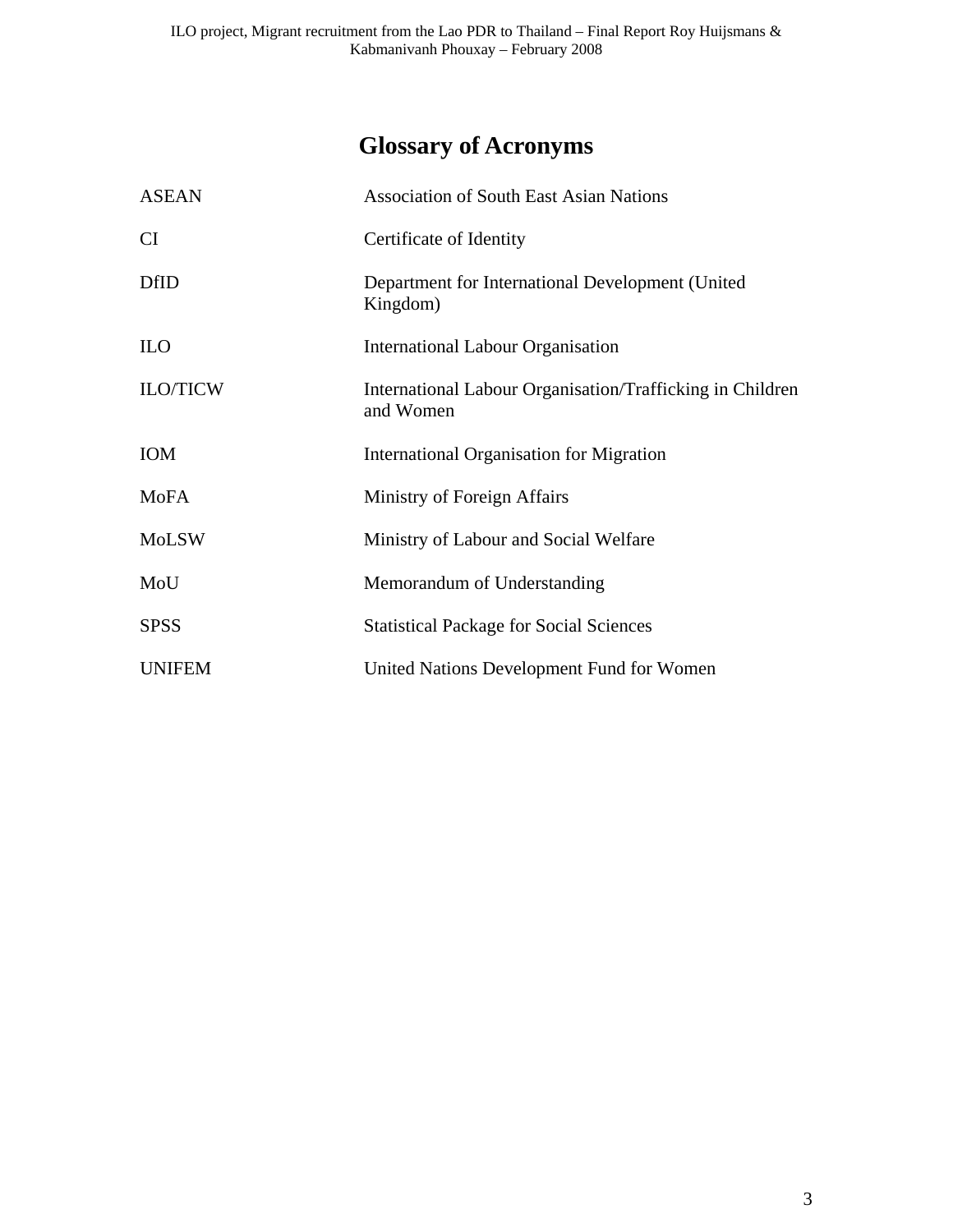# **Table of Contents**

<span id="page-3-0"></span>

| Studying Migrant Recruitment Practices from the Lao PDR to Thailand: An introduction6 |  |
|---------------------------------------------------------------------------------------|--|
|                                                                                       |  |
|                                                                                       |  |
|                                                                                       |  |
| 1.4 Situating efforts to regularise labour migration from Lao PDR to Thailand 10      |  |
|                                                                                       |  |
|                                                                                       |  |
|                                                                                       |  |
|                                                                                       |  |
|                                                                                       |  |
|                                                                                       |  |
|                                                                                       |  |
|                                                                                       |  |
|                                                                                       |  |
|                                                                                       |  |
|                                                                                       |  |
|                                                                                       |  |
| Formal Recruitment of Lao Migrant Workers: Regulations, views and practice  21        |  |
|                                                                                       |  |
| 3.1.1 From Bangkok Declaration to MoU on Employment Cooperation 21                    |  |
|                                                                                       |  |
|                                                                                       |  |
|                                                                                       |  |
|                                                                                       |  |
| 3.5 Functioning of formal labour recruitment: An initial formal appraisal  30         |  |
|                                                                                       |  |
|                                                                                       |  |
|                                                                                       |  |
|                                                                                       |  |
|                                                                                       |  |
|                                                                                       |  |
|                                                                                       |  |
|                                                                                       |  |
|                                                                                       |  |
|                                                                                       |  |
|                                                                                       |  |
|                                                                                       |  |
|                                                                                       |  |
|                                                                                       |  |
|                                                                                       |  |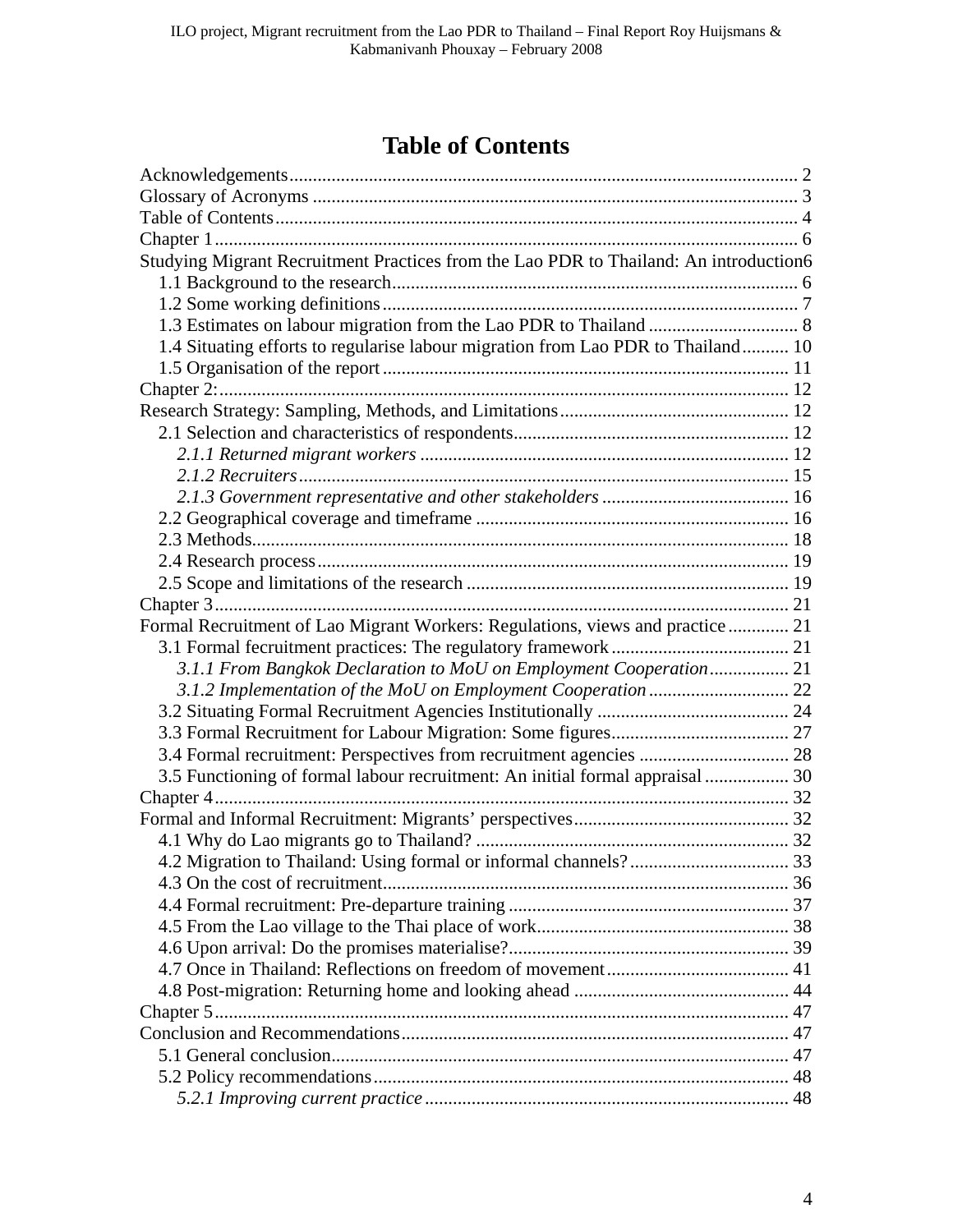| 5.2.2 Blind spots and limitations in current regulatory framework  50 |
|-----------------------------------------------------------------------|
|                                                                       |
|                                                                       |
|                                                                       |
|                                                                       |
|                                                                       |
|                                                                       |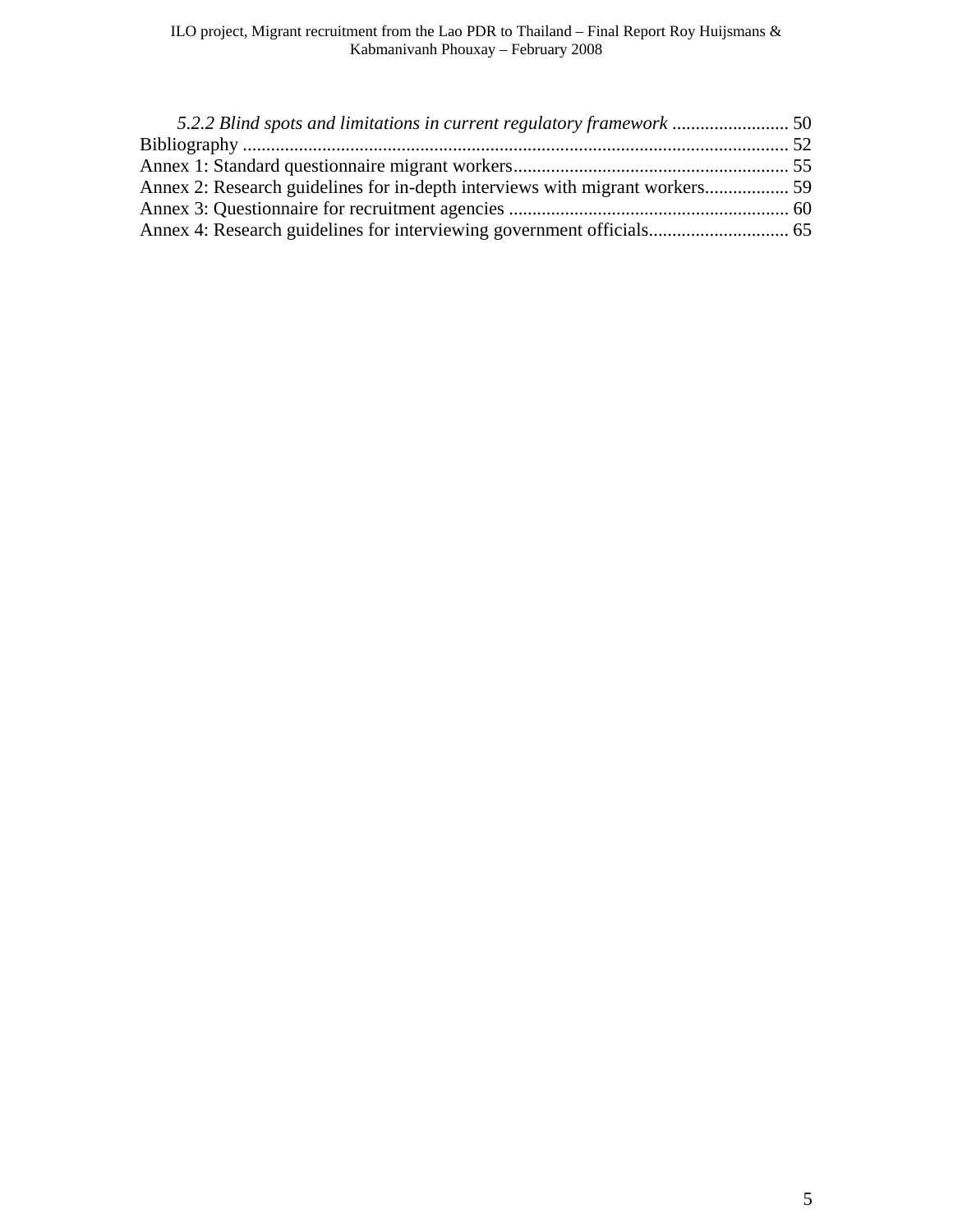# **Chapter 1**

## <span id="page-5-1"></span><span id="page-5-0"></span>**Studying Migrant Recruitment Practices from the Lao PDR to Thailand: An introduction**

This Chapter situates the Lao research component presented in this report within ILO/TICW's regional research project on recruitment practices. It introduces some main working definitions and presents an overview of estimates of Lao migrant workers in Thailand. Lastly, current efforts to regularise labour migration between the Lao PDR and Thailand are situated in current global, regional and national climates.

### <span id="page-5-2"></span>**1.1 Background to the research**

This report presents the findings of research conducted on recruitment practices for labour migration from the Lao PDR to Thailand. The research was commissioned by the International Labour Organisation's Sub-regional project to combat Trafficking in Children and Women (ILO/TICW) and forms part of a subregional ILO/TICW research project.

The Lao, Cambodian and Thai research components have followed a shared research design. However, the findings and analysis presented in this report are limited to the Lao component of the research only. The research has worked with the following two-fold hypothesis:

- 1. Migrants receive better protection through legal/formal channels
- 2. Licensing of recruitment agents provides the best outcome in a cross-border context

In addition, the research has concentrated on the following objectives:

- Provide an outline of the current legal and regulatory framework governing recruitment practices for migration, including an analysis of the current implementation of the MoU on Employment Cooperation;
- Estimate the overall size of formal recruitment for cross-border employment, identifying the factors determining the relative shares of formal and informal recruitment in the organization of labour migration;
- Compare services, costs and satisfaction with formal and informal recruitment processes;
- Analyse the demand by workers and employers for formalised recruitment services and informal recruitment processes;
- Assess how current recruitment practices are impacting on migrants' migration experience and conditions of employment;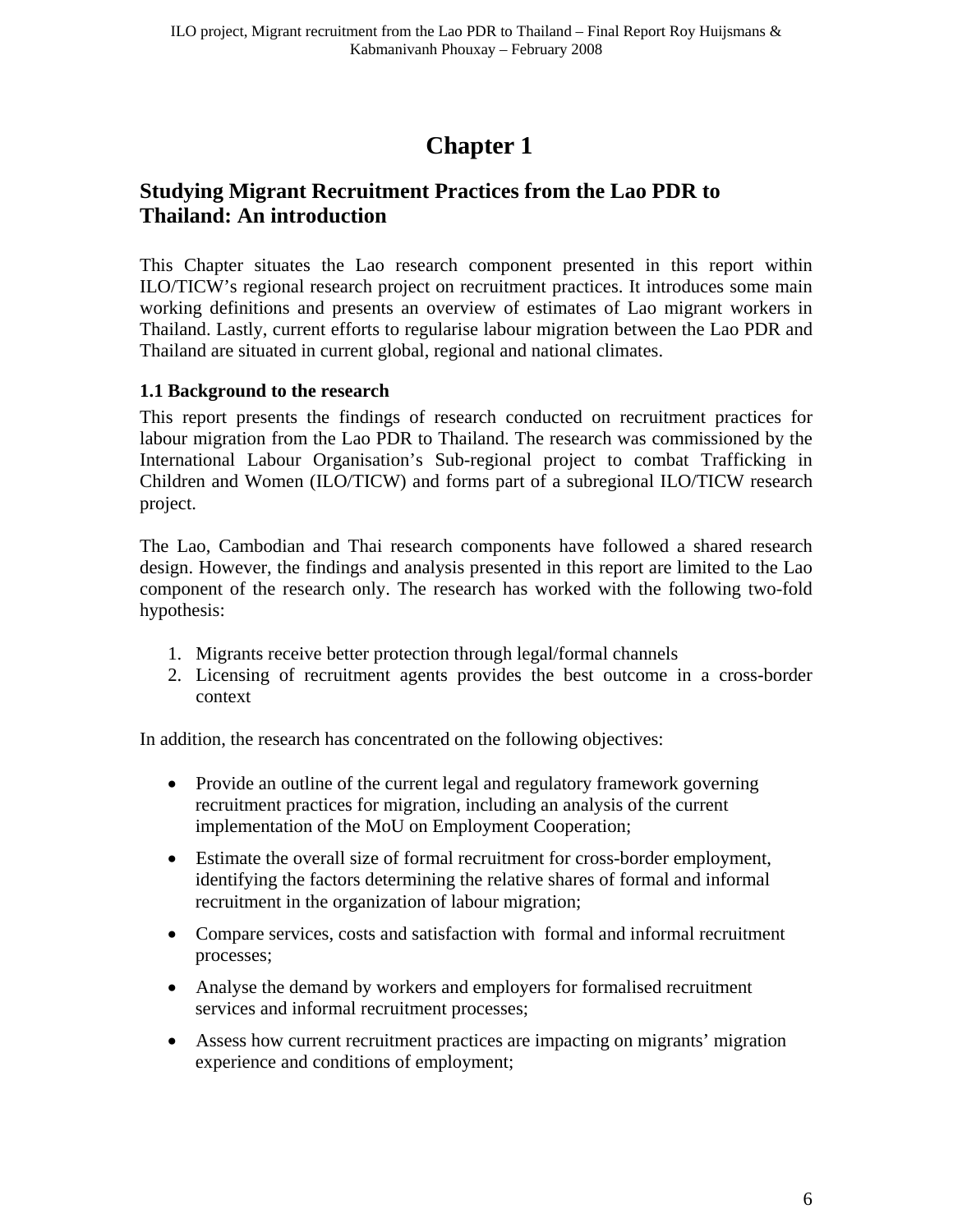Present concrete and specific policy recommendations aimed at improving recruitment processes to maximise the gains of migration of both sending and receiving countries and to protect the rights of migrant workers.

The above listed objectives are formulated in order to gain a greater and more detailed understanding of migrant recruitment practices in the Mekong Sub-region.

## <span id="page-6-0"></span>**1.2 Some working definitions**

As part of the regional orientation of the research project a few essential working definitions were established at a regional level. The regional research design defined 'formal recruiters' as any natural or legal person or enterprise, licensed by the State to provide one or more of the following labour market services:

- Services for matching offers of and applications for employment, without the private employment agency becoming a party to the employment relationship which may arise there from.
- Services consisting of employing workers with a view to making them available to a third party
- Other services related to job seeking, determined by the competent authority after consulting the most representative employers' and workers' organizations, such as the provision of job-related information, that do not set out to match offers and applications for employment.

However, in this research report 'formal recruiters' refers exclusively to the nine licensed recruitment agencies that operate in the Lao PDR, and their official agents. Subsequently, the term 'formally recruited migrant' refers to a migrant recruited by one of the nine recruitment agencies. Next, the term 'informal recruiter' is defined as any natural or legal person or enterprise, not licensed by the State to provide labour market services. An informal recruiter may include any of the following sub-categories:

- Unlicensed private employment agencies
- **Informal broker**
- Social networks

As described in Chapter 2, the Lao research has not been able to directly research informal recruiters and thus excludes this in its analysis. However, the research has covered migrants who were recruited by 'informal recruiters', these migrants are referred to as 'informally recruited migrants'. However, it must be emphasised that 'informally recruited migrants' and 'formally recruited migrants' are not clear-cut categories. As Skeldon has observed, it is probably more accurate to speak of a 'continuum of facilitation' (Skeldon 2000: 10). This not only recognises a continuum stretching from official and transparent to criminal controlled channels, but also appreciates that formal channels may incorporate informal elements and vice versa.

Further, the term 'migrant worker' refers, according to the International Convention on the Protection of the Rights of all Migrant Workers and Members of Their Families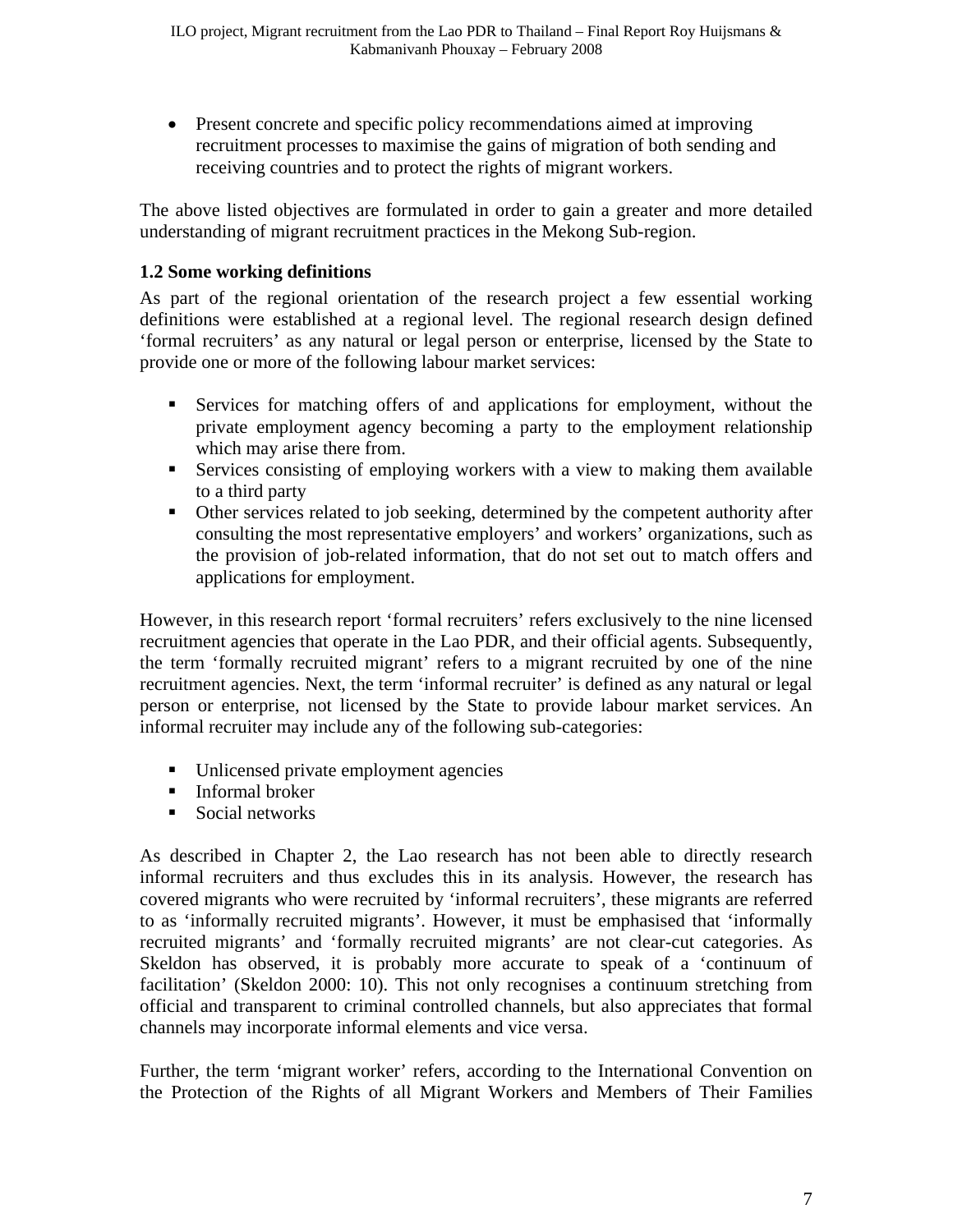(1990) to 'a person who is to be engaged, is engaged or has been engaged in a remunerated activity in a State of which he or she is not a national' (art. 2.1).

Lastly, an employer of foreign workers is any natural or legal person or enterprise whose primary place of employment are located outside the State of the migrant worker and who seeks to engage, has engaged or had engaged the migrant worker in remunerated activity under a written or oral contract (Van der Linden 2005). In this report however, the shorter term 'employer' or 'Thai employer' is more frequently used.

## <span id="page-7-0"></span>**1.3 Estimates on labour migration from the Lao PDR to Thailand**

South-East Asia has a long history of various forms of migration, such as migration for trade, work, religion or cultural exchange. Stephen Castles argues that this has 'led to complex links between areas and ethnic groups' (Castles 2004: 17). Castles further notes that

the Asian economic boom and the resulting uneven development… has led to significant flows of migrant workers from countries with large labour surpluses and stagnant economies to countries with rapid economic growth and declining fertility

This observation describes the socio-economic context of migration flows from Lao PDR to Thailand particularly well.

Estimates presented by the International Organization for Migration (IOM) on the Asian region concur with Castles' qualitative description. The IOM describes the Asian region as an extremely mobile region (IOM 2005: 103). Within the South-East Asian region, the IOM highlights the position of Thailand in particular since it is both a major sender of migrants to areas within the region and beyond, as well a receiver of migrants. It further notes that estimates suggest that the bulk of the migrants working in Thailand do so without the required documents and have often entered the country through irregular channels (IOM 2005: 110).

Current migrations from the Lao PDR and Thailand reflect much of the above. It takes myriad forms, ranging from migration for purposes of work to visiting relatives who live on the other side of the border. With regard to labour migration, this is often 'a normal and longstanding part of life' in areas that share a border with Thailand and it hardly ever goes through official border checkpoints, as a research project on young migrants conducted in northern Lao PDR concludes (SCUK *et al.* 2004: 1).

The Lao border with Thailand runs for nearly 2,000 km from the most southern province of Champassak all the way to Bokeo province in the North-West of the Lao PDR. The Mekong River forms the border for most parts, yet, some provinces share land borders with Thailand. The sheer length of the border turns any attempt of strict border control into a futile exercise. Hence, any figure on the number of Lao people crossing the Thai border is at best an informed guess.

Furthermore, figures from official border checkpoints tell very little about the purpose with which Lao people enter Thailand. Lao citizens may for example cross the border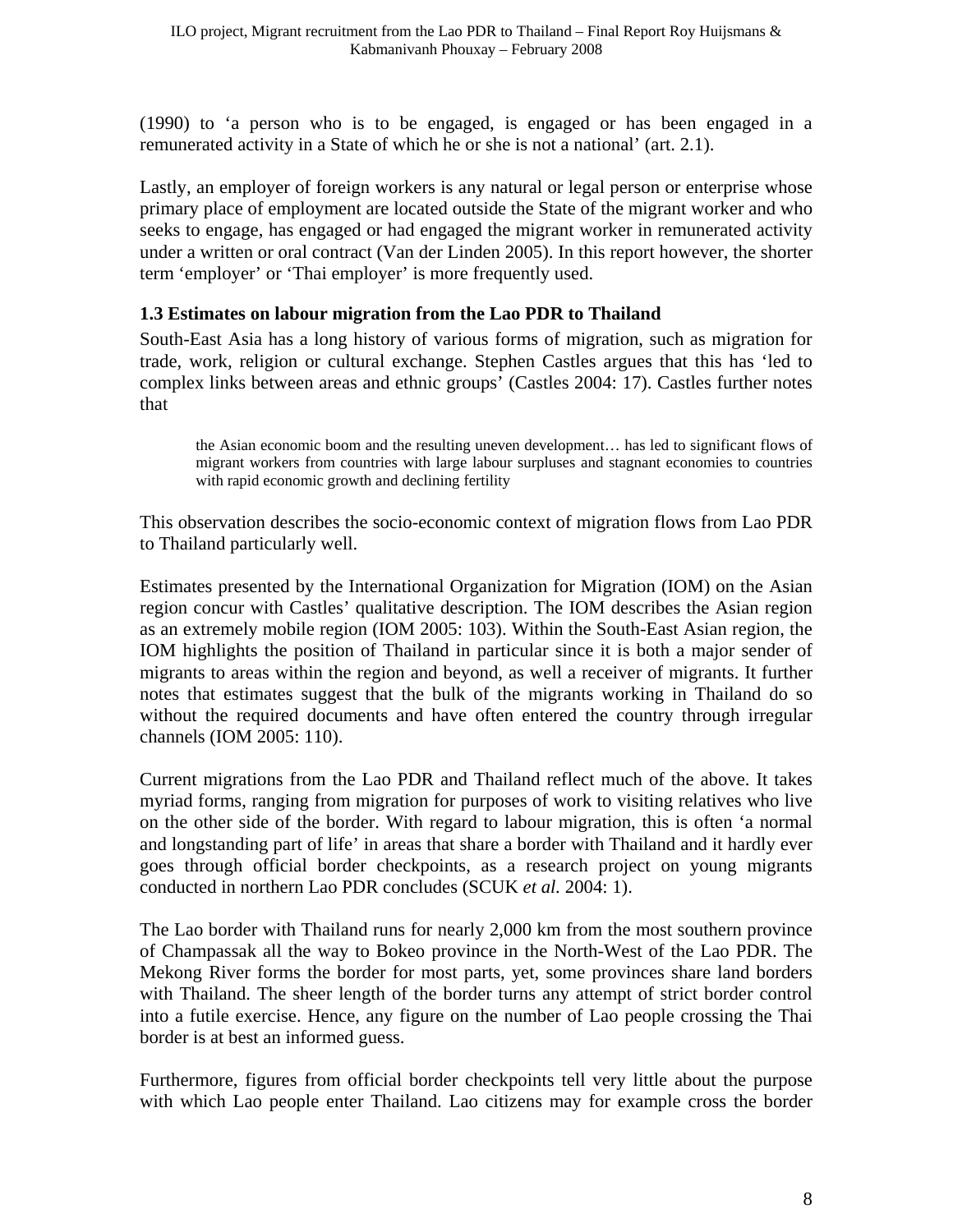legally using various documents such as papers issued by local authorities, border passes, passports, or even without any documents on days when restrictions are temporarily lifted (e.g. shared festivals or market days). Yet, once in Thailand the purpose of 'visit' may intentionally or accidentally turn into a labour migration project. Hence, legal entry into Thailand may turn into an illegal stay, or into an engagement with 'employment' which is illegitimate on the basis of the documents used for entering Thailand.

In light of the above Thai data on registered Lao migrant workers in Thailand is necessarily only a partial reflection of actual reality. Yet, to date the Thai round of registration is the most thorough exercise on quantifying the magnitude of Lao workers in Thailand.<sup>[1](#page-8-0)</sup> Hence, data from these Thai rounds of registration of undocumented migrant workers sketch an image of the scale and distribution of Lao migrant workers in Thailand. Following the 2004 round of registration 99,352 Lao workers who were eligible for work permits had by mid-December 2004 applied for such a work permit. Table 1 below shows the distribution across sectors:

| Type of work     | Number  | of | registered | $\%$ |
|------------------|---------|----|------------|------|
|                  | workers |    |            |      |
| On fishing boats | 2,634   |    |            | 2.7  |
| Fish processing  | 1,013   |    |            | 1.0  |
| Agriculture      | 16,795  |    |            | 16.9 |
| Construction     | 8,442   |    |            | 8.5  |
| Domestic Service | 31,449  |    |            | 31.7 |
| Other            | 39,019  |    |            | 39.3 |
| Total            | 99,352  |    |            | 100  |

**Table 1: Application for work permits by eligible Lao workers in Thailand by mid-December 2004 (following the 2004 round of registration)** 

Adapted from World Bank (2006: 56)

 $\overline{a}$ 

Data from the 2004 round of registration further shows that most of the work permits were issued to Lao migrant workers who worked in Bangkok (37%), followed by a considerable proportion who worked in the Central region of Thailand (24%), the eastern region (15%), and the north-eastern region (12%) (Huguet and Sureeporn Punpuing 2005: 32).

However, the figures presented above are not more than a rough indication of the actual size and distribution of Lao workers in Thailand. First, only 63% of all the Lao, Cambodian and Myanmar migrants who came forth for at the first (and costless) step of the registration process actually completed the process and obtained a work permit by mid-December 2004 and are thus included in the figures above (Huguet and Sureeporn Punpuing 2005: 37). Second, even though the initial step of the registration process was at no cost, there remain plenty of good reasons to believe that at best only a good proportion of the Lao workers in Thailand came forth to register and are thus taken note off at all.

<span id="page-8-0"></span><sup>&</sup>lt;sup>1</sup> The Thai rounds of registration targeting undocumented Cambodian, Myanmar and Lao migrant workers in Thailand is explained in more detail in Chapter 3 (3.1.1).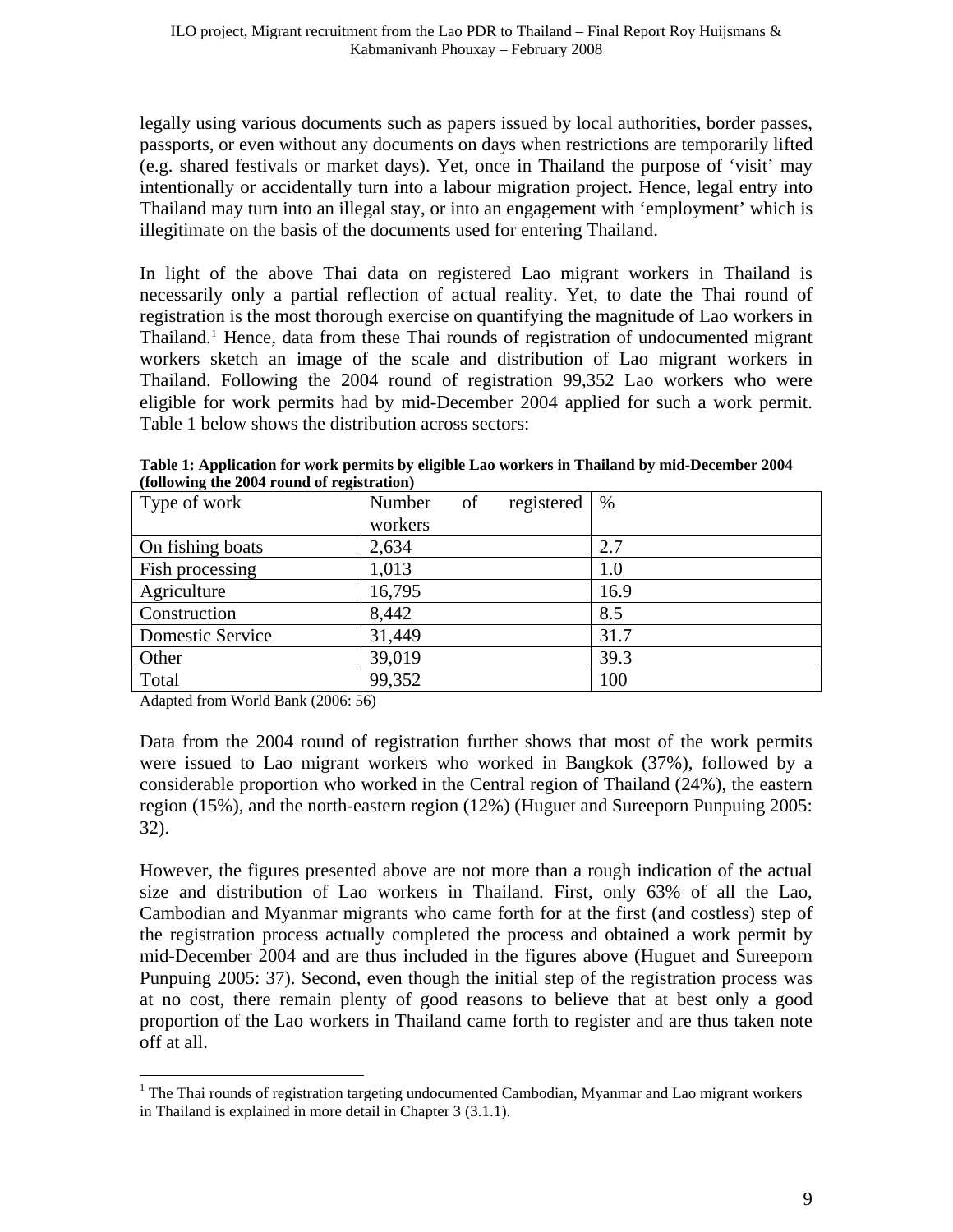Despite all its shortcomings, the figure of 99,352 Lao workers who obtained a work permit following the 2004 round of registration can be used as a benchmark to evaluate the contribution of recruitment agencies in quantitative term. Data provided by the Lao Ministry of Labour and Social Welfare (MoLSW) covering the period of  $1<sup>st</sup>$  January 2006 till  $3<sup>rd</sup>$  January 2008 shows that a total number of 7,835 Lao migrant workers have been authorised by the Lao authorities to work abroad.<sup>[2](#page-9-1)</sup> Out of this total figure,  $7,521$  Lao migrants were recruited and sent abroad by the nine recruitment agencies that are licensed to do so, and a further 314 went independently. This suggests that only a very small proportion of Lao migrant workers working in Thailand chose to go through formal channels.

#### <span id="page-9-0"></span>**1.4 Situating efforts to regularise labour migration from Lao PDR to Thailand**

Large numbers of Lao migrants who work in Thailand without the required documents combined with a seemingly constant provisioning of NGO and media accounts of various degrees of exploitation suffered by such Lao migrant workers (see e.g. Beesey 2004; Charoensutthipan 2005) have rightly instilled a sense of urgency to address the fate of Lao migrant workers in Thailand. One possible subsequent approach is to regularise migrants' position. However, De Genova observes in his review article on migrants' 'illegality' and 'deportability' that efforts to address migrant workers' illegal status (like the rounds of registration in Thailand) are in themselves embedded in processes that produce illegality and regimes of discipline (De Genova 2002: 429).

Furthermore, when analysing efforts to address the fate of migrant workers, as is done in this research, note must be taken of the wider climate in which these operate. For example, despite much talk about migrants' rights the Universal Declaration on Human Rights is rather ambiguous about migration. It states in Article 13 (2) that 'everyone has the right to leave any country, including his own, and to return to his country'. Hence, the Universal Declaration does *not* include a right to work in a country other than one's own, or an obligation that a third country should accept migrant workers. However, it is important to note that flows of capital, which in most cases subsequently need labour, are subject to quite different governing frameworks.

The poor ratification record of the International Convention on the Protection of the Rights of All Migrant Workers and Members of their Families serves as a further indication of the reluctance to extend rights to migrants in an inclusive manner. It has taken the Convention over 13 years to collect the minimum number of 20 ratifications or accessions to enter into force following its adoption in 1990. As of August 2007, the ratification status of the Convention consists of 28 Signatories and 37 Parties (13 ratifications and 24 accessions), virtually all are from 'sending countries' for which ratification or accession holds very few consequences.<sup>[3](#page-9-2)</sup>

<span id="page-9-1"></span> $2$  This figure is an aggregate figure of migration to all countries, not only Thailand. However, migration to Thailand probably comprises the greatest proportion.

<span id="page-9-2"></span><sup>&</sup>lt;sup>3</sup> The Lao PDR and Thailand are not among the Signatories or the Parties. Cambodia signed the Convention on 27<sup>th</sup> September 2004 but has not yet ratified or acceded.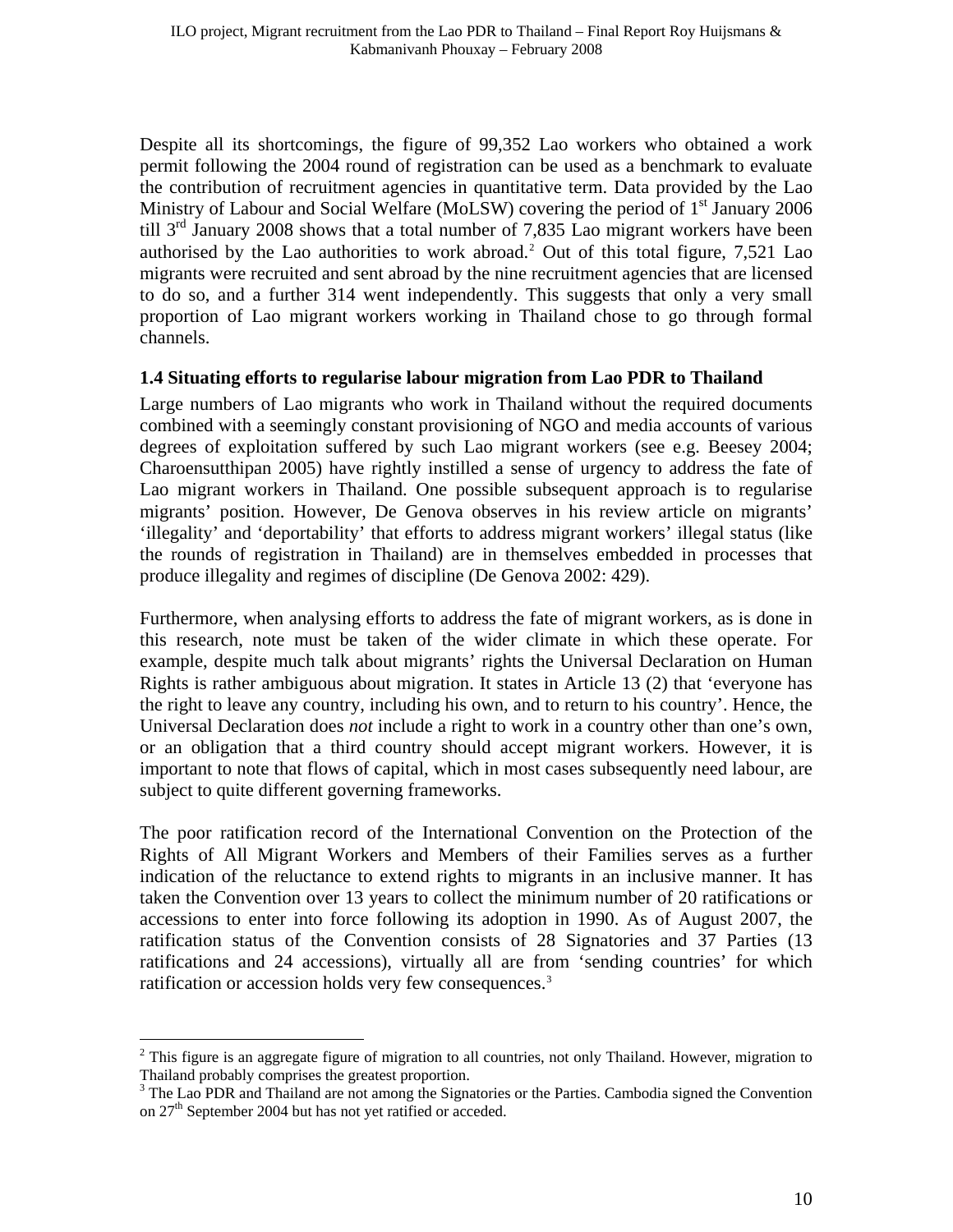Given the political unpopularity of far-reaching and all-inclusive efforts to address the situations of migrant workers, a next-best effort constitutes selective measures that address certain groups of migrant workers in certain places. The current MoU on Employment Cooperation between the Lao PDR and Thailand and the role of recruitment agencies within this must partly be understood in such a light.

In addition, efforts to regularise Lao migrant work in Thailand are also a logical extension of processes of politico-economic change in the Lao PDR and its subsequent renewed position in the South-East Asian region. Following the establishment of the Communist Lao People Democratic Republic in 1975, in the midst of the Cold War, official relations with neighbouring Thailand were extremely sensitive with the 1987 brief border war as a case in point (Khien Theeravit and Adisorn Semyaem 2002). However, from the late 1980s this gradually changed when Lao PDR embarked on a more market-oriented route of development and started (re)opening its borders with Thailand. Subsequently, the Lao PDR slowly transformed its regional position from a primary orientation on the former Soviet bloc, to increased regional integration (Jerndal and Rigg 1999). The current importance attached to regional integration is best illustrated by Lao PDR's accession to the Association of South-East Asian Nations (ASEAN) in 1997.[4](#page-10-1)

### <span id="page-10-0"></span>**1.5 Organisation of the report**

 $\overline{a}$ 

The report is organised as follows. Chapter 2 presents the methodology the research has employed and highlights the subsequent limitations. Chapter 3 presents an analysis of the legal framework governing formal recruitment of Lao migrant workers complemented with material collected from recruitment agencies. Chapter 4 presents an account and analysis of migration as experienced by formally recruited and informally recruited Lao migrant workers in Thailand. Lastly, Chapter 5 concludes the report and draws some policy recommendations.

<span id="page-10-1"></span><sup>&</sup>lt;sup>4</sup> In this regard, mention must be made of the ASEAN Declaration on the protection and promotion of the rights of migrant workers following the  $12<sup>th</sup>$  ASEAN summit in Cebu (The Philippines) in January 2007. However, a Declaration is significantly lower in status than a Convention.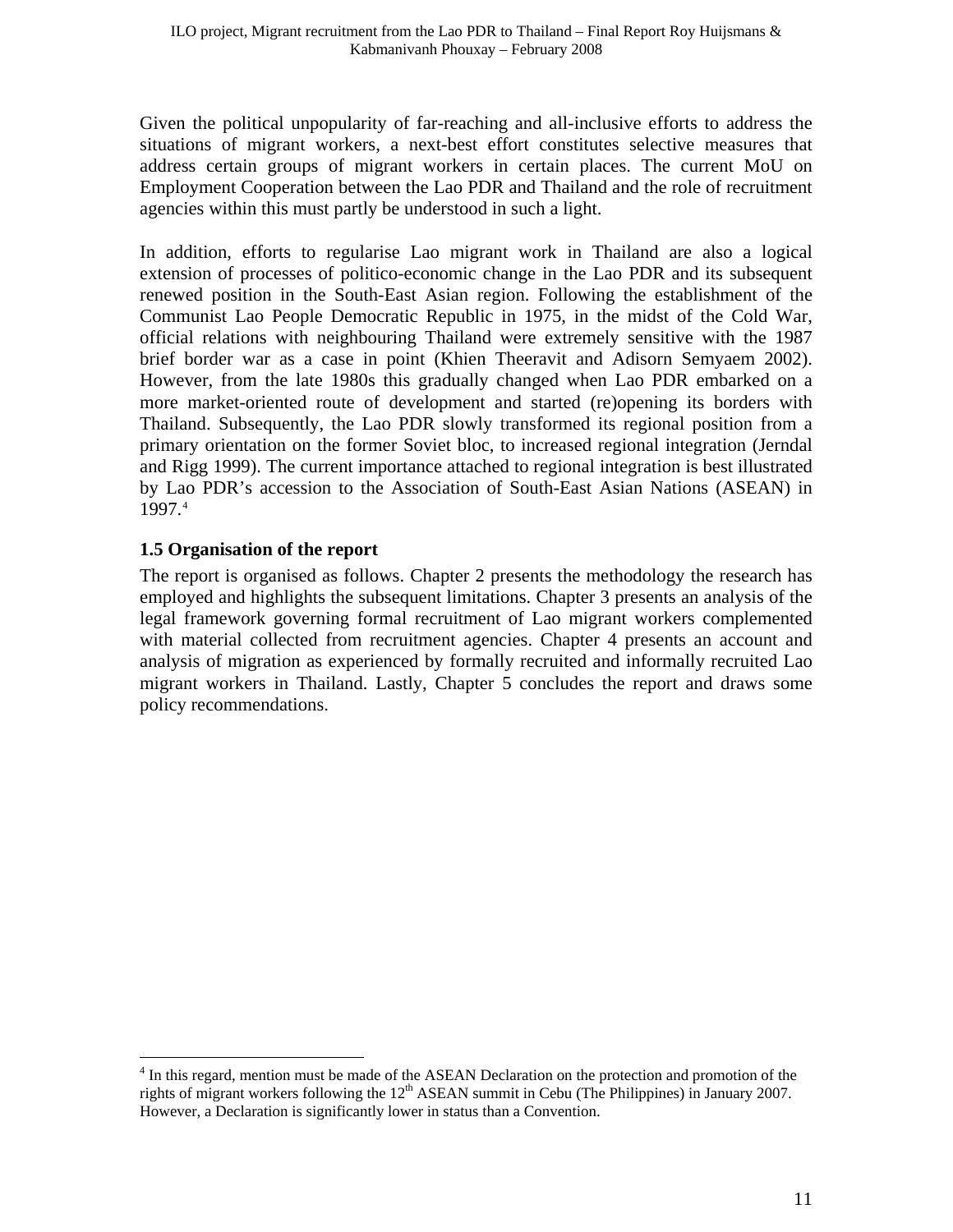# **Chapter 2:**

## <span id="page-11-1"></span><span id="page-11-0"></span>**Research Strategy: Sampling, Methods, and Limitations**

This Chapter sets out the rationale for the selection of study sites, selection of research subjects, the methods used and the overall methodology employed. In addition, this Chapter also reflects on the limitations that follow from the methodological choices and from other constraints faced by the research team.

#### <span id="page-11-2"></span>**2.1 Selection and characteristics of respondents**

For purposes of compatibility with the Cambodian and Thai component of the research project, the sample of the Lao research component was to a great extent defined externally. In line with the regional research design the Lao sample included four distinct categories of respondents: (1) returned Lao migrant workers who have worked in Thailand; (2) recruiters of Lao migrant workers to Thailand; (3) Lao government officials; and (4) other key stakeholders.

#### <span id="page-11-3"></span>*2.1.1 Returned migrant workers*

The research has limited itself to returned migrant workers who have worked in three sectors only; construction, manufacturing or food processing. A total of eighty-five returned migrants were interviewed. Sixty-five were recruited through informal channels, and twenty were recruited through recognized recruitment agencies.

Formally recruited migrant workers were selected and identified on the basis of provincial level administration. Recruitment agencies are required to inform provincial authorities about the migrants recruited from the concerned provinces.<sup>[5](#page-11-4)</sup> Hence, the research team visited provincial authorities in Champassak and Savannakhet province and took note of those migrant workers that were marked as 'returned' and had worked in the concerned sectors. With name, village details and passport picture of the concerned formally recruited returnees the research team managed to trace thirteen formally recruited returnees in Champassak province (three districts, four villages)<sup>[6](#page-11-5)</sup> and another seven in Savannakhet province (two districts, four villages)<sup>[7](#page-11-6)</sup>. In Vientiane province only informally recruited migrant workers were interviewed.

Informally recruited migrant workers were necessarily selected differently. Provincial authorities in Champassak and Savannakhet Province short-listed a number of villages with known and high levels of migration to Thailand. The five informally recruited migrant workers interviewed in Vientiane were all found through personal (research)

<span id="page-11-4"></span><sup>&</sup>lt;sup>5</sup> The MoU on Employment Cooperation between the Royal Thai Government and the Government of the Lao PDR stipulates in Article 8 that both the Lao and Thai Government 'will maintain a list of workers benefited from this MOU. The list will be kept and record the return of the workers until 4 years after the recorded date of return'.

<span id="page-11-5"></span><sup>&</sup>lt;sup>6</sup> Ten out of thirteen were found in two villages.

<span id="page-11-6"></span><sup>&</sup>lt;sup>7</sup> Again, four out of seven come from one village.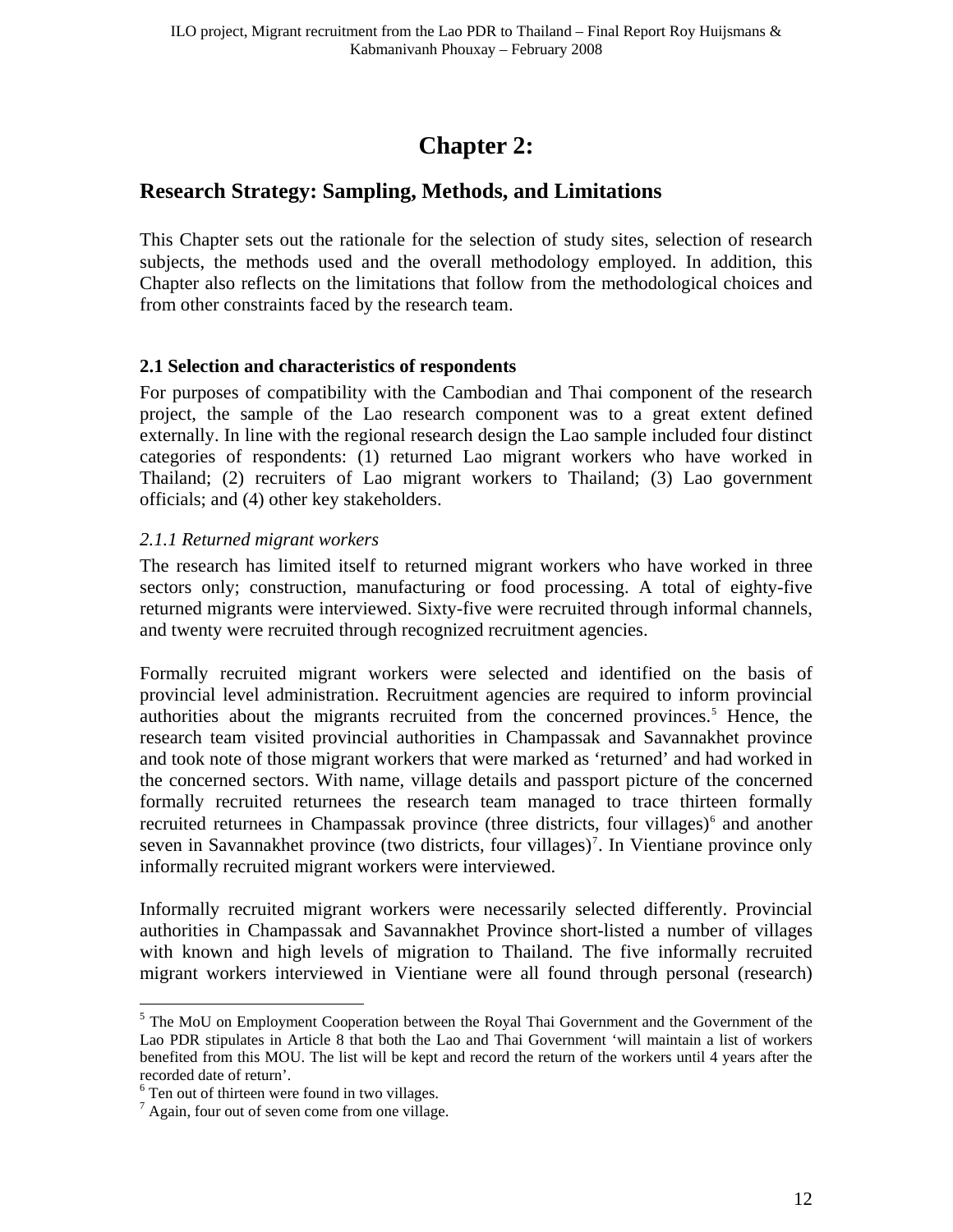networks of the research team. The suggested villages in Champassak and Savannakhet province were visited by the research team where they further relied on the help of head of villages, village population and returned migrants to identify informally recruited migrants who had returned from working in one of the three concerned sectors in Thailand.

While this method put the research team in contact with sixty-five informally recruited migrant workers its difficulties are well-known, which were further exacerbated by the tight timeframe within which the research had to be conducted. Deputy Director General of the MoLSW's Labour Department, Mr Thongdeng Singthilath highlights in an interview with the Vientiane Times some of the difficulties also encountered by the research team. He comments that often 'parents lied to local authorities that their children were working in Vientiane, when in fact they were working in Thailand' (Somsack Pongkhao 2007). He also noted that 'when we ask these people [villagers] where their son or daughter is, they usually tell us they're living or working with relatives, or travelling in other provinces. We have no way of disproving this' (Panyasith Thammavongsa 2006).

The eighty-five returned migrant workers constitute in overall terms a gender-balanced sample.<sup>[8](#page-12-0)</sup> Female-male ratios are  $0.55 : 0.45$  and  $0.49 : 0.51$  amongst formally recruited and informally recruited migrant workers respectively. The research team was not able to achieve a similar representation with regard to the sectors the migrants had worked in, in Thailand. The research team found only very few formally recruited returned migrant workers who had worked in construction. Similar problems arose concerning informally recruited migrant workers. The research team found that most informally recruited migrant workers had worked in Thailand as domestic workers, gardeners or sellers. Only with much effort, the research team was able to find informally recruited migrant workers who had worked in construction, manufacturing or food-processing.

Informally recruited migrant workers and formally recruited migrant workers further differed in terms of time spent working in Thailand. In the Lao context recruitment organisations have only started sending migrant workers to Thailand since late 2005 (Vientiane Times 2005). Following an initial trial with 30-50 workers who were sent out on a one-year contract, subsequent migrant workers were in principle sent out on two-year contracts.<sup>[9](#page-12-1)</sup> Hence, when the fieldwork was carried out the research team was only able to contact formally recruited migrant workers who had returned prematurely. In fact, all of the formally recruited migrant workers had returned within one year and some had only worked in Thailand for a few months. Table 2 below describes the above in more detail.

<span id="page-12-0"></span><sup>&</sup>lt;sup>8</sup> Further disaggregation by sex (e.g. across sectors, and socio-economic characteristics) is not done since the sample is too small to draw any meaningful conclusions from such an exercise.

<span id="page-12-1"></span><sup>&</sup>lt;sup>9</sup> The MoU on Employment Cooperation between the Royal Thai Government and the Government of the Lao PDR stipulates in Article 9 that 'unless otherwise specified, each worker will receive a two-year work permit'.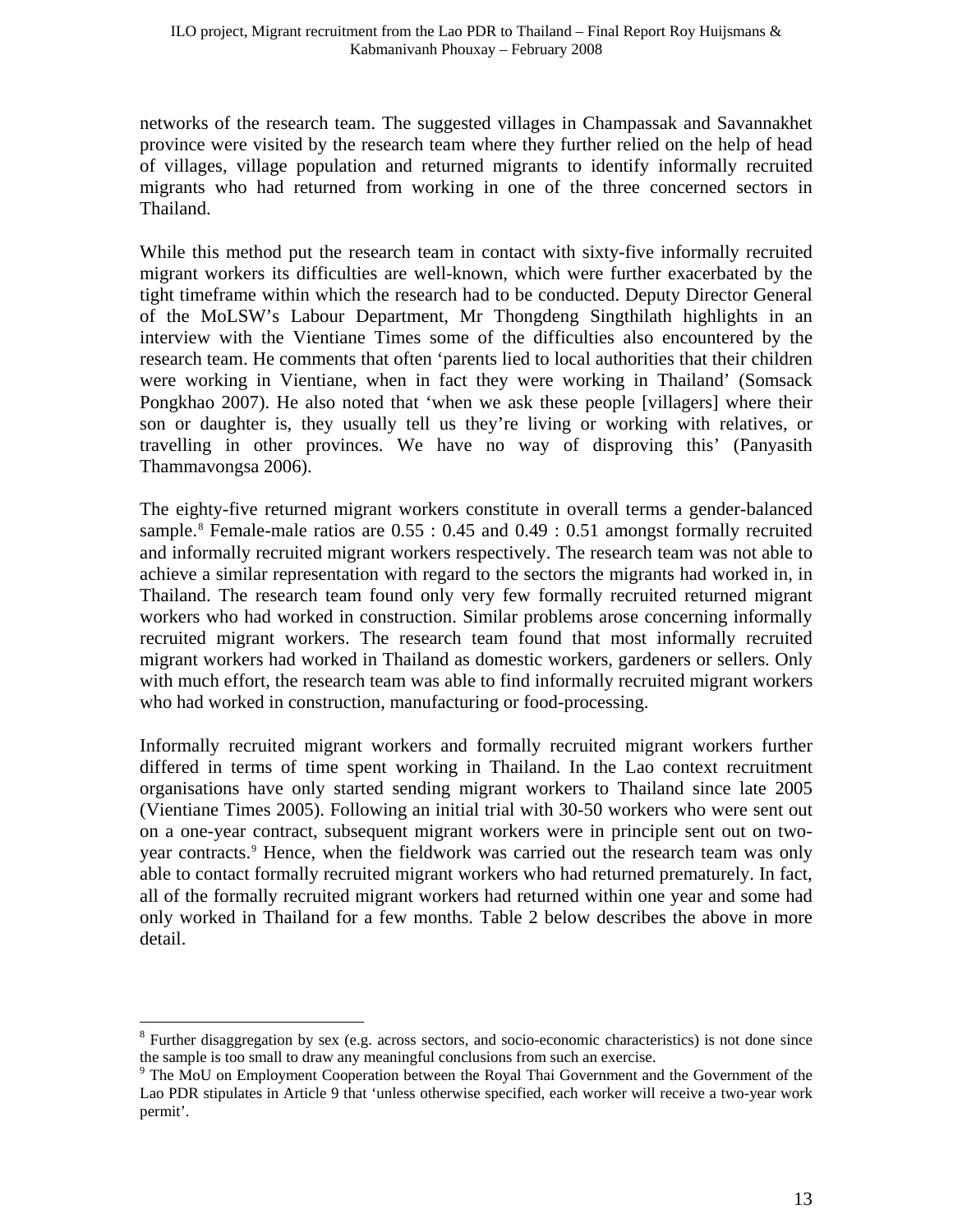|             |               | Formally       | $\%$ | Informally     | $\%$ |
|-------------|---------------|----------------|------|----------------|------|
|             |               | recruited      |      | recruited      |      |
|             |               | $(n=20)$       |      | $(n=65)$       |      |
| Sector      | Manufacturing | 13             | 65%  | 33             | 51%  |
| (Thai)      | Food-         | 4              | 20%  | 20             | 31%  |
|             | processing    |                |      |                |      |
|             | construction  | 3              | 15%  | 12             | 18%  |
|             |               |                |      |                |      |
| Duration of | $>1$ year     | 20             | 100% | 37             | 57%  |
| migration   | 1-2 years     | $\Omega$       |      | 14             | 22%  |
|             | 2-5 years     | $\theta$       |      | 10             | 15%  |
|             | $5$ years $<$ | $\overline{0}$ |      | $\overline{4}$ | 6%   |

**Table 2: Distribution of migrant workers across sectors and time spent in Thailand** 

In socio-economic terms the formally recruited migrant workers are overall slightly older and more often married than the informally recruited migrant workers. This is probably explained by the fact that recruitment agencies are by law prohibited from recruiting migrant workers who have not yet reached the age of eighteen. This is also a likely explanation for the slight differences in household size between formally recruited and informally recruited migrant workers. In terms of educational attainment no great differences can be observed between formally and informally recruited migrant workers. Yet, it is of interest to note that both categories include individuals with no education at all as well as individuals with post-secondary education, thus covering the entire educational scale. Table 3 below describes the above in more detail.

| Characteristics |              | Formally       |      | Informally   |      |
|-----------------|--------------|----------------|------|--------------|------|
|                 |              | recruited      |      | recruited    |      |
|                 |              | $(n=20)$       |      | $(n=65)$     |      |
|                 |              | Number         | $\%$ | number       | $\%$ |
| Marital status  | Single       | 3              | 15%  | 22           | 34%  |
|                 | Married      | 16             | 80%  | 41           | 64%  |
|                 | Divorced     |                | 5%   | $\mathbf{1}$ | 2%   |
|                 | widowed      | 0              | 0%   |              | 2%   |
|                 | <b>TOTAL</b> | 20             | 100% | 65           | 100% |
|                 |              |                |      |              |      |
| Age             | >17          | $\overline{0}$ | 0%   | 5            | 8%   |
|                 | $17 - 25$    | 12             | 60%  | 27           | 42%  |
|                 | $26 - 35$    | 6              | 30%  | 24           | 37%  |
|                 | 36<          | $\overline{2}$ | 10%  | 9            | 14%  |
|                 | <b>TOTAL</b> | 20             | 100% | 65           | 100% |
|                 |              |                |      |              |      |

**Table 3: Characteristic of returned migrant workers**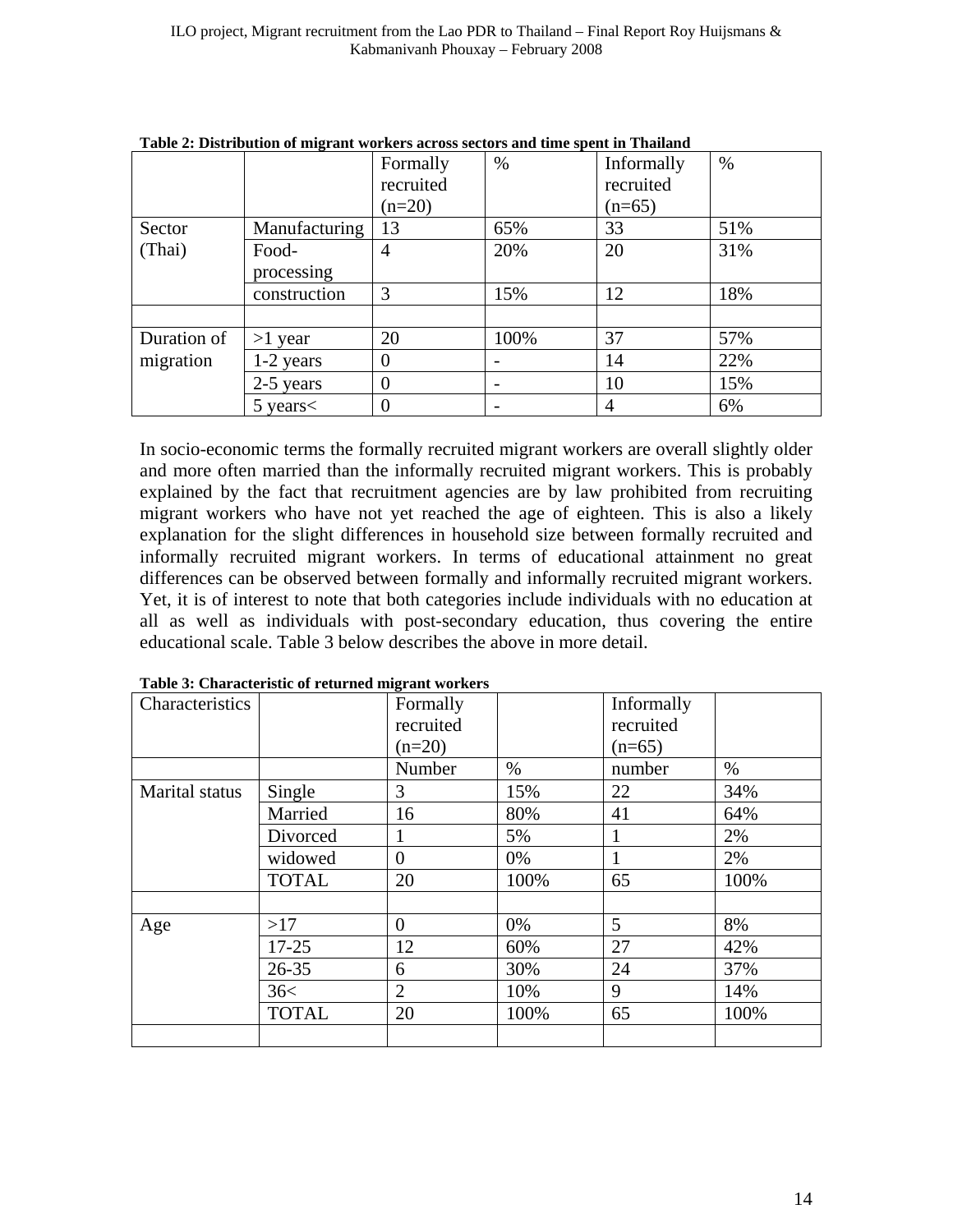| Education <sup>10</sup> | No education  | $\overline{2}$ | 10%  | 15             | 23%  |
|-------------------------|---------------|----------------|------|----------------|------|
|                         | Primary level | $\overline{4}$ | 20%  | 21             | 32%  |
|                         | Lower         | 8              | 40%  | 19             | 29%  |
|                         | secondary     |                |      |                |      |
|                         | Higher        | $\overline{2}$ | 10%  | 8              | 12%  |
|                         | secondary     |                |      |                |      |
|                         | Post-         | $\overline{4}$ | 20%  | $\overline{2}$ | 3%   |
|                         | secondary     |                |      |                |      |
|                         | <b>TOTAL</b>  | 20             | 100% | 65             | 100% |
|                         |               |                |      |                |      |
| Household               | 2 persons     | $\overline{0}$ | 0%   | $\overline{2}$ | 3%   |
| size                    | $2 - 5$       | 10             | 50%  | 26             | 40%  |
|                         | $6 - 8$       | 7              | 35%  | 31             | 48%  |
|                         | $9-10$        | 3              | 15%  | 6              | 9%   |
|                         | <b>TOTAL</b>  | 20             | 100% | 65             | 100% |

### <span id="page-14-0"></span>*2.1.2 Recruiters*

 $\overline{a}$ 

With regard to recruiters, the research had planned to conduct interviews with twenty recruiters in total. This would include all nine recruitment agencies and eleven informal recruiters. Yet, in practice it proved impossible to conduct interviews with informal recruiters within the given time-frame. Unlike formal recruiters who recognize themselves as such and who can easily be accessed at recruitment agencies, informal recruiters are much harder to contact. In this respect, it is important to note that the definition of informal recruiters presented is a very broad one, including individuals that are in reality seen as friends and not as recruiters at all. Hence, when the research team inquired about several types of informal recruiters, people in the research villages may not have shared this understanding. In addition, conducting formal research activities about social activities that border or fall into the sphere of unlawful practice is likely to yield poor results.<sup>11</sup> Since the research team stayed in most villages not longer than a day there was not sufficient time to build up the required levels of rapport to take away suspicion.

As a result, the research has not been able to talk to any informal recruiter. The research team has only collected some sporadic information on informal recruiters through secondary channels, such as migrants' experiences with their informal recruiters, and from accounts of villagers and local authorities. Given this lack of data, this report had to omit a specific section on informal recruiters. However, the migrant accounts presented in Chapter 4 do present some indication of the role of 'informal recruiters' in informal recruitment processes.

<span id="page-14-1"></span> $10$  Data was collected in terms of completed educational years. Table 3 is thus a simplified representation based on educational levels. This means the respondents have not necessarily completed the educational level under which they are grouped.

<span id="page-14-2"></span> $11$  See also section 2.1.1 on selection and characteristics of returned migrant workers.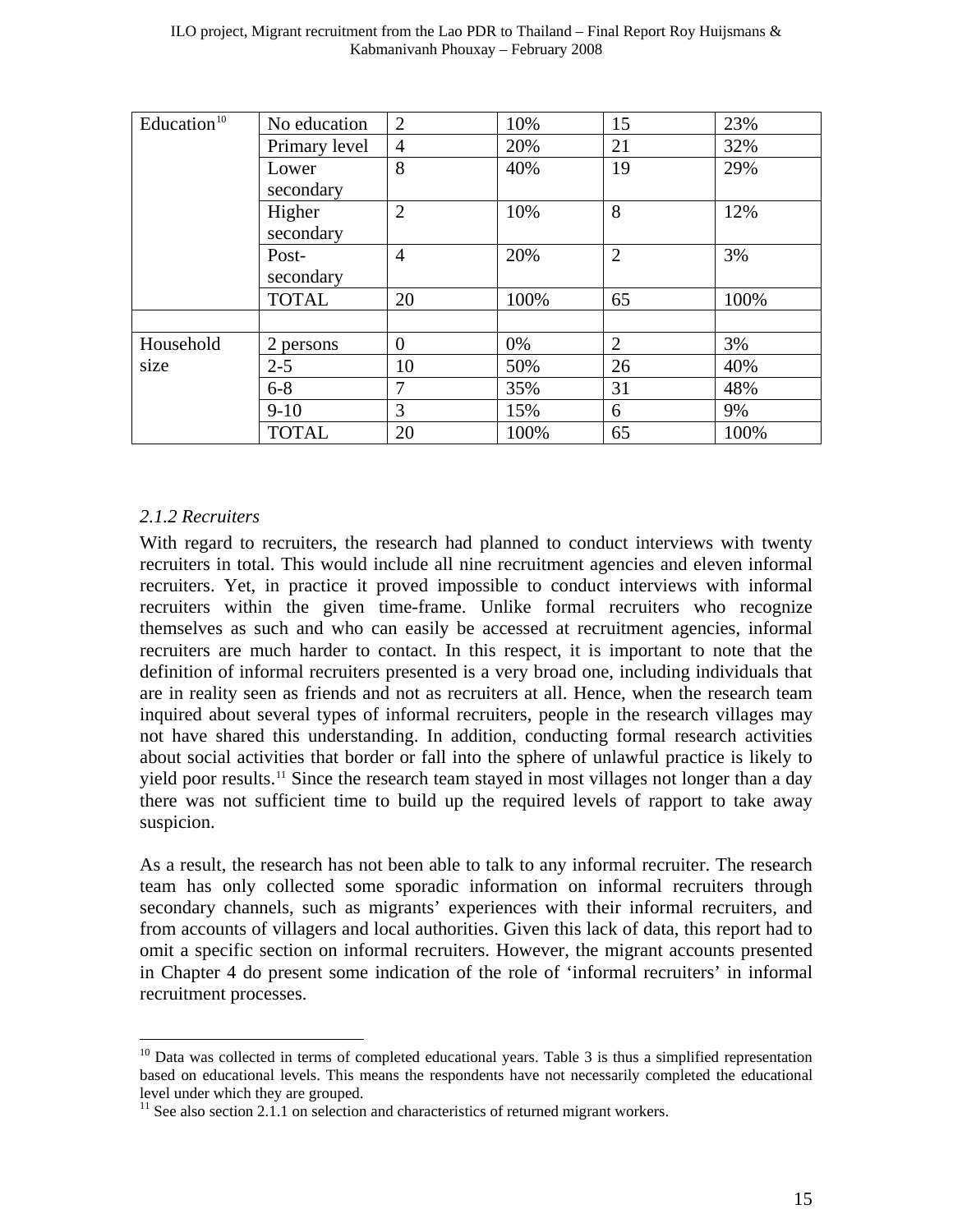In the Lao PDR nine recruitment agencies operate currently. Six of these agencies are run as private companies and three are state-run. Eight recruitment agencies have their headoffices in Vientiane and one (state-run) has its office in Bolikhamsay province. The research team has conducted interviews with seven out of the nine recruitment agencies. The two agencies not covered by the research are the one in Bolikhamsay province (due to travelling distance) and one privately run recruitment agency in Vientiane which was said to have sent only few migrant workers to Thailand.

#### <span id="page-15-0"></span>*2.1.3 Government representative and other stakeholders*

The research also included government officials from the Lao Ministries of Labour and Social Welfare, Foreign Affairs and Immigration Department (Ministry of Public Security). The government officials interviewed were selected from national level, provincial and district level. This was supplemented with informal interviews with local authorities such as heads of villages.

Lastly, four stakeholder interviews were conducted with representatives from (1) the Commercial and Industrial Chamber; (2) the Lao Trade Union; (3) Lao Women's Union; and (4) the Lao Revolutionary Youth Union.

### <span id="page-15-1"></span>**2.2 Geographical coverage and timeframe**

The eighty-five informally and formally recruited returned migrant workers interviewed come from the following three provinces: Vientiane Province, Savannakhet Province and Champassak Province. Savannakhet and Champassak province are situated in the South of the Lao PDR and border with Thailand. Previous research has confirmed that from Savannakhet and Champassak province significant migration to Thailand takes place (MoLSW and ILO-IPEC/TICW 2003). Therefore Savannakhet and Champassak were included in this research. Vientiane Province, which also borders Thailand, was included since nearly all recruitment agencies are located in Vientiane Capital.

THIS MAP NEEDS TO BE REPLACED BY ONE THAT SHOWS ALL PROVINCES! – I DON'T HAVE SUCH A MAP (AND MAPS FROM THE INTERNET ARE PROBLEMATIC DUE TO COPYRIGHT ISSUES!).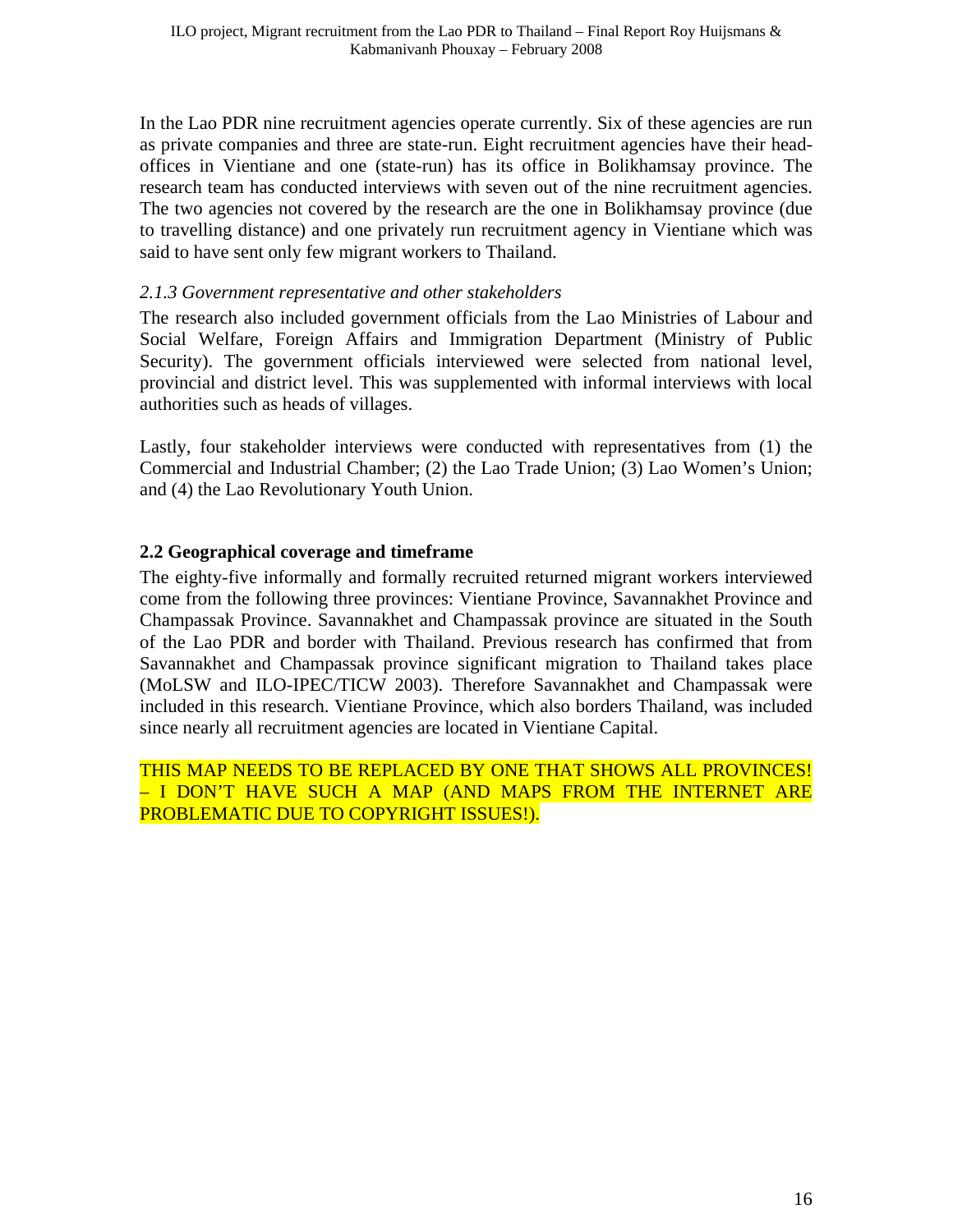

Interviews with the eighty-five returned migrant workers were done over twenty-five days in May 2007. Also in May 2007 six provincial and district level government officials were interviewed. For these purposes the research team spent ten days in Savannakhet province where thirty-nine returned migrants were interviewed in two districts and ten villages. Another ten days in Champassak province where forty-one returned migrants were interviewed across five districts and twelve villages. Lastly, five days were allocated for interviewing five returned migrant workers in Vientiane Capital located in two districts, five villages. It must further be noted that all in-depth interviews (see section on methods) were conducted with migrant workers from Savannakhet and Champassak province only. The geographical coverage of the research is summarized in Table 4 below.

| Province                   | Districts visited   | Number of villages visited;<br>number of respondents |
|----------------------------|---------------------|------------------------------------------------------|
| <b>Champassak Province</b> | Bachiangchaleunsook | 2 villages; 9 respondents                            |
|                            | Pakse               | 1 village; 4 respondents                             |
|                            | Pathoumphone        | 1 village; 5 respondents                             |
|                            | Phonthong           | 5 villages; 16 respondents                           |
|                            | Sanasomboun         | 3 villages; 7 respondents                            |
| Savannakhet Province       | Champhone           | 8 villages; 37 respondents                           |
|                            | Khanthabouly        | 2 villages; 2 respondents                            |
| Vientiane Capital          | Pakngum             | 3 villages; 3 respondents                            |
|                            | Xaythany            | 2 villages; 2 respondents                            |
|                            |                     |                                                      |
| Total:                     |                     |                                                      |

#### **Table 4: Geographical coverage**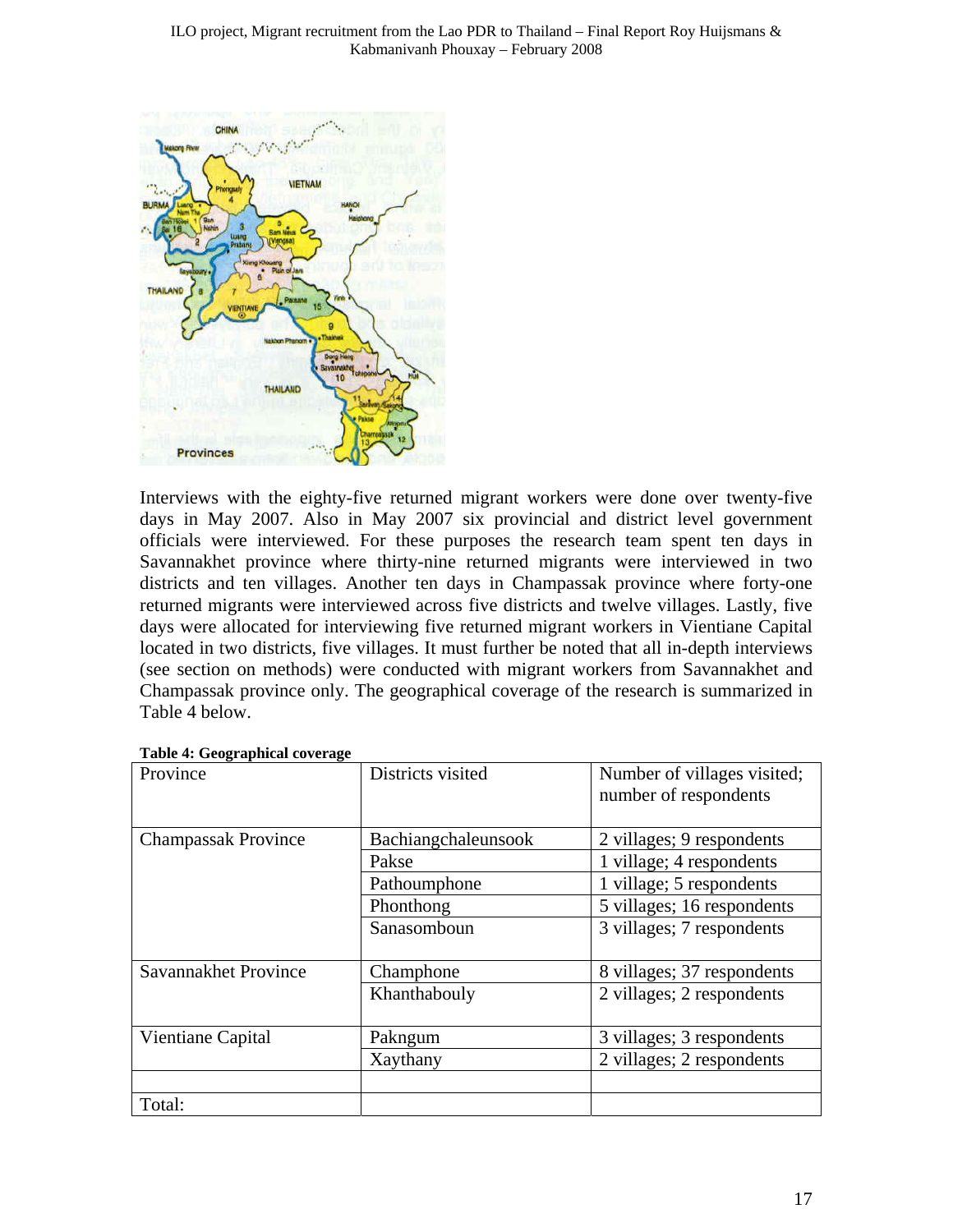| $\overline{\phantom{0}}$ | ovinces<br>ור<br>$\tilde{\phantom{a}}$ | 0.000000<br>$-100$ | respon<br>ondents<br><b>x</b> 74<br>$.1180e^{0.1}$ |
|--------------------------|----------------------------------------|--------------------|----------------------------------------------------|
|                          |                                        |                    |                                                    |

During a second period of fieldwork (June 2007) interviews with seven recruitment agencies, four government officials and four stakeholders were conducted. All interviews conducted during the second period of fieldwork took place in Vientiane.

## <span id="page-17-0"></span>**2.3 Methods**

The research has used two types of interviews. Standard questionnaire based interviews were conducted with all eighty-five returned migrant workers in the Lao language (see Annex 1). The standard questionnaire is mainly composed of closed questions with the aim of generating comparable quantitative data across the Cambodian, Lao and Thai research component. Interviews lasted between 40 and 60 minutes each and were conducted by two researchers, one doing the questioning, one taking notes.

In-depth interviews were conducted with ten returned migrant workers (five formally recruited, five informally recruited). Selection for in-depth interviews was done 'on the way'. When respondents responded well to the standard questionnaire and seemed to have additional and relevant stories to tell, the standard questionnaire session evolved into an in-depth interview. For in-depth interviews the researchers primarily selected returned migrant workers who had faced problems when working in Thailand. Each indepth interview last between 1 and 2 hours. In-depth interviews were based on research guidelines (see Annex 2) which allowed the respondents to reflect more freely on a various dimensions of their migratory experience. In-depth interviews were tape-recorded and in summary transcribed in Lao language before translation into English.

The precise distribution of the type of interviews conducted across sector and type of recruitment is presented in Table 5 below.

| Sector        | Type of Interview          | Formally  | Informally | <b>Total</b> |
|---------------|----------------------------|-----------|------------|--------------|
|               |                            | recruited | recruited  |              |
| Construction  | Standard (in-depth)        | 3(3)      | 12(0)      | 15(3)        |
| Manufacturing | Standard (in-depth)        | 13(1)     | 33(4)      | 46(5)        |
| Food-         | Standard (in-depth)        | 4(1)      | 20(1)      | 24(2)        |
| processing    |                            |           |            |              |
| <b>Total</b>  | <b>Standard</b> (in-depth) | 20(5)     | 65(5)      |              |

**Table 5: Type of interview by sector** 

 $\overline{a}$ 

For the recruiters a similar strategy was adopted, employing both closed questionnaire based questions as well as open question allowing more in-depth responses (see Annex 3).

Interviews with government officials were based on research guidelines (see Annex 4), and thus rather open in character.<sup>[12](#page-17-1)</sup> Interviews with government representatives served to generate an understanding of the legal and policy frameworks governing migrant

<span id="page-17-1"></span><sup>&</sup>lt;sup>12</sup> The guidelines were slightly adapted in order to be of relevance to the various ministries. The guidelines were also used (in a slightly adapted form) for the interviews with other key-stakeholders.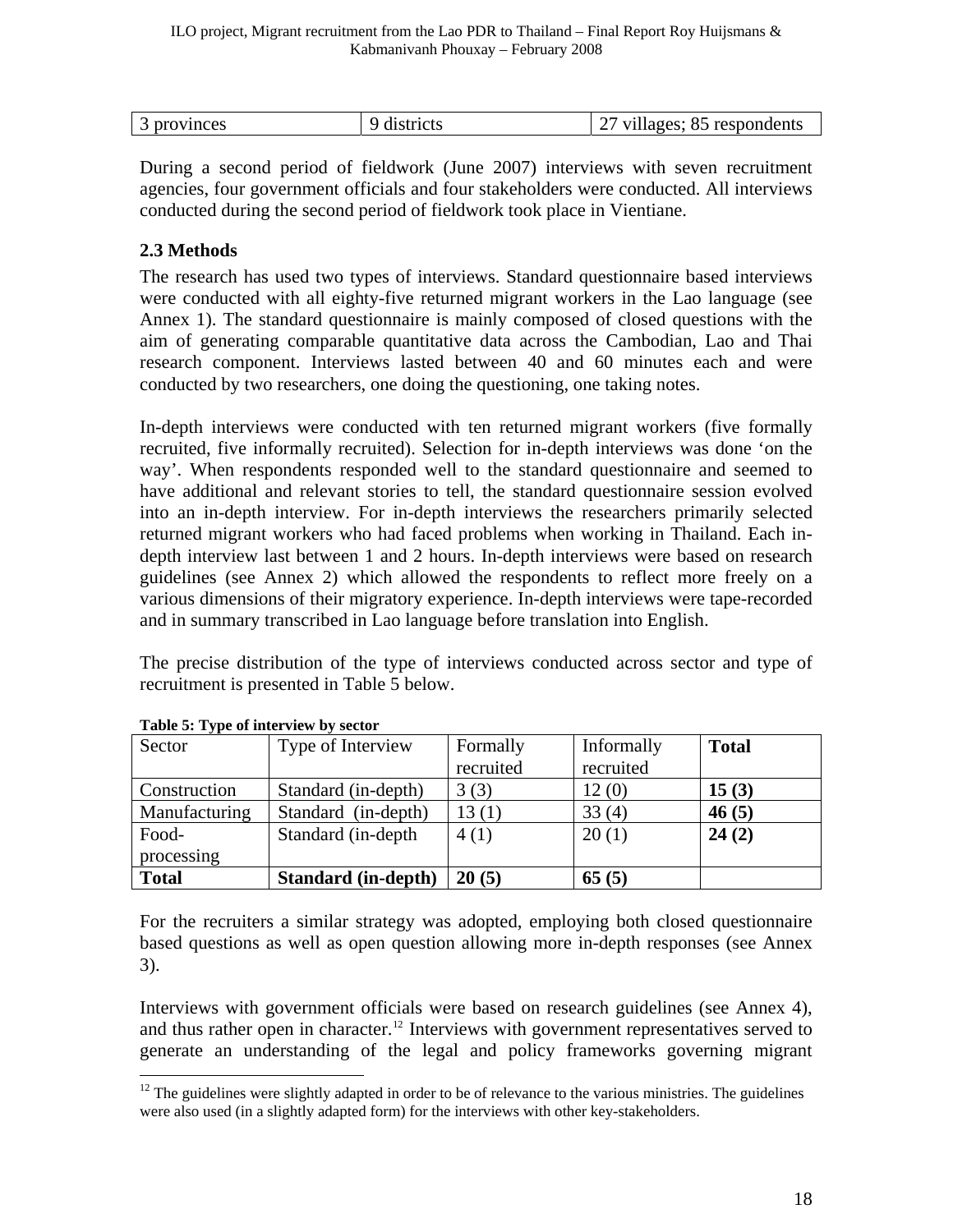recruitment practices in the Lao PDR as well as to document perceived weaknesses and strengths of the current regulatory framework.

The primary data collected through the two types of interviews was complemented with available secondary data. Secondary data consists of relevant data obtained from earlier studies presented in published and unpublished sources, as well as additional relevant information obtained from media and literature.

## <span id="page-18-0"></span>**2.4 Research process**

The model questionnaires and interview guidelines were first developed at regional level, and adapted during a research and methodology workshop conducted in Bangkok. Next, the questionnaires and research guidelines were pre-tested in both English and Lao language and the research team received further training in various aspects of research.

Actual fieldwork was carried out in May and June 2007. The data obtained with the standard questionnaires was entered into, and analysed with SPSS (Statistical Package for the Social Sciences). The information obtained during the in-depth interviews was taperecorded, then transcribed and translated and coded manually. Initial findings of the research were presented and discussed with the Cambodian and Thai research team at a workshop in Bangkok in May 2007. Next, a draft report was produced which was presented in November 2007 at a national level workshop in Vientiane. During this workshop representatives from international organisations, Lao governmental bodies, and representatives from Lao recruitment agencies provided comments on the draft report. The final report presented here has attempted to reflect on the comments received at the various stages of the research process and is drafted by the lead-researcher in collaboration with an external consultant.

### <span id="page-18-1"></span>**2.5 Scope and limitations of the research**

As with any piece of work of this nature, the research has had to deal with several constraints. However, a few constraints need specific emphasis since they seriously delimit the scope of the research. First, the regional objective was to test the two-fold hypothesis that (1) migrants receive better protection through legal/formal channels, and (2) that licensing of recruitment agents provides the best outcome in a cross-border context. However, for reasons outlined above, the research team was only able to contact formally recruited migrant workers who had returned prematurely. In fact, all of the formally recruited migrant workers had returned within one year. Although motivations for early returns differed between migrants, all early returns were born out of some form of dissatisfaction with the migratory experience. Consequently, the research has only covered a very specific category of formally recruited migrant workers; early and dissatisfied returnees.

This skewed sample makes it impossible to respond in any absolute terms to the two-fold hypothesis that has initiated the research. At best, the research presents an insight into experiences with recruitment agencies of a rather particular group of formally recruited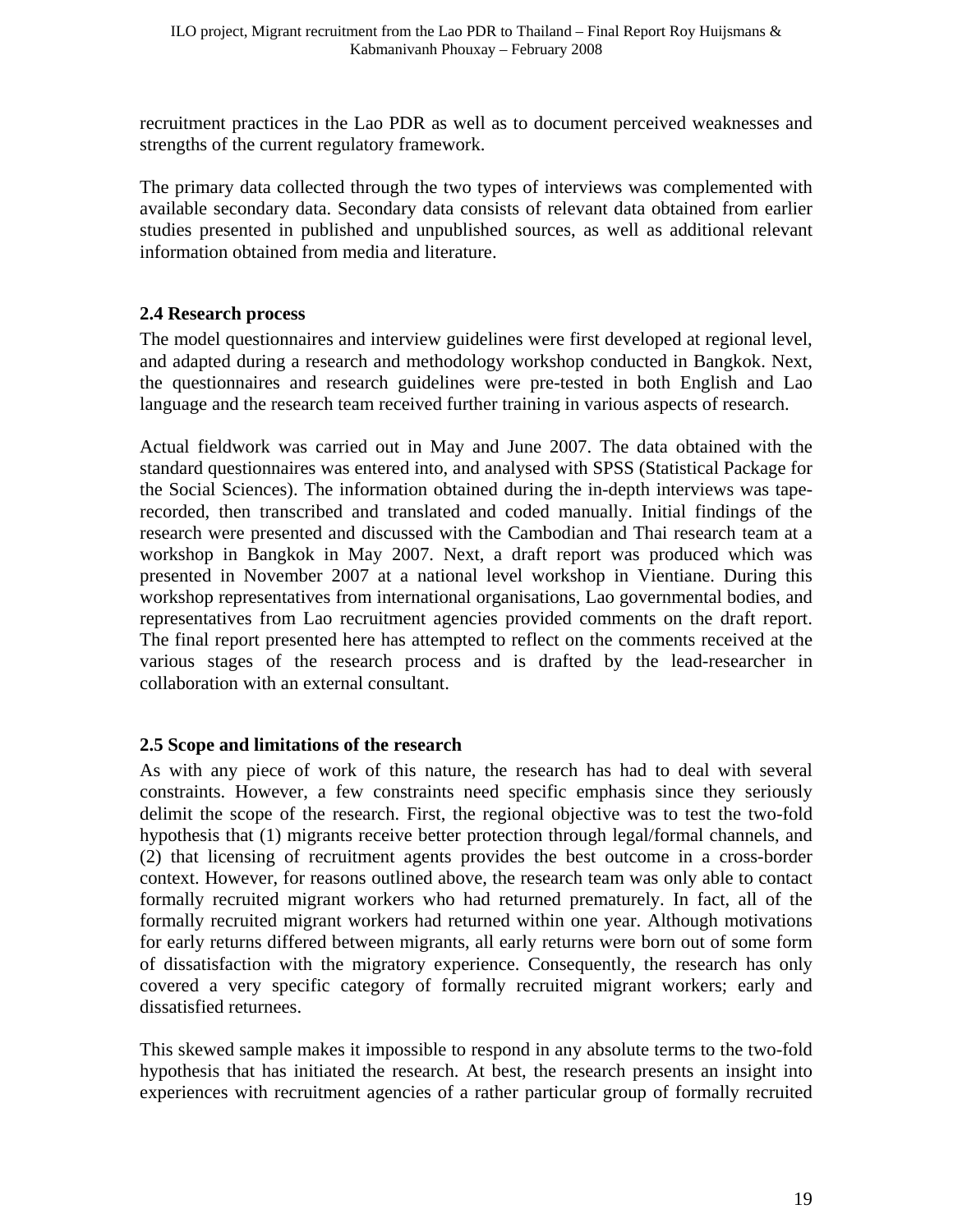migrant workers, and how this compares with experiences of some informally recruited migrant workers.

Secondly, the selection of respondents has been done in such a way that the figures presented in the report do not bear any statistical relevance beyond the actual cases studied. Thirdly, the qualitative data obtained from both types of returned migrant workers, and particularly the informally recruited migrant workers, has to be treated with some care. The qualitative data was obtained in 'one-off' interviews. Hence, the researchers have not had the necessary time to build up a relation of mutual trust which is essential for obtaining relatively reliable data, particularly if it concerns social practice which borders on, or slips into the sphere of unlawfulness. Also, and for similar reasons, the scope for triangulation at a local level was extremely limited. Fourthly, all returned migrant workers interviewed were ethnic Lao.<sup>[13](#page-19-0)</sup> The research can thus not comment on the important question of ethnicity and migration.

Despite the limitations set out above, the research presents a valuable contribution the understanding of various forms of recruitment processes of Lao workers migrating to Thailand. It is one of the first pieces of research conducted in the Lao PDR that comprehensively reviews the legal framework for formal labour recruitment for purposes of labour migration. It is a first appraisal of the functioning of recruitment agencies in the Lao PDR in comparison with informal alternatives. In addition, the research is unique in the sense that has brought together academics from the National University of Laos, Lao policy makers and law-enforcers, and representatives from the international community at several stages of the research on the issue of formal and informal recruitment of migrant workers. The subsequent discussions are of an on-going nature and are therefore only partly captured in this report.

<span id="page-19-0"></span> $13$  Use of the term 'ethnic Lao' here does not mean however that the migrant workers stem from one ethnic group solely.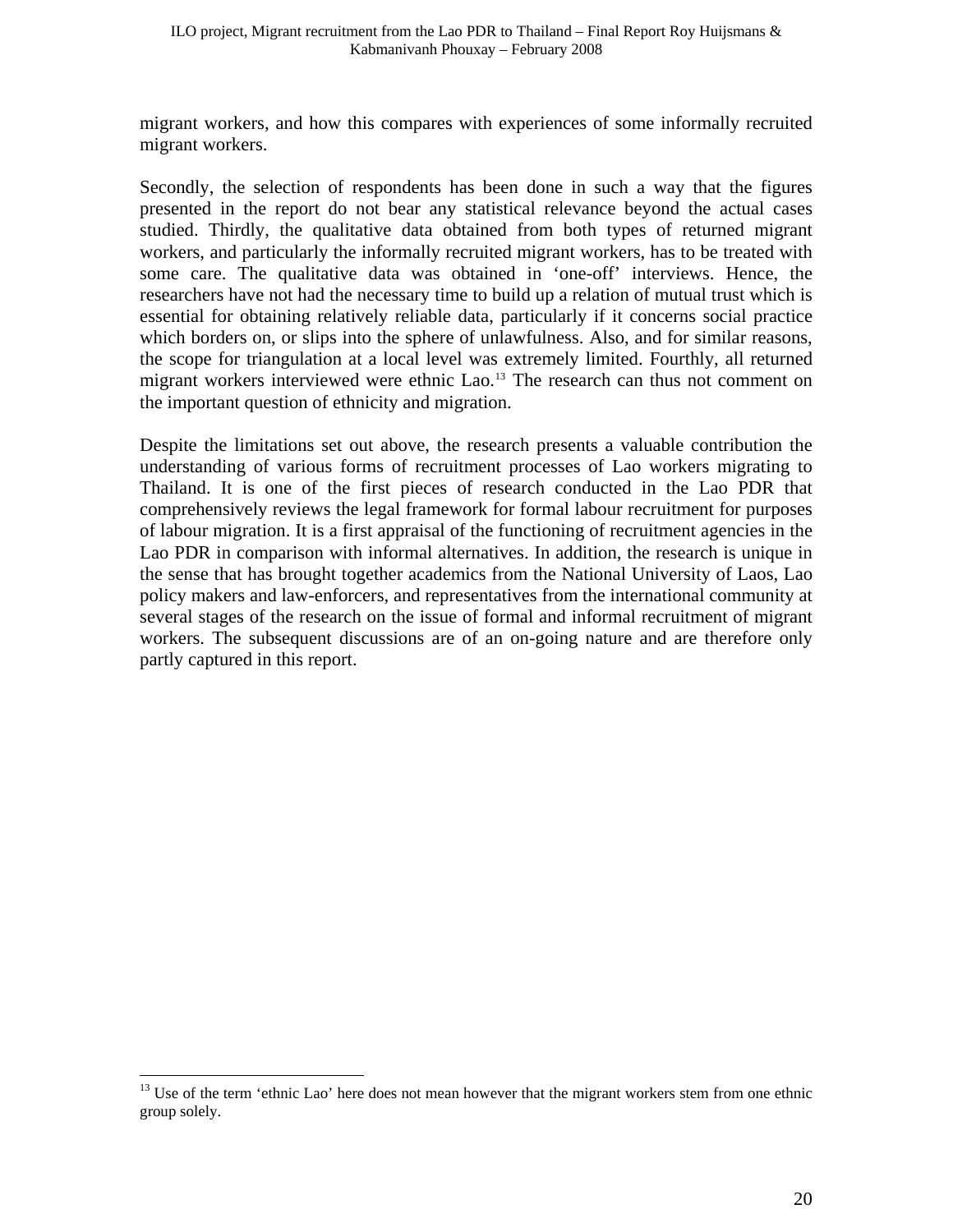# **Chapter 3**

## <span id="page-20-1"></span><span id="page-20-0"></span>**Formal Recruitment of Lao Migrant Workers: Regulations, views and practice**

This Chapter situates the practice of formal recruitment of Lao migrant workers within its governing regulatory framework and subsequently locates it institutionally. Next, on the basis of available figures the Chapter discusses the current functioning of formal recruitment agencies which is complemented with qualitative accounts from the recruitment agencies themselves. Lastly, the Chapter discusses a recent governmental intervention regarding recruitment of Lao migrant workers through formal channels.

#### <span id="page-20-2"></span>**3.1 Formal fecruitment practices: The regulatory framework**

#### <span id="page-20-3"></span>*3.1.1 From Bangkok Declaration to MoU on Employment Cooperation*

The Bangkok Declaration on Irregular Migration (April 1999) has provided important direction to the current regulatory framework covering labour migration from the Lao PDR to Thailand through formal channels. Prior to this, efforts to address the status of Lao migrants working in Thailand illegally were initiated by the Thai government. An example of such an effort is the round of registration conducted in 1996 (World Bank 2006: 62). Also the next round of registration of Lao workers working illegally in Thailand, conducted in 2001, was a Thai initiative in which the Lao PDR's role was merely one of a concerned third party as is expressed by the Prime Minister's Office Notice No. 2427 'On the preparation to solve the problems faced by Lao workers working illegally in Thailand' (2001).

The Bangkok Declaration was supported by ministers and representatives from twentynine nation-states from the Asia-Pacific region, including the Lao PDR. In a joint statement the representatives expressed concern over international migration and 'irregular/undocumented migration' in particular. The Declaration expressed awareness that international migration 'is rooted in human history' and 'closely associated with social and economic aspirations of each country and region'. The Declaration further recognised, with the Asian economic crisis still freshly in mind, that processes of 'globalization and liberalization' are likely to increase levels of international migration which provides both an 'opportunity and challenge for governments in the region'. Hence, while respecting the 'sovereign rights and legitimate interests of each country' the Declaration declared an intent of 'orderly management of migration' based on 'concerted efforts of countries concerned, whether bilaterally, regionally or otherwise'.<sup>[14](#page-20-4)</sup>

In the spirit of the Bangkok Declaration the Royal Thai Government and the Government of the Lao PDR signed two and a half years later (October 2002) a Memorandum of

<span id="page-20-4"></span><sup>&</sup>lt;sup>14</sup> With reference to Preamble note  $(1)$ ,  $(2)$  and  $(5)$ , and Declaration note  $(2)$  of the Bangkok Declaration on Irregular Migration.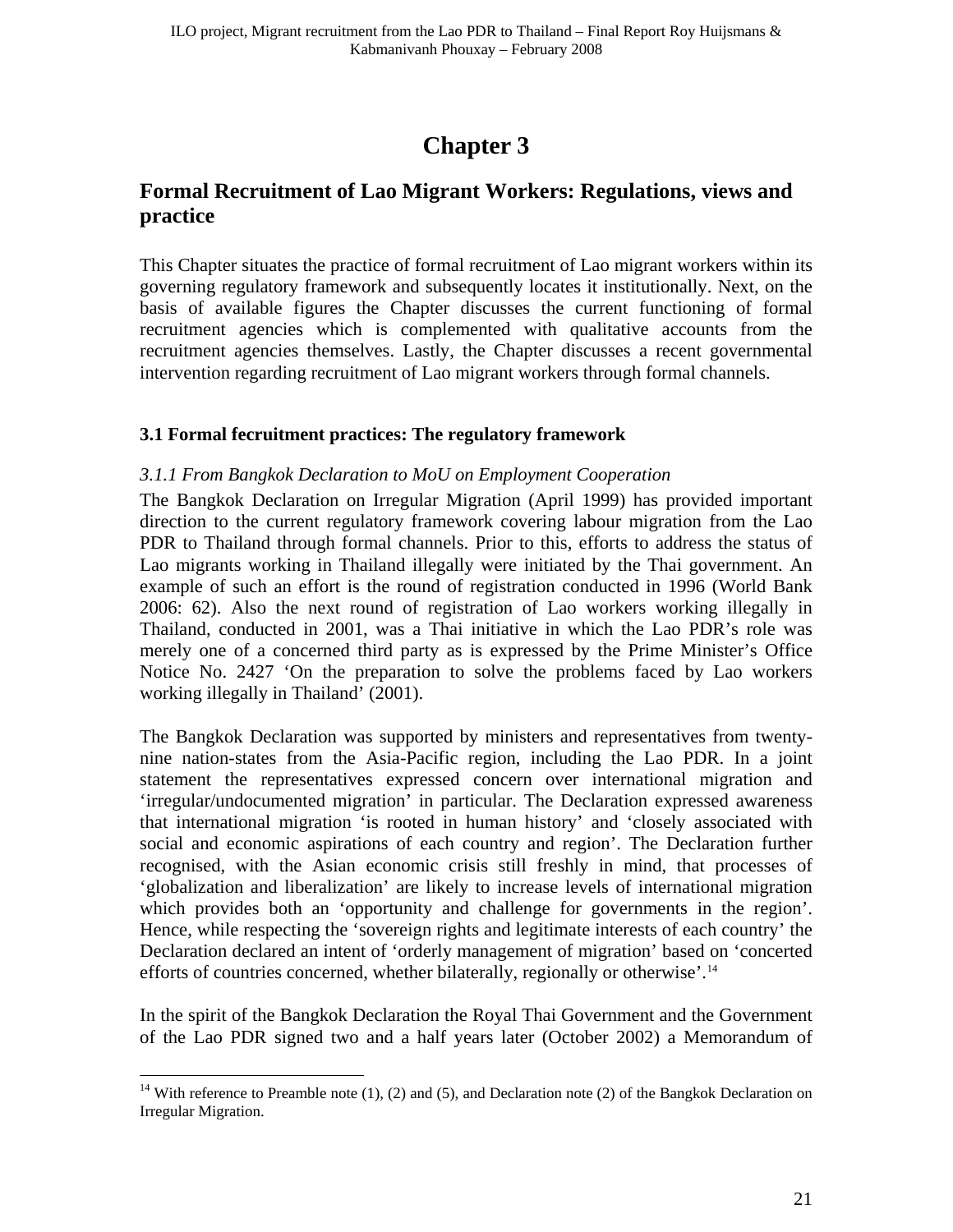Understanding on Employment Cooperation (MoU on Employment Cooperation). The MoU on Employment Cooperation initiated a two-phase process aiming to legalise employment of Lao workers in Thailand.

The first phase concentrated on legalisation of irregular Lao workers already working in Thailand. Following the 2004 round of registration conducted by the Thai ministry of Immigration, Lao officials came over to Thailand to interview registered migrants who claimed to come from the Lao PDR. The registered migrants were issued with Certificates of Identity (CI) if confirmed as Lao citizens. CIs in effect regularized the workers' immigration status and allowed them to apply for a work permit (World Bank  $2006: 63$ ).<sup>[15](#page-21-1)</sup>

According to the Vientiane Times a team of more than 30 Lao officials have been working from April till September 2007 in order to legalise the 96,000 Lao workers identified by the last round of Thai registration. When the project came to an end in September 2007, the Vientiane Times reports that the Lao team had managed to issue CIs to 68,000 Lao workers already working in Thailand (Somsack Pongkhao 2007).

The second phase of the legalisation of Lao workers in Thailand consists of the development of 'a system in which private recruitment companies recognized by each government will help match labor demand and supply with respect to the immigration and labor laws of both countries, and international labor conventions' (World Bank 2006: 64), and is the focus of this report.

### <span id="page-21-0"></span>*3.1.2 Implementation of the MoU on Employment Cooperation*

The MoU on Employment Cooperation describes in very general terms the institutional framework for employment of Lao workers in Thailand through recruitment agencies. It identifies the Thai MoLSW and the Lao MoLSW as authorised agencies to carry out the MoU (Article 2).<sup>[16](#page-21-2)</sup> The process of labour migration from the Lao PDR to Thailand is in more detail described in Prime Minister Decree 68/2002 on 'Export of Lao Workers Abroad' (2002), and in guidelines No. 2417/MoLSW 'on Implementation of Decree on Export of Lao Workers Abroad' (2002). In addition, document number 3824/MoLSW sets out a series of restrictions on the recruitment of certain types of professions for labour abroad  $(2002).<sup>17</sup>$  $(2002).<sup>17</sup>$  $(2002).<sup>17</sup>$ 

<span id="page-21-1"></span><sup>&</sup>lt;sup>15</sup> Huguet & Sureeporn Punpuing (2005: 36-38) describe the registration process of irregular Lao workers in great detail. In summary, during July 2004 the Thai Ministry of Immigration required Lao, Cambodian and Burmese irregular migrant workers to register at district level. Initial registration was at no cost and could be done by the employer. Registration allowed the concerned worker to remain in Thailand till 30 June 2005. A next step required the workers to report at district offices where they were photographed and fingerprinted for identification. Subsequently, application for work permits could be submitted after a compulsory health check was conducted and a compulsory health insurance was obtained. It must thus be noted that only the very first step in the process (actual registration) was free of charge. The subsequent steps in order to obtain a work permit involved expenses.

<span id="page-21-2"></span><sup>&</sup>lt;sup>16</sup> The MoU is reproduced in Annex 1 in Vitit Muntarbhorn(2005).

<span id="page-21-3"></span><sup>&</sup>lt;sup>17</sup> A recent UNIFEM study presents a thorough analysis of the policy framework concerning migration from the Lao PDR to Thailand (Inthasone Phetsiriseng 2007).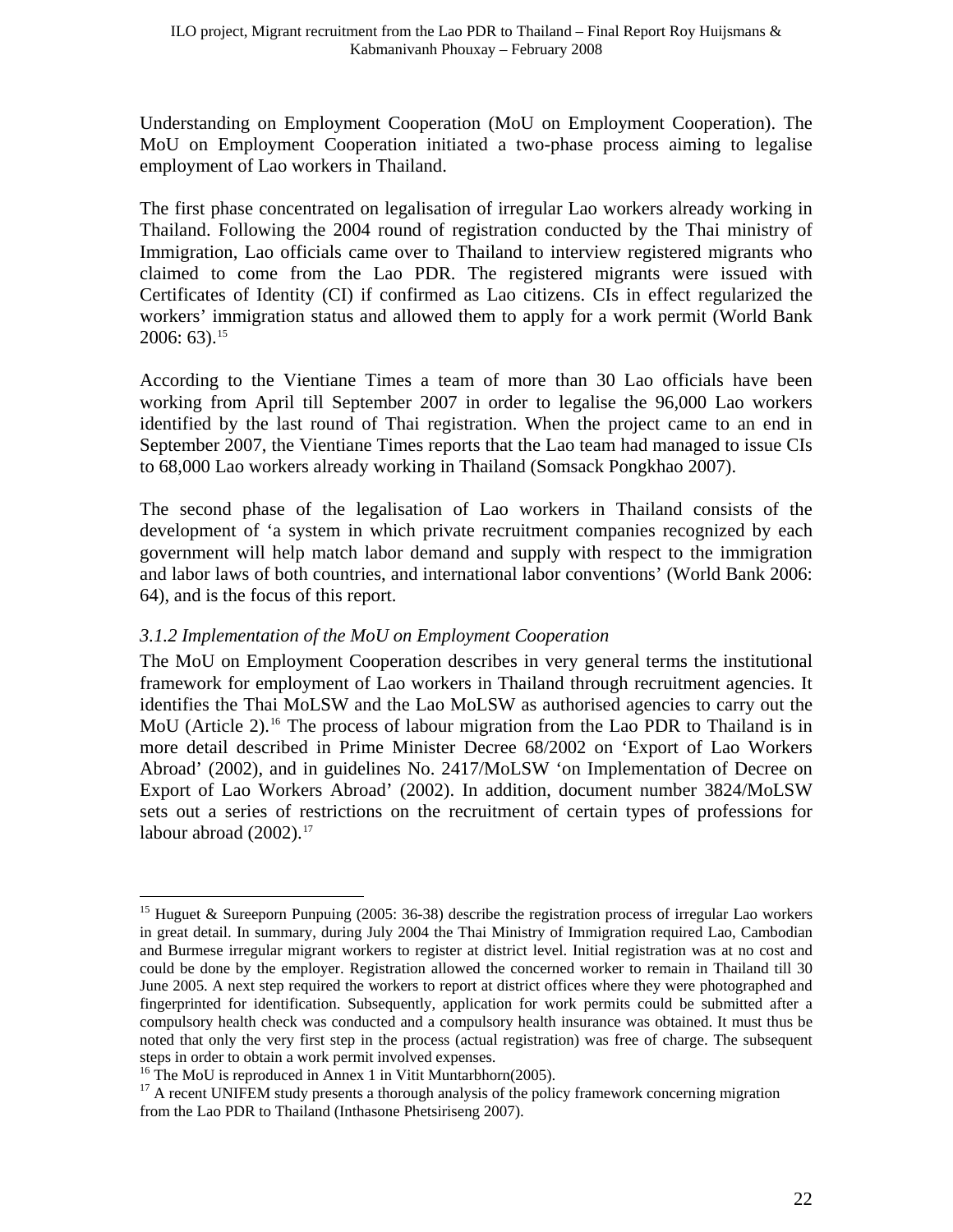Prime Minister Decree 68/2002 outlines in Article 1 the main motivations for sending Lao workers abroad. Through regularisation of labour migration the Lao government aims to expand the quantity and variety of work places available to Lao workers with the pragmatic objectives of aiming to upgrade skills of Lao workers, and to acquire further knowledge and expertise in technical and professional respects (2002).

The Decree further outlines the criteria Lao workers must meet in order to be considered for recruitment through formal channels. Article 3 stipulates that migrants must hold Lao citizenship, be 18 years or older on the date of application, must have completed primary school education, be in good health, and be a good citizen (2002). In practice this means that potential migrants must minimally have a family book to prove their age and citizenship (or an ID card or passport), a school-leaving certificate, a criminal clearance reference from local authorities, and they should undergo health checks which are organised by the recruitment agencies.

Document 3824/MoLSW (2002) provides a further set of limitations regarding the recruitment of Lao workers abroad. Part 2 of document 3824/MoLSW lists three categories of vocations that are banned from labour migration. This concerns 1) unskilled workers such as cleaners, domestic workers, porters, etc; 2) vocations that are inappropriate and incompatible with the Lao tradition, culture and law, such as work in the sex-sector, work with narcotics and illegal political activities; 3) dangerous occupations such as open-sea fishing, exposure to radio-active radiation, etc.

The MoU and Prime Minister Decree 68/2002 outline the high-level, bureaucratic nature by which 'demand' and 'supply' of Lao migrant workers is established. Article 5 of the MoU states that the 'competent authority' identified by the Lao and/or Thai Government informs the other party about 'labour needs, number of desired workers, duration, qualification, employment conditions and wages as proposed by concerned employers'. Subsequently, according to Article 6 of the MoU, the Lao 'competent authority' (in case of Lao workers migrating to Thailand) 'will respond by sending a list of potential workers (name, hometown, reference, education, and other experiences)'. Next, Article 7 of the MoU states that the 'competent authorities' work with national immigration services in order to arrange the following:

- Visa/other travel document/arrangement<sup>[18](#page-22-0)</sup>
- Work permit issuance

- Insurance of health insurance
- Contribution to the deportation fund<sup>[19](#page-22-1)</sup>

<span id="page-22-0"></span><sup>&</sup>lt;sup>18</sup> As of 2006 Lao citizens do no longer require a visa for Thailand for visits not exceeding three months. Visa requirements do remain for visits exceeding 3 months and for working in Thailand.

<span id="page-22-1"></span><sup>&</sup>lt;sup>19</sup> Article 11 of the MoU stipulates that 'workers will contribute 15% of their salary to deportation fund set up by the host country'. An analysis of the MoU on Employment Cooperation presented elsewhere refers to the 'deportation fund' as a 'savings fund' and clarifies that 'workers shall receive their entire contribution [built up through monthly contributions] to the saving funds, plus interest earned, upon returning to their permanent address but must apply for this at least three months prior to returning. The Governments must then refund the amount owed to the worker within 45 days of his or her return…even workers whose employment is terminated prior to completion of their contract should have their contributions returned to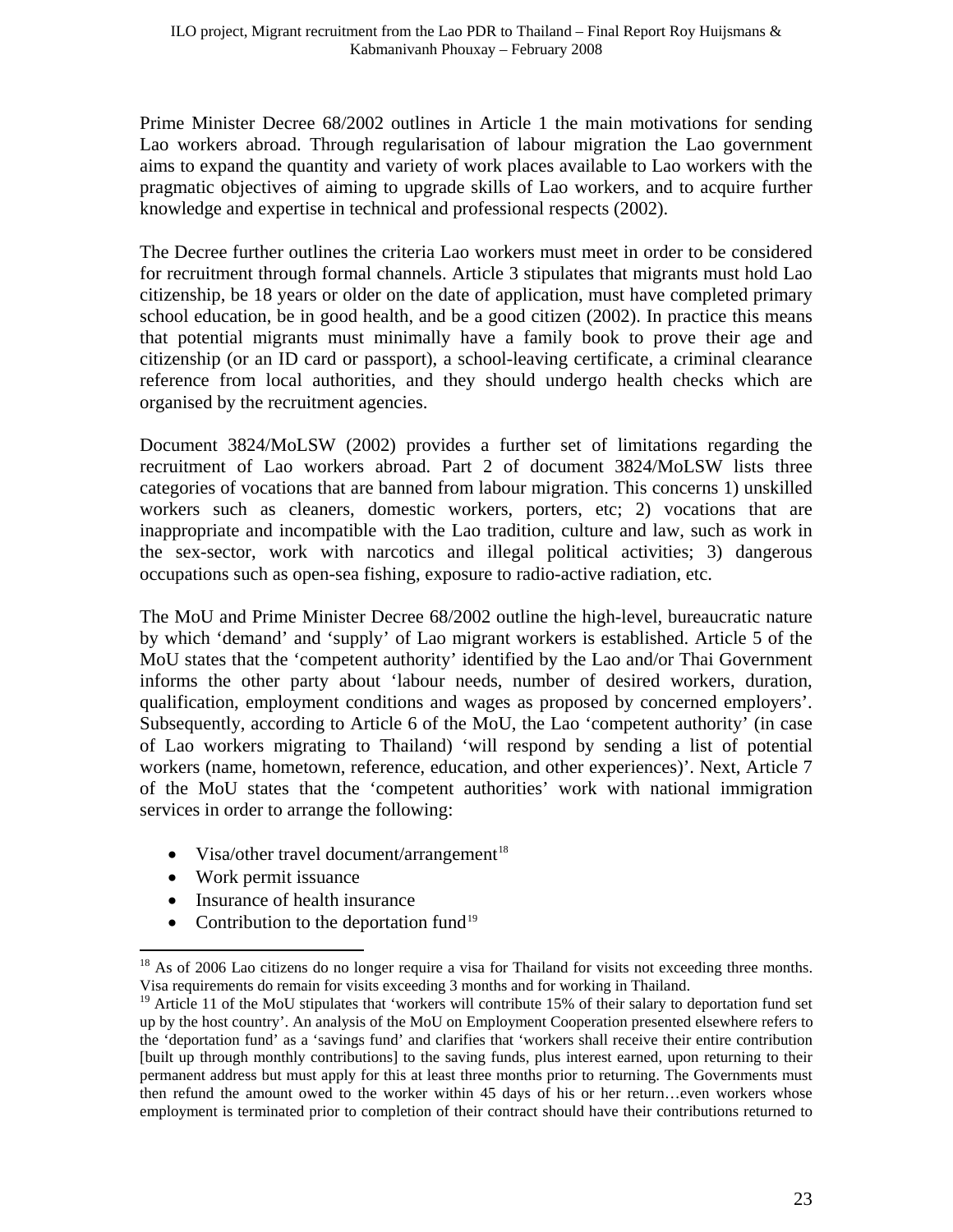Other taxes as per national regulations

Lastly, although Huguet and Sureeporn Punpuing (2005: 36) observed that the Thai-Lao MoU on Employment Cooperation does *not* speak of requirements of (employment) contracts, Guideline 2417/MoLSW makes explicit mention of three contracts. Moreover the need for three different contracts is re-emphasised in 3011/MoLSW (2007). According to these official documents, and confirmed by the interviews with recruitment agencies and government officials, the following contracts must be in place:

- A contract between the Lao workers and the recruitment agency (Article 7.3)
- A contract between the Thai employer and the Lao recruitment agency (Article 9.3)
- A contract between each individual Lao worker and the Thai employer (Article 9.4)

2417/MoLSW(2002) & 3011/MoLSW (2007)

### <span id="page-23-0"></span>**3.2 Situating Formal Recruitment Agencies Institutionally**

Currently, nine recruitment agencies operate in the Lao PDR. Three recruitment agencies are state-run enterprises and the remaining six operate as a private business. However, all nine recruitment agencies are subject to the same regulations, and their functioning must be understood within a single over-arching institutional framework that regulates formal labour migration from the Lao PDR to Thailand.

Formal recruitment of Lao workers is demand based. According to the Lao government official interviewed, Thai employers send a formal request for Lao workers to the Thai Ministry of Labour and Social Welfare (MoLSW). This request may specify particular characteristics of the Lao workers. The Thai MoLSW processes and screens the requests and sends it for further approval to the Thai Ministry of Foreign Affairs (MoFA). Once the request for Lao workers is approved by the Thai MoFA and MoLSW it is the responsibility of the Thai MoFA to communicate this request through diplomatic channels to partners in the Lao PDR.

In practice this means that the Thai MoFA sends the request for Lao workers to the Lao Embassy in Bangkok. The Lao Embassy in turn transfers the request to the Lao MoFA who screens and approves it before sending it on to the Lao MoLSW. Thus, while the MoU on Employment Cooperation identifies both the Thai and Lao MoLSW as an 'authorized agency' to carry out the MoU the MoFA in both countries play an essential role in the process of labour recruitment.

It is not till a request for Lao workers from a specific Thai employer has been processed and approved by four ministries and an Embassy that it reaches the Lao recruitment

them within 45 days' (Huguet and Sureeporn Punpuing 2005: 36). However Prime Minister Decree 68 and Guideline 2417/MoLSW do not mention the deportation fund at all.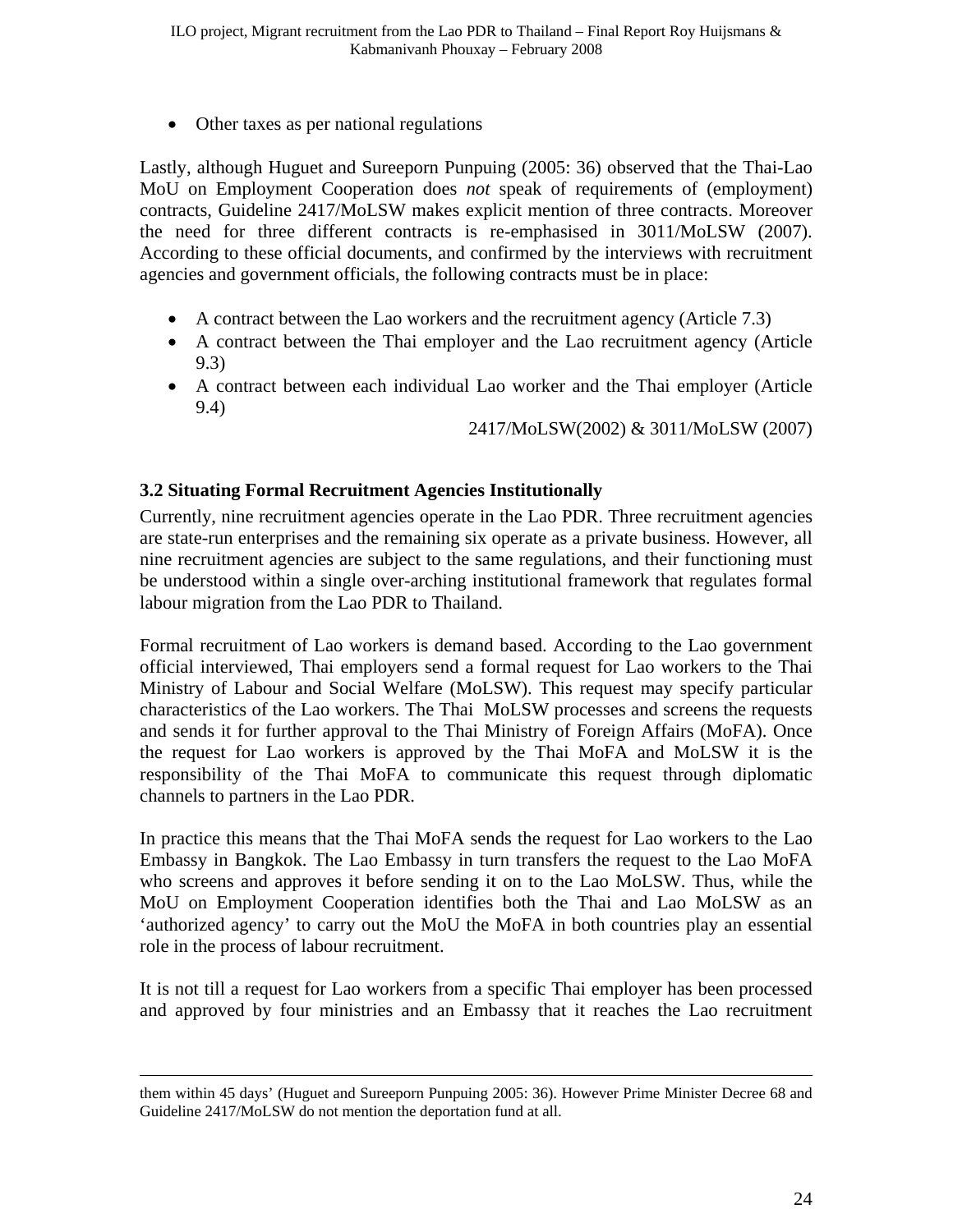agencies.<sup>[20](#page-24-0)</sup> Moreover, before any recruitment for a specific Thai employer can commence the concerned Lao recruitment agency and the concerned Thai employer must enter a contract that confirms the actual details of the request. Once all this is done, actual recruitment can start.

<span id="page-24-0"></span><sup>&</sup>lt;sup>20</sup> Article 7.2 of Guideline 2417/MoLSW (2002) reads as follows: the labour recruitment agency has the right to conclude the contract with foreign companies or the employers in foreign countries *after* [my emphasis] authorisation by the relevant State organisations.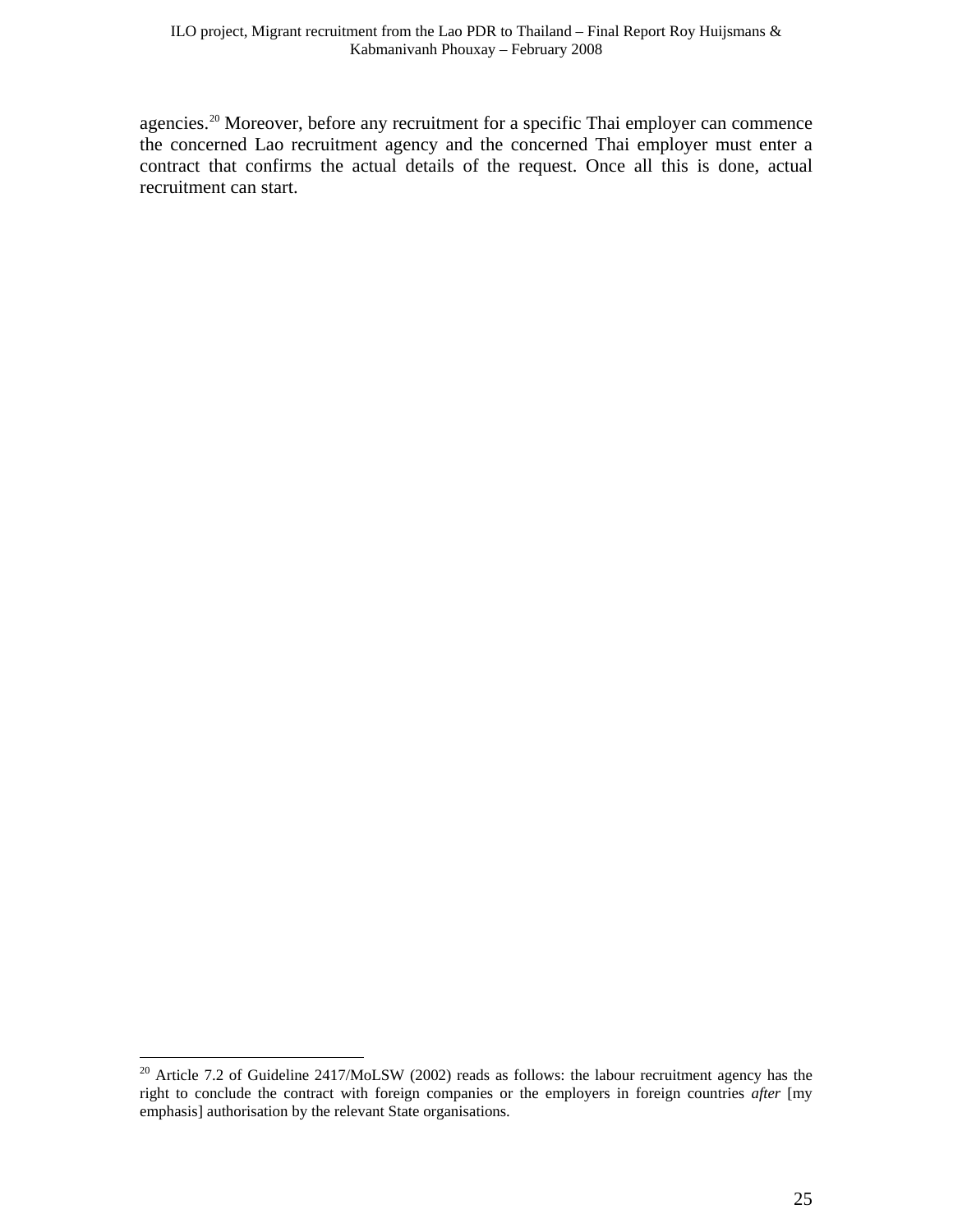The institutional process described above is schematically represented below.

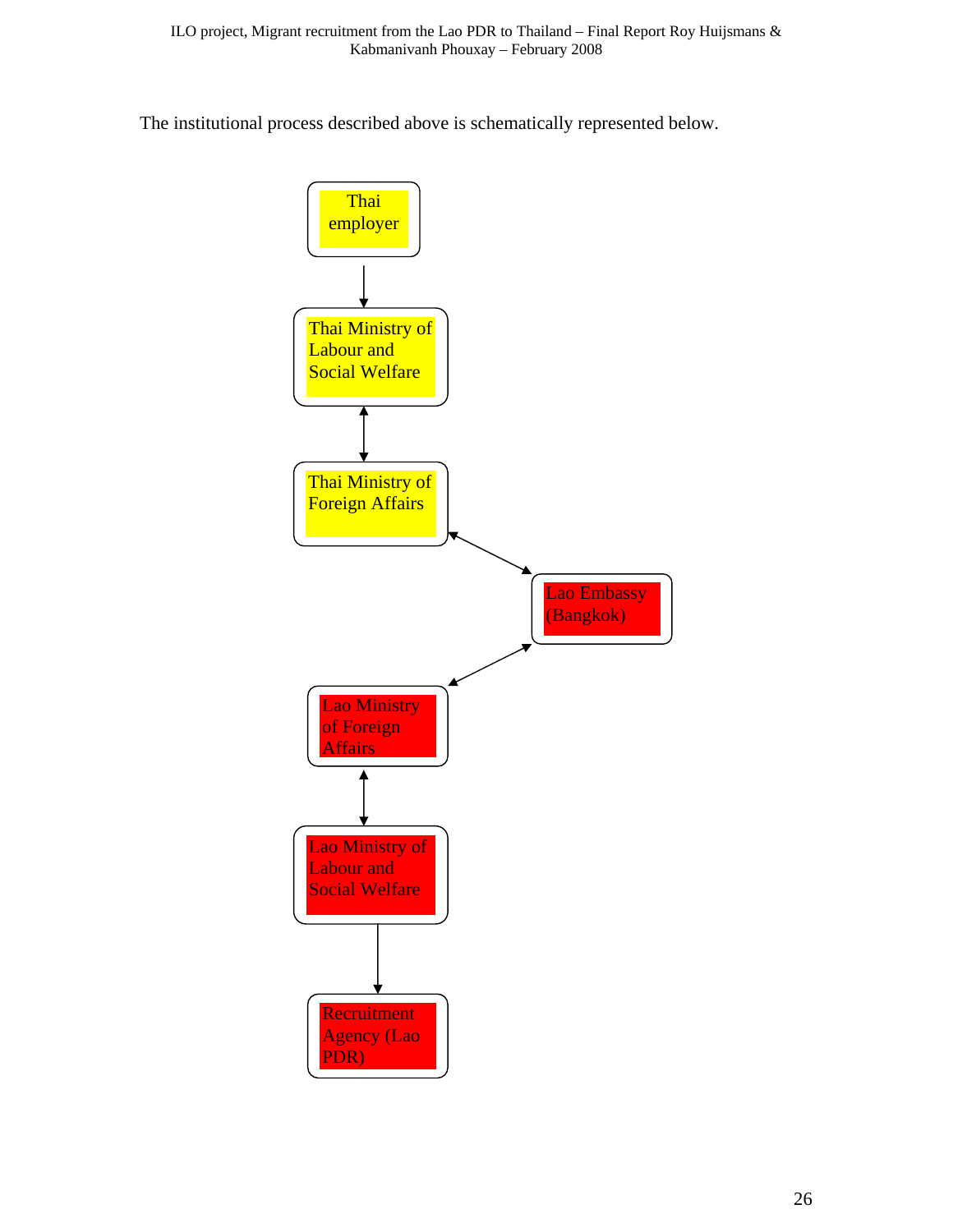In addition to sending Lao migrant workers to Thailand the deputy head of the department of Labour at the Lao MoLSW explained that Lao recruitment agencies also work with requests for Lao workers from other Asian countries. Yet, the majority of requests for Lao workers come from Thailand (57%), followed by Malaysia (28.6%), with the remaining 14.3% from other Asian countries.

#### <span id="page-26-0"></span>**3.3 Formal Recruitment for Labour Migration: Some figures**

The demand for Lao workers in Thailand as expressed through the formal channels outlined above is so far only met very partially by the Lao recruitment agencies. Table 6 below provides a more detailed overview of the distribution of requests for Lao workers (construction, manufacturing and food-processing only) as of June 2007, and the numbers of workers that have been sent by the seven recruitment agencies interviewed.

| Recruitment                                              | Received<br>Lao workers sent to Thailand |                  |                     |               |          | Recruits                                                           |
|----------------------------------------------------------|------------------------------------------|------------------|---------------------|---------------|----------|--------------------------------------------------------------------|
| Agency<br>(state/pvt)                                    | request for<br>Lao<br>workers            | Construction     | processing<br>Food- | Manufacturing | Total    | migrants<br>from<br>following<br>provinces: <sup>21</sup>          |
| Deuansavan<br>Employment<br>Company<br>(pvt)             | $\Omega$                                 | $\Omega$         | $\Omega$            | $\mathbf{0}$  | $\Omega$ | All<br>provinces                                                   |
| Inter-Labour<br>(pvt)                                    | 1,000                                    | $\mathbf{0}$     | 692                 | $\mathbf{0}$  | 692      | CPK, KM,<br>VTE, LP,<br>XB, VTE-<br>cap                            |
| Lanexang<br><b>Labour State</b><br>Employment<br>(state) | 1,395                                    | 60               | 41                  | 20            | 121      | SVK, XB                                                            |
| Lao State<br>Employment<br>Enterprise<br>(state)         | 3,898                                    | $\overline{0}$   | 479                 | 1,302         | 1,781    | CPK, BLK,<br>KM, SVK,<br>SL, XK,<br>AP, HP,<br>VTE, LP,<br>VTE-cap |
| Lao Labour<br>Promotion<br>(pvt)                         | 2,500                                    | $\boldsymbol{0}$ | 450                 | 600           | 1,050    | All<br>provinces                                                   |
| Sinxay<br>Employment                                     | 1,000                                    | 100              | 400                 | 120           | 620      | VTE, VTE-<br>cap, CPK,                                             |

**Table 6: Requests received and number of workers sent by recruitment agencies** 

<span id="page-26-1"></span><sup>21</sup> CPK=Champassak; KM=Khammouane; VTE=Vientiane Province; VTE-cap=Vientiane Capital; LP=Luang Prabang; XB=Xayabouly; SVK=Savannakhet; BLK=Bolikhamsay; SL=Salavan; XK=Xekong; AP=Attapeu, HP=Houaphanh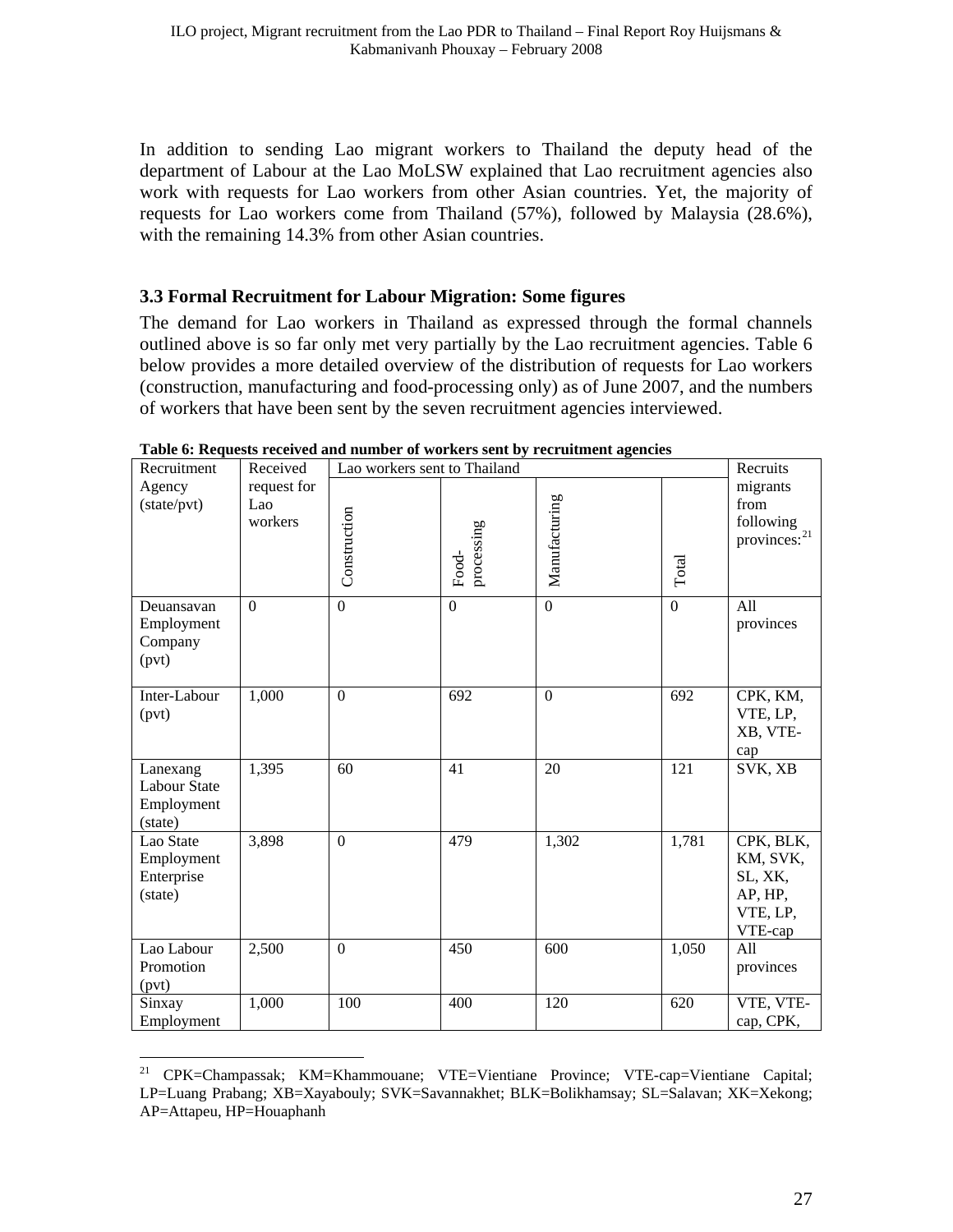| Company<br>(pvt)            |        |     |      |      |      | <b>SL</b>                    |
|-----------------------------|--------|-----|------|------|------|------------------------------|
| Xaya<br>Employment<br>(pvt) | 2,000  | 48  | 236  |      | 284  | CPK, SL,<br>SVK, VTE-<br>cap |
| <b>Total</b>                | 11.798 | 208 | 2298 | 2042 | 4636 |                              |

The figures presented in Table 6 above are provided by the individual recruitment agencies and differ slightly from the figures provided by the deputy head of department of Labour at the Lao MoLSW. According to his figures, the nine Lao recruitment agencies had by June 2007 sent a total of 9,412 Lao workers to Thailand. The workers are sent to work in construction (296), food-processing industry (2,386), the industrial sector  $(2,130)$ , and to other sectors  $(4,600)^{22}$  $(4,600)^{22}$  $(4,600)^{22}$ 

Table 6 illustrates the great difference between requests for Lao workers and the actual number of Lao workers sent to Thailand at both an overall level and at the level of individual recruitment agencies. In this regard it must be noted that at the time of interviewing, the sending of Lao workers to Thailand by Lao recruitment agencies was put on a temporary hold, despite outstanding requests  $(2007)$ <sup>[23](#page-27-2)</sup>. When the recruitment agencies were allowed to resume sending Lao workers to Thailand by August 2007 Thai requests for Lao workers had accumulated to 59,700 while Lao recruitment had only been able to respond with 6,546 workers, just over 10 % (Somsack Pongkhao 2007).

The wide gap between requests and supply can partly be explained by the way Thai requests are allocated to Lao recruitment agencies by the Lao MoLSW. Requests from Thai employers are presented to the Lao recruitment companies as indivisible assignments they can sign up for. Hence, when a recruitment agency takes up an assignment for 150 Lao workers and is only able to find 40 it creates an unmet demand of 110 workers. The Lao MoLSW is currently rethinking this practice and considering the option of multiple Lao recruitment agencies collectively working on one specific Thai request.

#### <span id="page-27-0"></span>**3.4 Formal recruitment: Perspectives from recruitment agencies**

 $\overline{a}$ 

The seven recruitment agencies interviewed explained that they used a range of methods to attract Lao migrants for work in Thailand. Most commonly used methods are advertisement on TV, radio and in newspapers (5 out of 7 companies used this method) and active recruitment by agents who travel to provinces, districts and villages (6 out of 7 companies). Such official agents are issued with identification cards by the MoLSW. In addition 6 out of 7 recruitment agencies explained that they were approached by potential migrant workers themselves, and 2 out of 7 claimed to make use of intermediaries who recruited migrant workers on commission basis. A representative from the Trade Union

<span id="page-27-1"></span><sup>&</sup>lt;sup>22</sup> Use of slightly different categories is a possible explanation for this difference in figures, note for example the difference between 'industrial sector' and 'manufacturing'. Also, the figures may refer to slightly different timeframes.

<span id="page-27-2"></span><sup>&</sup>lt;sup>23</sup> Sending of Lao workers to Thailand was put on hold from  $5<sup>th</sup>$  January 2007 till  $8<sup>th</sup>$  August 2007 (see section 3.5 for further details).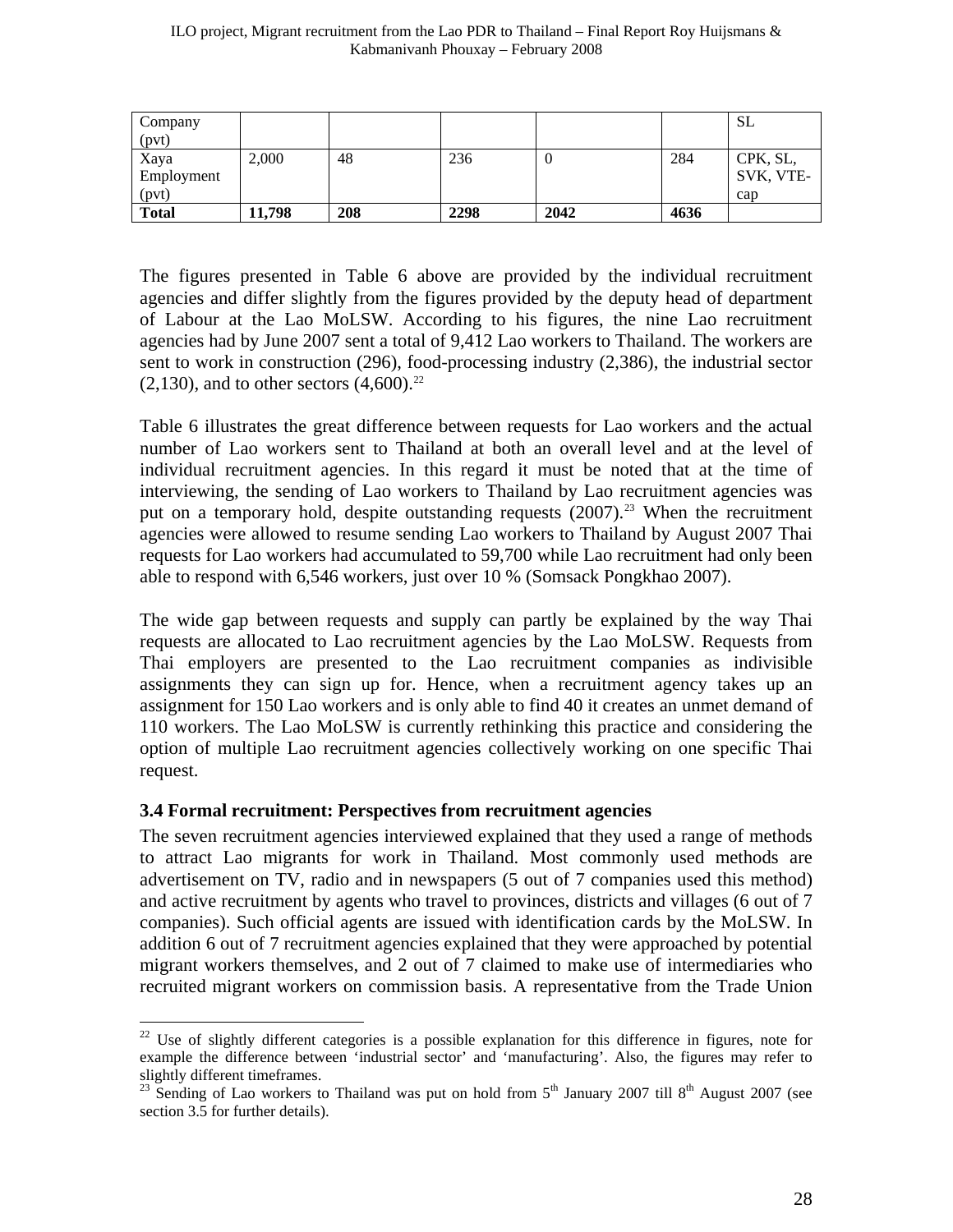in the Lao PDR claimed that such intermediaries receive around 500 Baht for each worker they provide to the recruitment agency. He furthermore argued that recruitment agencies often relied on such intermediaries since they constantly struggle to meet the demand for Lao workers through their regular channels.

In contrast to accounts of formally recruited migrant workers (see Chapter 4), the recruitment agencies claimed to take full responsibility for organising all the necessary documents for migration. Furthermore, according to the recruitment agencies the actual costs of the documents, as well as the additional expenses to cover the complicated organisational tasks required for organising the necessary documents, were the prime causes for the relatively high fee (at least 15,000 Baht) the recruitment agencies charge for recruitment. $24$ 

A recent UNIFEM study presents the following break-down of costs, distinguishing between expenses that are made on the Lao side of the process and the Thai side of the process:[25](#page-28-1)

| Item                                      | <b>Expenses in Baht</b> |
|-------------------------------------------|-------------------------|
| Lao side                                  |                         |
| Medical examination                       | 570                     |
| Passport and Visa                         | 1,330                   |
| Thai Visa:                                |                         |
| -single entry                             | 2,000                   |
| -multiple entry                           | 5,000                   |
| Work permit form                          | 74                      |
| Training                                  | 500                     |
| Traveling                                 | 1,500                   |
| Total Lao side:                           |                         |
| Single entry visa/multiple entry visa     | 5,974/8,974             |
|                                           |                         |
| Thai side                                 |                         |
| Medical examination                       | 600                     |
| Social Security (5% p/months for 2 years) | 4,493                   |
| Work permit                               | 3,800                   |
| Total Thai side                           | 8,893                   |
|                                           |                         |
| Total with single entry visa              | 14,867                  |
| Total with multiple entry visa            | 17,867                  |

**Table 7: Breakdown of costs in formal recruitment** 

<span id="page-28-0"></span><sup>&</sup>lt;sup>24</sup> At the time of writing (January 2008) the exchange rates are as follows:  $1USD=31.37$  Thai Baht; 1USD=9,300 Lao Kip; 1 Thai Baht= 282 Lao Kip.

<span id="page-28-1"></span><sup>&</sup>lt;sup>25</sup> Official statements on costs are difficult to obtain and subject to change. Hence, official statements on the breakdown of costs are likely to differ from source to source. The UNIFEM figures represented here were originally provided by Bounkham Sihalath from the Employment Promotion Division at the Department of Labour, Lao PDR. Also note that Lao migrants have to undergo medical examination twice to satisfy both the Lao and the Thai side of the process.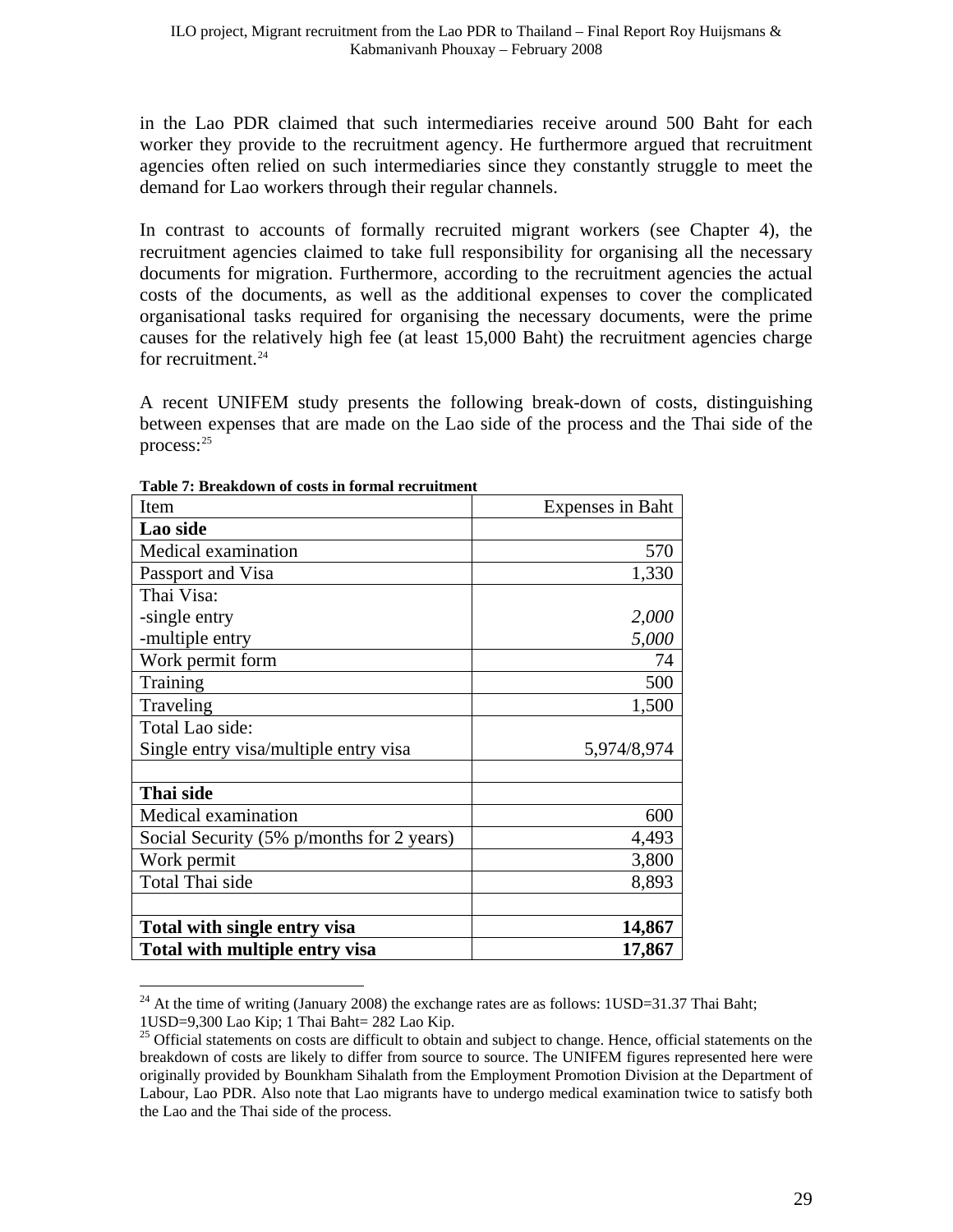Adapted from UNIFEM's 'Gender Concerns in Migration in Lao PDR (Inthasone Phetsiriseng 2007: 86).

The recruitment agencies argued that most applicants don't have passports. Hence, the recruitment agency has to apply on behalf of the migrant for a passport. The actual cost of a passport lies around 1,500-2,000 Baht according to informants at the Ministry of Foreign Affairs. Yet, additional expenses are incurred since applications for passports require personal interviews which are currently only conducted in Vientiane, as is the printing and issuing of passports. Similar scenarios apply to health checks which recruitment agencies prefer to conduct in hospitals in the capital of Vientiane, rather than in the generally poorer equipped provincial or district level hospitals. Based on this, the recruitment agencies argue that they have to make considerable expenses to cover travel, accommodation and food for workers at the pre-migration stage.

Since most formally recruited migrants were not able to pay for the recruitment fees, the recruitment agencies interviewed explained that in practice the fees would frequently be deducted from the migrants' salaries once working. Details on deductions of salary would then be included in the contract. Deductions would be made monthly, for at least 5 months, but not exceeding 20 months.

At the time of interviewing, the recruitment agencies explained that pre-departure training as required by Article 8.5 of Guideline 2417/MoLSW (2002) constituted currently little more than a 2-3 hour session, basically evolving around information provisioning.[26](#page-29-1) According to the recruitment agencies, one of the issues covered in such sessions is a lecture on how to open a bank-account. Yet, the recruitment agencies also offered the migrant workers the opportunity to channel money home for them.

With regard to monitoring and evaluation, the different recruitment agencies reported various practices. Each recruitment company claimed to have regular contact with the Thai employers whom they had sent Lao workers. The regularity of such contact varied from monthly contact to contact twice a year. Various means of contact were used, such as telephone calls and/or contact by email with the Thai employer. Further, some recruitment agencies explained that they appointed 'leaders' amongst the migrant workers who should act as spokespersons and get in touch with the Thai employer and/or the Lao recruitment agency in case of communal problems.

In case of serious problems that could not be solved by the Thai employers and the Lao migrant workers, the Lao recruitment agencies claimed to travel to Thailand in order to resolve the issue and if necessary repatriate the Lao workers. However, the Lao workers should first try to resolve themselves any dispute with the Thai employer. For this, some recruitment agencies offered to supply a Thai agent to act as an intermediary.

### <span id="page-29-0"></span>**3.5 Functioning of formal labour recruitment: An initial formal appraisal**

Lao recruitment agencies had to refrain from sending Lao migrants to Thailand from  $5<sup>th</sup>$ January 2007 till  $8<sup>th</sup>$  August 2007 (2007). This temporary ban was imposed following a series of complaints that the Lao MoLSW had received from provincial and district

<span id="page-29-1"></span> $26$  This is confirmed by the migrants' accounts presented in Chapter 4.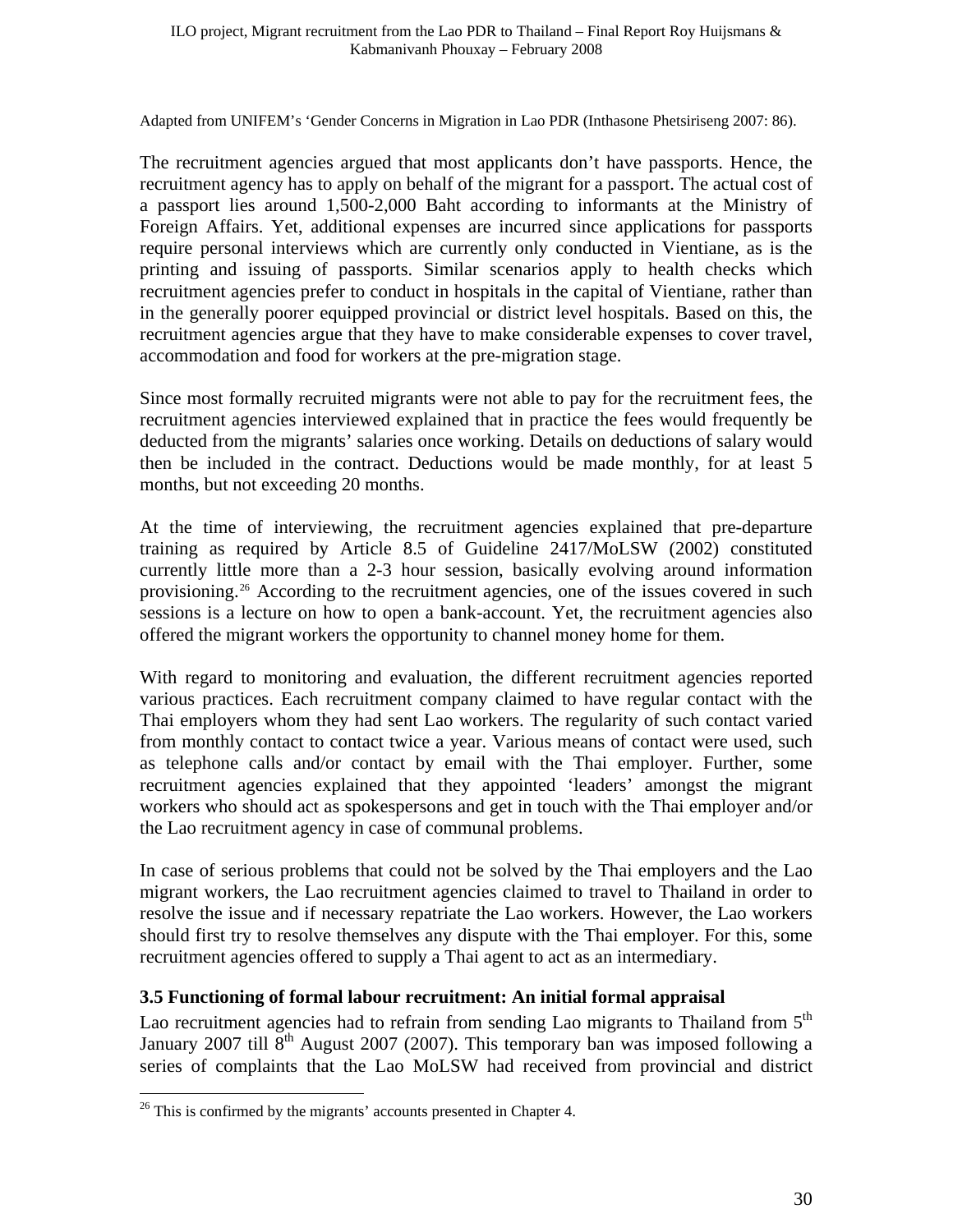authorities and returned migrant workers about labour migration through recruitment agencies. Further sending of Lao migrant workers was put on a temporary hold in order to identify the exact problems, to review current practice and to find solutions for the identified problems.

This intervention demonstrates that information and complaints about formal recruitment of Lao migrant labour does indeed run through the formal channels of commands to the MoLSW, and that the MoLSW does not hesitate to act in case there is reason to do so. At the same time, imposing an 8 month ban on labour migration through formal channels necessarily exacerbates an existing problem further; the lengthy process between application for and commencing migrant work (see Chapter 4).

Document 3011/MoLSW announced the re-opening of formal labour migration. In addition, it also addresses a number of concerns about labour migration through recruitment agencies. Most significantly, document 3011/MoLSW lowers the ceiling set on recruitment fees charged by recruitment agencies. Guideline 2417/MoLSW had set a maximum charge for recruitment at 15% of the workers salary (2002). Document 3011/MoLSW lowers this to 5% (2007), and thus takes on board a widespread complaint about excessive charges of recruitment agencies. $27$ 

Also, document 3011/MoLSW stipulates that recruitment agencies should establish branches at provincial and district level that work in close collaboration with the respective branches of MoLSW. This aims to address an apparently common problem in which informal brokers present themselves as being affiliated with formal recruitment agencies. Furthermore, the document presses recruitment agencies to apply stricter selection criteria for the recruitment of migrants in order to bring down the number of early returnees.

In addition, 3011/MoLSW reinforces a number regulations set out in earlier documents that have so far fallen short in implementation, such as contracts, monitoring systems, and pre-departure training.

An issue not specifically addressed by 3011/MoLSW, yet one that frequently resonated in interviews with government officials concerns the poor financial capital of the recruitment agencies. Article 6 of Prime Minister Decree 68 (2002) stipulates that recruitment agencies should have sufficient monetary deposits. Document 2417/MoLSW, Article 6.2, elaborates that recruitment agencies should possess funds sufficient to repatriate all Lao migrant workers by air travel in case of emergencies (2002). However, as observed by several government officials interviewed, this condition was hardly ever met.

<span id="page-30-0"></span> $\overline{a}$  $27$  For example, officials from the Immigration Department in Champassak argued that the high fees charged by recruitment agency leave potential migrants with little choice other than migrating independently or through informal brokers.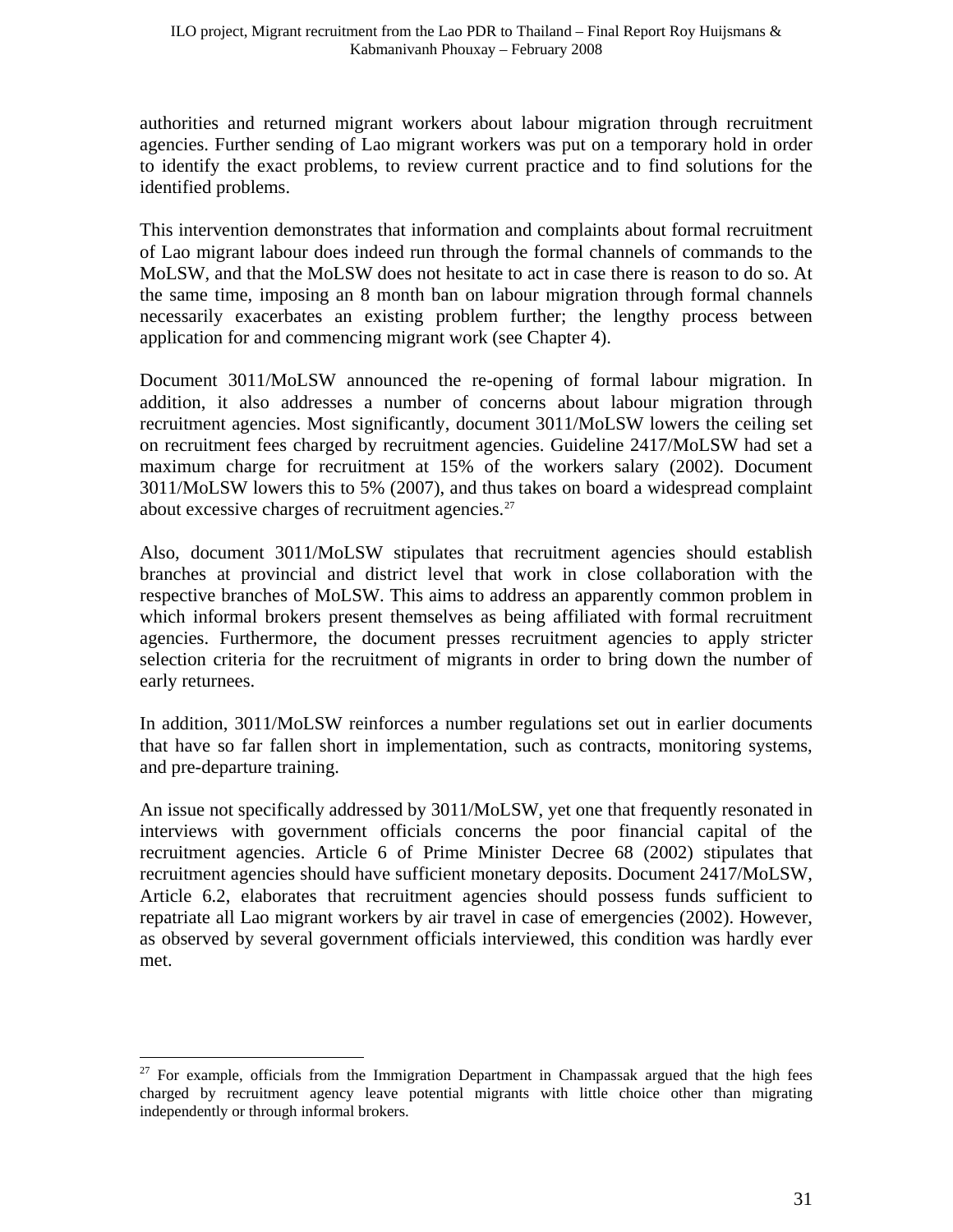# <span id="page-31-0"></span>**Chapter 4**

 $\overline{a}$ 

## <span id="page-31-1"></span>**Formal and Informal Recruitment: Migrants' perspectives**

This Chapter analyses the experiences of the two types of returned migrant workers studied; formally recruited migrants and informally recruited migrants. This Chapter draws on the material collected through the in-depth interviews and through the standard questionnaires and reflects on the various stages of the migration process. It must be reemphasised that due to the methodological constraints outlined in Chapter 2, the analysis presented here cannot be extrapolated into a general comparison between the two types of recruitment.

## <span id="page-31-2"></span>**4.1 Why do Lao migrants go to Thailand?**

Formally recruited migrant workers and informally recruited migrant workers expressed little difference in their main motivations for migrating to Thailand. Both formally and informally recruited migrants were asked to list the primary, secondary and tertiary motivation for migrating to Thailand.<sup>[28](#page-31-3)</sup> 18 Out of the 20 formally recruited migrants referred to economic problems such as lack of employment opportunities back home, to recover debts, and poverty as the main motivating factor. The economic realm also constituted the main motivation for most informally recruited migrants (40 out of 65) followed by stimuli provided by migrants' direct social network (14 out of 65). This includes positive stories about working in Thailand from returnees and familiarity with people who can assist in organising migrant work in Thailand.

Stimuli provided by migrants' direct social environment were by 8 (out of 20) formally recruited migrants recognised as the second most important motivation for migration, followed by an unspecified category of 'other motivations' (7 out of 20). A similar pattern emerged among informally recruited migrants. 28 Out of 65 informally recruited migrants, highlighted stimuli provided by the social environment as the second most important factor for migration, which thus constitutes the main secondary motivation. As a third motivating factor, amongst both formally and informally recruited migrants a pattern emerged in which most migrants referred to a desire for new experience and adventure. 7 Out of 20 formally recruited migrants expressed such a desire, and 22 out of 65 informally recruited migrants.

The responses to the questionnaire illustrate that migrants often have multiple reasons for migrations. Furthermore, it also illustrates that it is difficult to determine whether migration is mainly induced by push factors such as 'economic problems' or by pull factors such as 'new experiences', or by mere chance since a recruitment agent happens to show up. Amongst the returned migrants interviews it was often a combined working

<span id="page-31-3"></span><sup>&</sup>lt;sup>28</sup> The standard questionnaire asked all returned migrants the following question: 'why did you decide to migrate'. Note was taken of the first, the second, and the third most important motivation.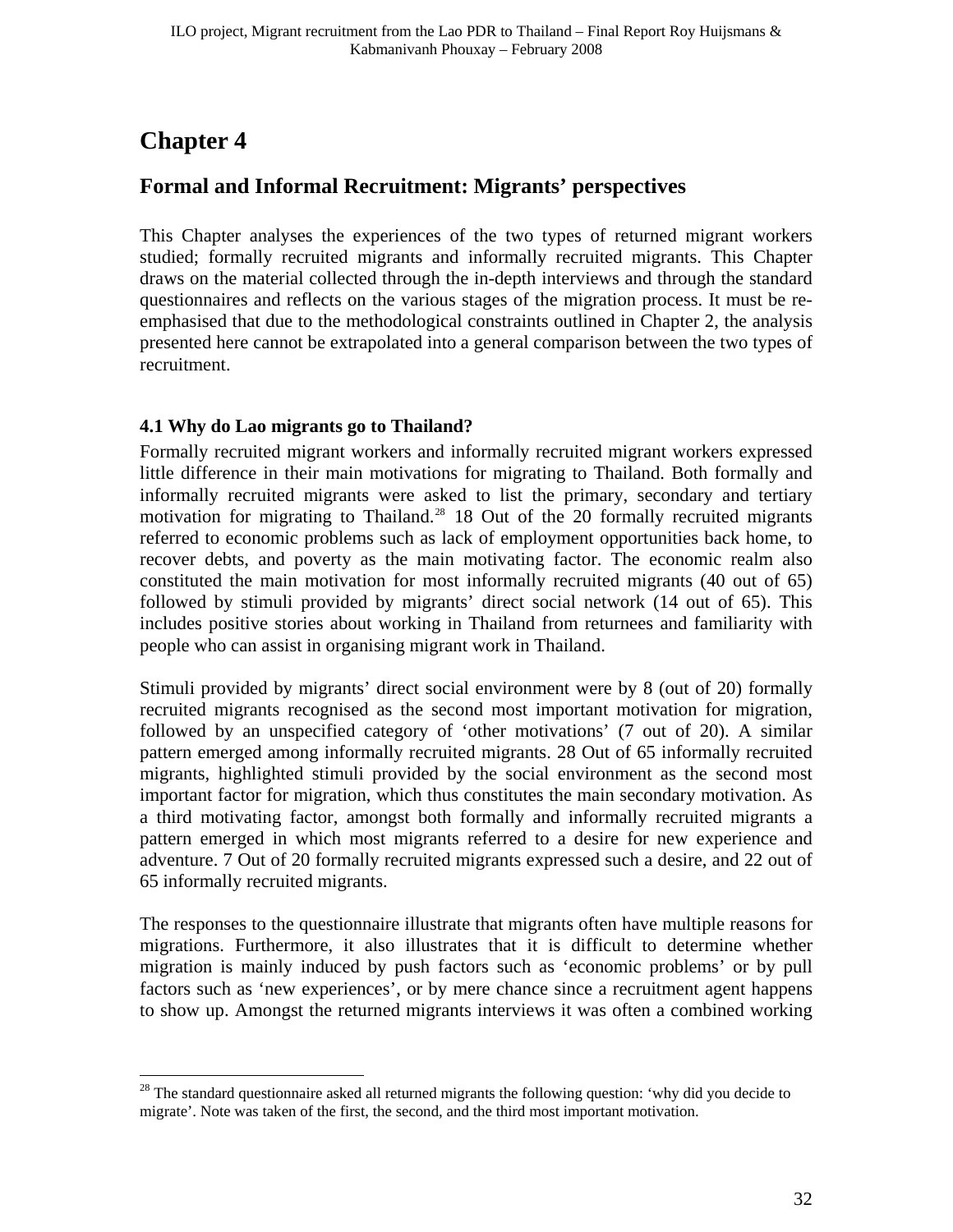of push and pull factors, embedded in the larger social context that induced migration as the following excerpts illustrate:

*If no recruitment agency had come to my village I wouldn't have thought of going to work in Thailand. Yet, now that the opportunity came I decided to go because my family is poor and there is only farm work to do in my village. After the harvest there is nothing to do. Had there been work available in the province or the district I wouldn't have gone to Thailand.* 

*(Excerpt from in-depth interview with twenty year old married woman from Champassak province who was recruited formally (together with her husband) and worked for six months in a pineapple can factory in Thailand)* 

*We have a farm. We have some land and cattle and we are not poor and not rich. I* went to Thailand to earn money to support my [three] children's education. *I also wanted to improve the living conditions in my family and to build a new house.* 

*My friends have worked in Thailand and they have now built a new house and even bought a car. They suggested me to work in Thailand as well. They told me that incomes in Thailand are high. I discussed the plan with my wife and she agreed.* 

*Also, I have seen many young people from my village going to work in Thailand. They come home for a visit and go back to Thailand. It seemed very easy and I never thought I would have any problems.* 

*(Excerpt from in-depth interview with 38 year old man from Champassak province who was recruited informally and worked in a furniture factory in Thailand for one year)* 

*I had just finished mid-level business education when I went to Thailand together with my two sisters. Back home I could not find a job and I wanted to earn money. Also, I had never worked before and I just wanted to try the experience of working. In addition, the recruiter told us that we could continue our studies in Thailand. The Thai employer would pay 50% of the fees. This all sounded good, so we decided to go.* 

*(Excerpt from in-depth interview with 22 year old single woman from Savannakhet province who was recruited formally and worked in a rubber factory for two months)* 

### <span id="page-32-0"></span>**4.2 Migration to Thailand: Using formal or informal channels?**

All returned migrants were asked about the aspects they had considered when choosing a formal or informal recruiter. However, care must be taken when interpreting the results. Most formally recruited migrants (16 out of 20) had learnt about recruitment for labour migration from agents of recruitment agencies (12), or through official notices (4). Hence, their responses are likely to reflect the advertisement campaigns of recruitment agencies and their agents.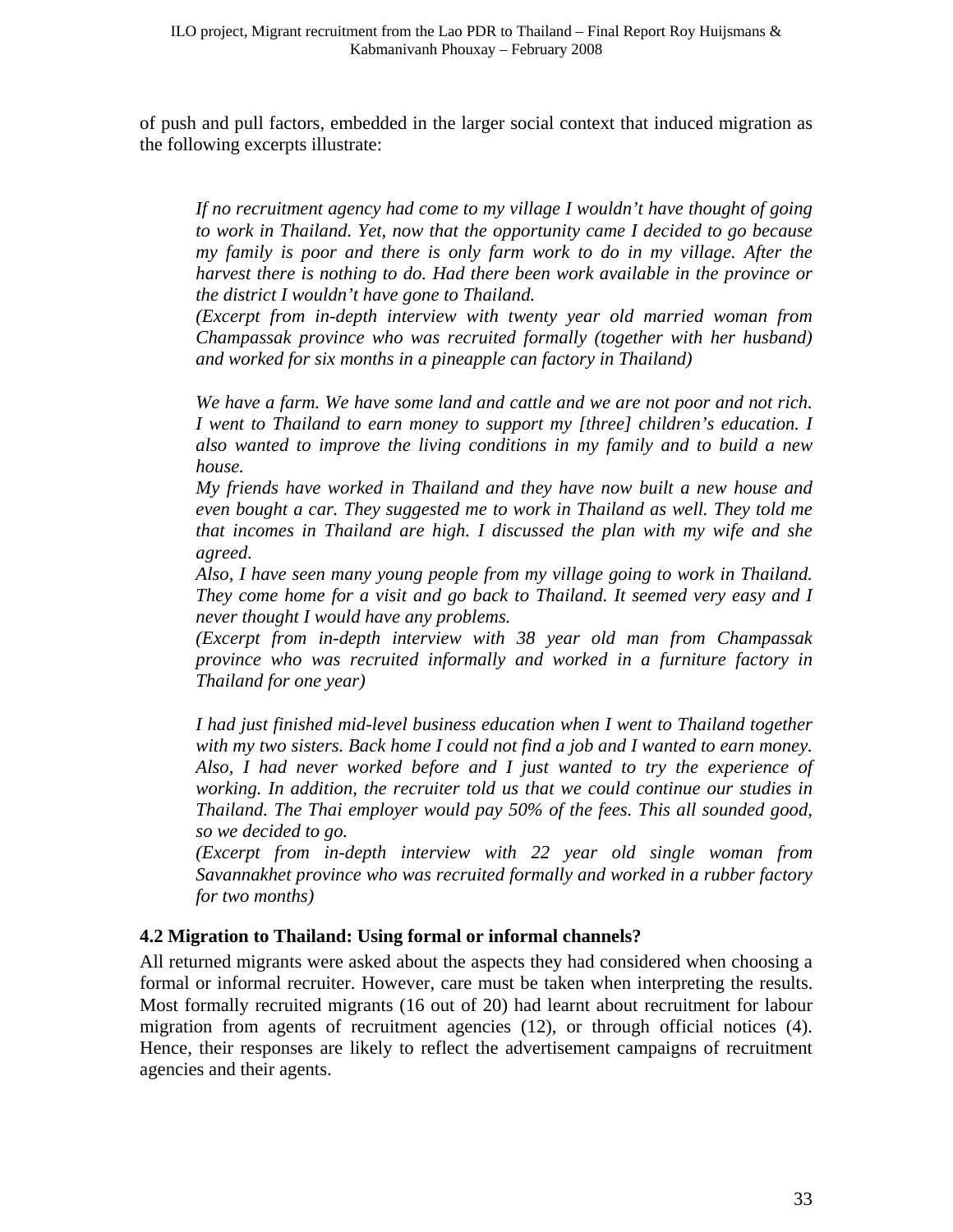Informally recruited migrants had mostly (40/65) learnt about recruitment through other (undefined) means thus excluding 'labour agents' (only 4/65), 'word of mouth' (only 16/65), 'media' (only 1/65) and 'notices' (only 3/65). Hence, their informational basis is different from the formally recruiting migrants, which makes a strict comparison problematic. Also, some informally recruited migrants may have had the opportunity to choose between different informal recruiters, while for others there may not have been such a choice. This necessarily sets reflections on considerations in a different contextual frame. In addition, for some the 'recruiters' are not regarded as recruiters at all but as friends in which case the entire question about 'what do you consider when using a recruiter' becomes an artificial one altogether. The latter is illustrated by the excerpt below:

*From my village, many people go and work in Thailand. Some of my friends also worked in Thailand. When they came home for the Lao New Year ('phi mai') they encouraged me to join them. When I said yes they called their employer in Thailand and asked whether she needed any new workers. She wanted new workers so after the New Year celebrations I just went with my friends to Thailand.* 

*(Excerpt form in-depth interview with 30 year old woman (now married) from Savannakhet who was informally recruited and worked for nine years in a garment factory in Thailand)* 

Despite this ambiguity, amongst both the formally and informally recruited migrant workers 'trust and reliability' was regarded as a prime consideration when choosing a formal or informal recruiter. Amongst the formally recruited migrants 18 (out of 20) listed this aspect as the prime consideration for choosing their formal recruiter. Amongst the informally recruited migrants 'trust and reliability' also constituted the primary consideration when choosing an informal recruiter (28 out of 65). This is not surprising since 45 (out of 65) informally recruited migrants stated that they were aware of the risks of using informal recruiters for migration.<sup>[29](#page-33-0)</sup>

Other primary considerations stated by the informally recruited migrants are 'speed of the process' (9 out of 65), and 'costs' (9 out of 65).These two categories are hardly referred to by formally recruited migrants. None of the formally recruited migrants listed speed and costs as a primary consideration, and only few gave it any importance as a second or third consideration. Amongst the informally recruited migrants, 'speed' and 'costs' also frequently featured as second and third consideration. With regard formally recruited migrants, this pattern contrasts with the earlier response on 'motivations for migration' where nearly all formally recruited migrants gave prime importance to 'economic problems'.

Furthermore, although 'speed' was only sporadically listed as one of the three considerations when choosing a recruiter by formally recruited migrants, complaints about excessive waiting time featured in all in-depths interviews with formally recruited

<span id="page-33-0"></span> $\overline{a}$  $29$  In comparison, only 6 (out of 20) formally recruited migrants claimed to be aware of the risks associated with going through informal recruiters.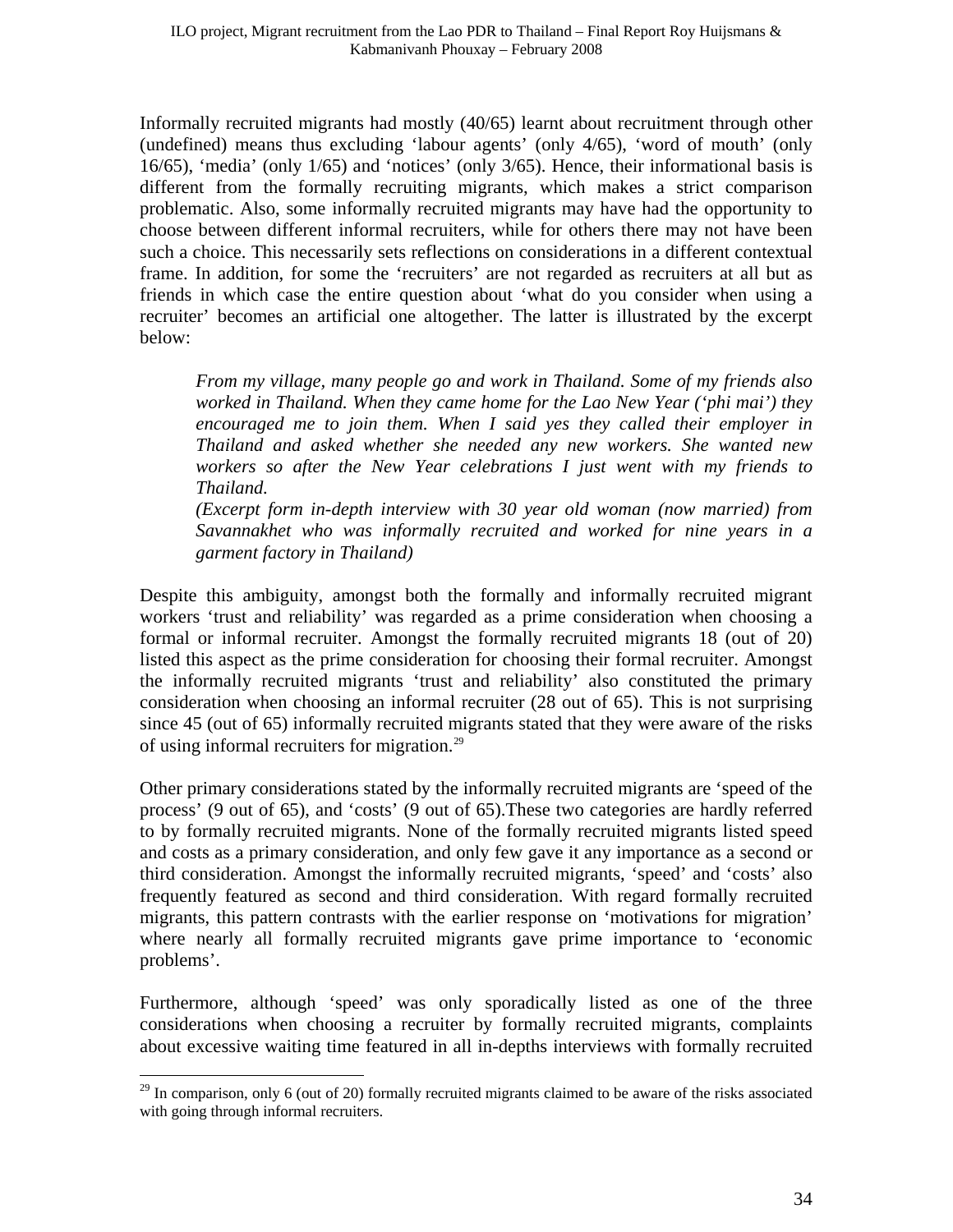workers and this is substantiated by other data obtained with the standard questionnaire. Eight (out of twenty) formally recruited workers had to wait six months or longer from the time of application till actual work in Thailand, while another 4 could not remember how much time had passed between application and starting work in Thailand. This was perceived as particularly problematic since the migrants had already signed a contract and thus felt they had to be 'stand-by' and could meanwhile not take up any other form of work that required some commitment in terms of time.

*After signing the contract I had to wait eight months before I was sent to Thailand. This was too long. Especially since I could not start working with another company in the meantime because I had already signed a contract with the recruitment agency.* 

*(Excerpt from in-depth interview with 22 year old single woman from Savannakhet province who was recruited formally and worked in a rubber factory for two months)* 

While most returned migrants were able to list three considerations with regard to choosing a recruiter, at the end of the day a considerable proportion of the returned migrants could not say with much certainty whether they had migrated using a formal or informal recruiter. Out of the 20 formally recruited migrants, 19 knew with certainty that they had used formal recruitment services while 1 was not sure about this. However, out of the 65 informally recruited migrants, 6 thought they had used formal recruitment services while only 35 claimed with certainty that they had not done so. The remaining 24 did not know whether their recruiter was licensed or not.

This indicates that some informal recruiters claim to represent licensed recruitment agencies. It furthermore suggests that for many of the informally recruited migrants the question whether they had gone through formal or informal channels was hardly relevant at the time of migration and may not have born any relation to the considerations for choosing a recruiter presented above. Lastly, going through formal channels may in practice be remarkably similar to going through some informal channels as the excerpt below illustrates:

*I had almost forgotten about going to Thailand since nearly a year had gone by since I had filled in the forms with the recruitment agency. After the recruitment agency had informed me that I was going to Thailand a Thai person showed up at the village. He told me that he had come to collect me for work in Thailand, so I asked him about the name of the factory I was going to. He said he didn't know and that he had just been sent to collect me. I was very confused then because I thought I was going to migrate legally, yet all this looked very illegal. Fellow villagers urged that I should go anyway so I went but I felt deceived. Therefore I really think that only Lao people who work for the recruitment agency should come to collect workers, this was not right.* 

*(Excerpt from in-depth interview with twenty year old married woman from Champassak province who was recruited formally (together with her husband) and worked for six months in a pineapple can factory in Thailand)*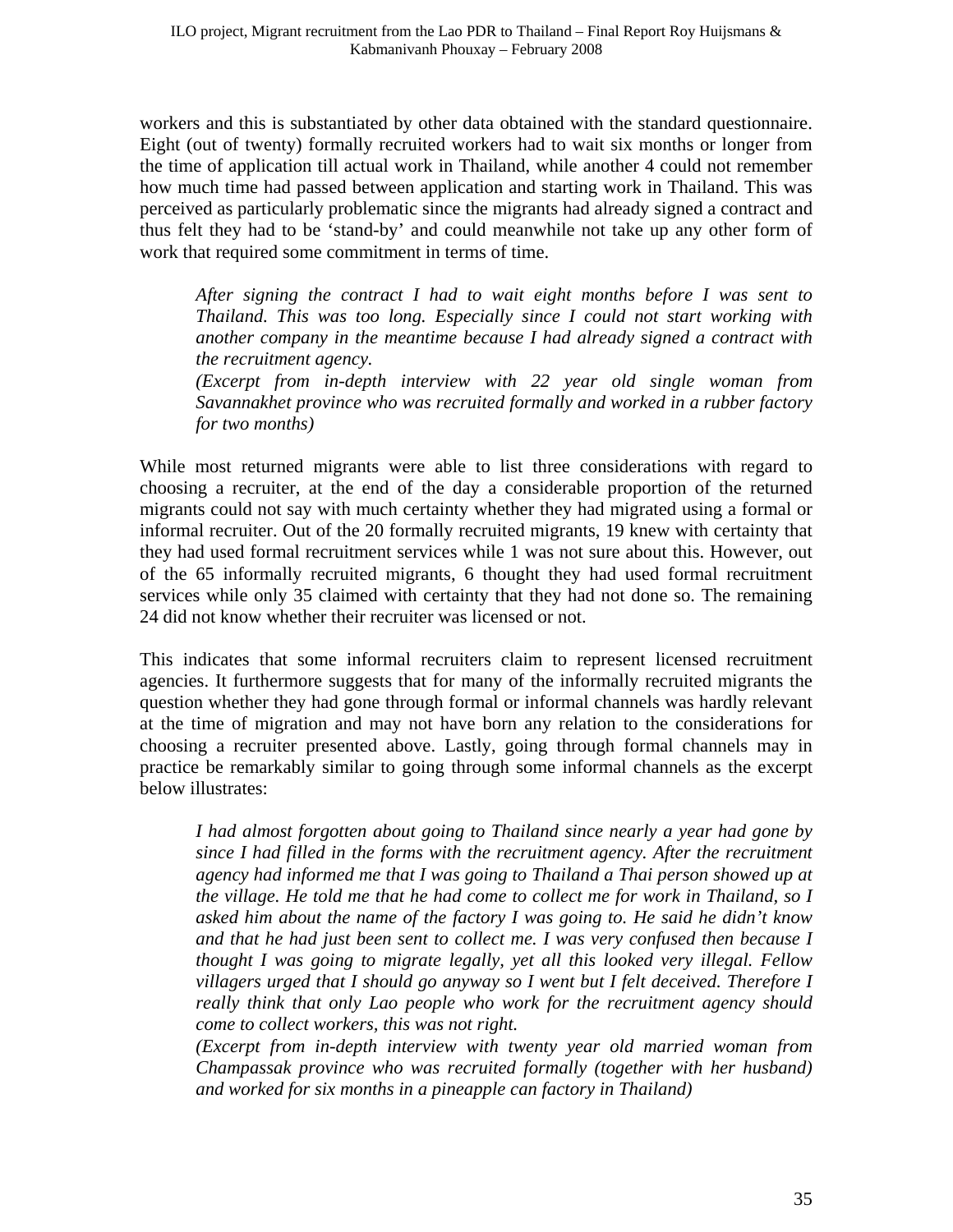#### <span id="page-35-0"></span>**4.3 On the cost of recruitment**

There are big differences in costs between going through informal and formal recruiters. Table 8 below illustrates that more than half of the informally recruited migrants don't pay anything to their 'recruiter', while those that do pay seldom pay more than 5,000 Baht. In contrast, most formally recruited migrant workers claimed they had to pay at least triple this amount. $30$ 

| Amount paid to   | Formal recruits | Informal recruits |
|------------------|-----------------|-------------------|
| recruiter        | $(n=20)$        | $(m=65)$          |
| nothing          | 3               | 34                |
| I can't remember |                 |                   |
| 0-2500 Baht      | 5               |                   |
| 2500-5000 Baht   |                 | 14                |
| 5000-8000 Baht   |                 | $\overline{2}$    |
| 15000-20000 Baht |                 |                   |
| does not apply   |                 | $\overline{2}$    |
| <b>TOTAL</b>     |                 |                   |

#### **Table 8: Fees paid for recruitment**

Differences in fees between formal recruiters and informal recruiters can easily be explained by the difference in subsequent costs that the two paths of recruitment involve. However, the in-depth interviews with formally recruited migrant workers revealed that in addition to the costs of formal recruitment, minimally 15,000 Baht, they had frequently made considerable additional costs themselves. Four out of the five formally recruited migrant workers who were interviewed in-depth explained that the agent (from the recruitment agency) had told them to organise many of the forms required by the recruitment agency themselves. For this they had paid between 400,000 and 800,000 Kip to local, district and provincial authorities.<sup>[31](#page-35-2)</sup> These amounts were in none of the cases deducted from the fee charged by the recruitment agency.

It is a well-known amongst migrants that recruitment agencies are considerably more expensive than informal channels of migrations. The question that thus emerges is why migrants still opt for formal channels although they are hardly able to pay the fees. Indepth interviews with formally recruited migrants reveal that costs are not seen as an obstacle since recruitment agencies offered the opportunity to cover the costs of formal recruitment initially, which the migrant could then reimburse from the salary earned Thailand. Secondly, unlike informal recruiters, the formal recruiters provided a formal offer (contract) of a relatively highly salary for a guaranteed period. Hence, the steep initial fees do in this light not seem an unbeatable hurdle as the following illustrates:

<span id="page-35-1"></span> $\overline{a}$  $30$  The fact that some formally recruited migrants claimed they had paid nothing to their recruiter and others only relatively small amount contrasts with claims from recruitment agencies explaining that fees are at least 15,000 Baht. This disparity may be explained by the way the respondents have understood the question. Since most formally recruited migrants are unable to pay their fees prior to departure they may have reasoned that they paid nothing to their recruiter (in a literal sense), or only a little.

<span id="page-35-2"></span><sup>&</sup>lt;sup>31</sup> At a current rate of 282 Lao Kip to 1 Thai Baht this equals 1,418-2,836 Baht.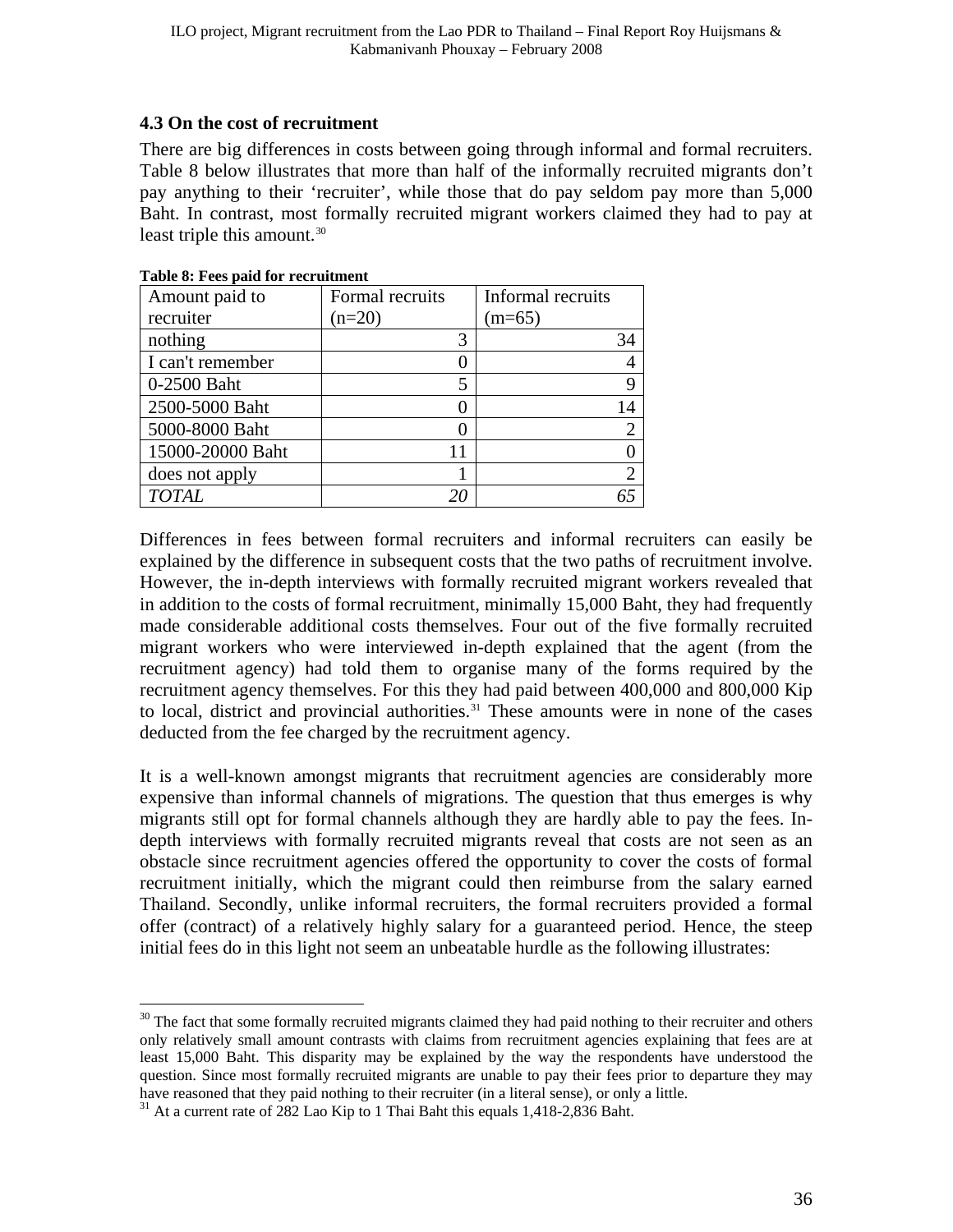*The representative from the recruitment agency said that he was looking for workers for several sectors. He said that the salaries in construction were highest (7,200 Baht per month), so I signed up for construction. He also explained that I could pay back the recruitment fee (18,000 Baht) while working. Every month the employer would cut 1,800 Baht from my salary so that after 10 months I would have paid back the fees already.* 

*(Excerpt from in-depth interview with formally recruited 24 year old man (marital status not known) from Champassak province. He worked for two months in construction)* 

Information obtained through the standard questionnaire indicates that 15 (out of 20) formally recruited migrants entered loans to finance their migratory project; whereas only 29 (out of 65) informally recruited migrants did so. Table 9 below shows the different sources of credit. In the case of formal recruitment it was most often the recruiter who provided credit, in case of informal recruitment money was mostly borrowed from family members.

|                | Formal   | Informal |
|----------------|----------|----------|
| Borrowed from: | $(n=15)$ | $(n=29)$ |
| recruiter      |          |          |
| family         |          |          |
| moneylender    |          |          |
| other          |          |          |
| <b>TOTAL</b>   | 15       |          |

**Table 9: Source of loan obtained for migration** 

### <span id="page-36-0"></span>**4.4 Formal recruitment: Pre-departure training**

A further major difference between formal and informal recruitment is the fact that formally recruited workers receive, as stipulated by the Lao legislation, pre-departure training and orientation. Twelve out of twenty formally recruited migrants had undergone such training and/or orientation. Yet, only 2 said that based on their experience they would recommend such training to other workers while 8 responded with a firm 'no', and others refrained from answering. In-depth interviews reveal that pre-departure orientation and training consisted mainly of very broad and brief 'orientation' sessions, despite the great need for focused training as is illustrated below:

*Before I went to Thailand the recruitment company called me for a training and orientation session. However, it was not about training, we were only told how to talk to our boss and how to talk to other workers. I have complained about this. The recruitment agencies should improve on this and provide training based on the jobs we have to do, and not just tell us how to communicate with other people in Thailand. At least there should be some basic training about the job we are going to do!* 

*(Excerpt from in-depth interview with formally recruited male migrant worker (age 46; married) from Champassak Province who worked in construction)*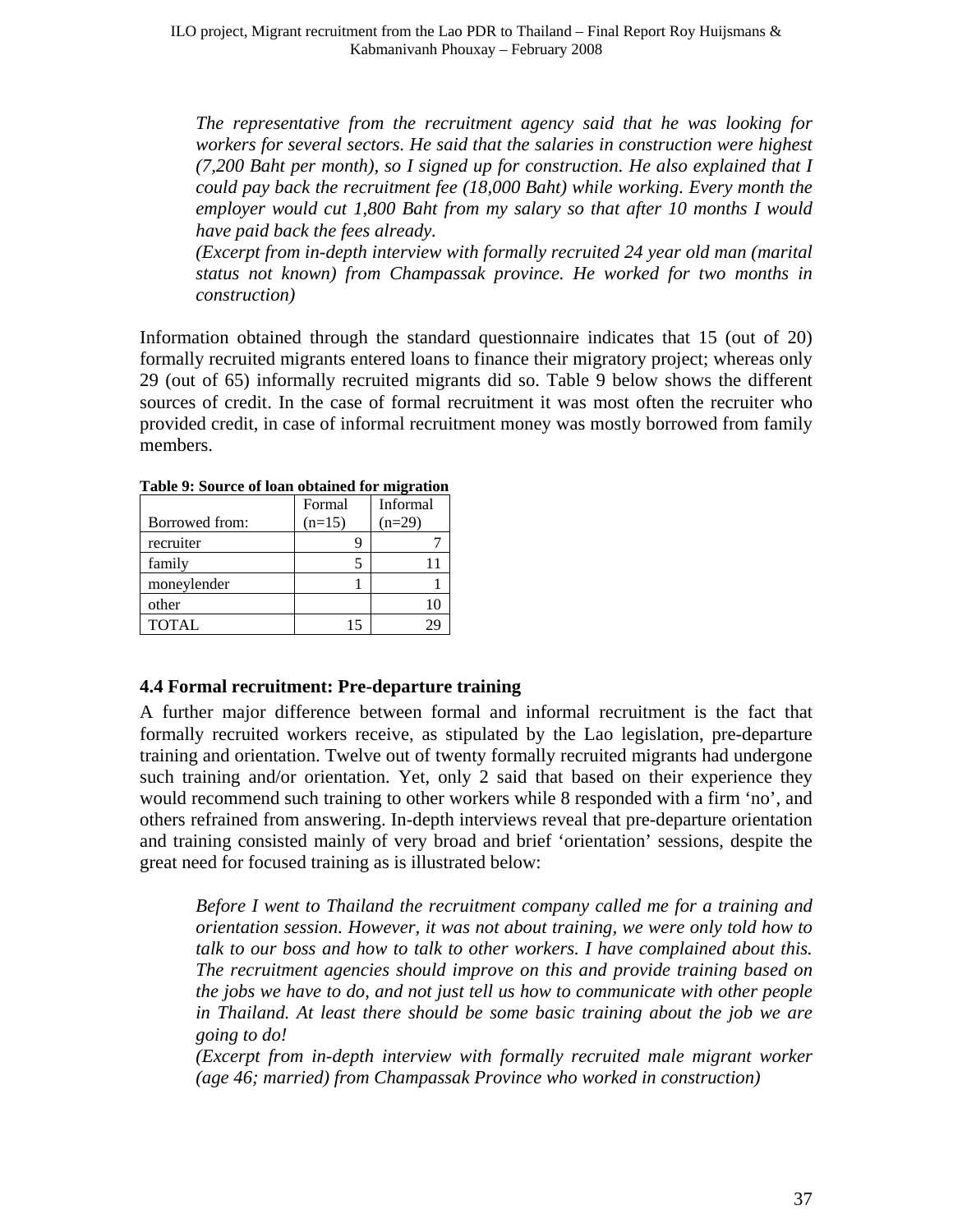## <span id="page-37-0"></span>**4.5 From the Lao village to the Thai place of work**

The interviews with seven recruitment agencies confirmed little uniformity in the way travel for the formally recruited migrant workers was organised. Some recruitment agencies explained that their representatives escort the migrants to the Lao-Thai border from where a Thai agent would take over and bring the Lao migrants to their destination in Thailand. Others took the Lao migrants all the way from their village to the place of migrant work, while again other recruitment agencies paid Thai agents to organise the entire trip, including the part in Thailand.

The in-depth interviews with formally recruited migrant workers confirm this variety in the way the journey from the Lao village to the Thai place of work is organised. The indepth interviews further illustrate that outsourcing part of (or the entire) journey to Thai agents creates an ironic situation since migrants had opted for formal channels of migrations for, amongst other things, the greater levels of trust and reliability they attach to licensed recruitment agencies. Yet, in practice a pattern emerges in which a third and unknown Thai party is responsible for a major part of the journey which dilutes the very basis of trust and reliability.

The discontinuity created by outsourcing part of the journey to a third party creates a significant difference with the journeys travelled by informally recruited migrants. Although the migrant journeys from Laos to Thailand differed greatly between informally recruited migrants as well, here the channels of migration were of a much more continuous character. The in-depth interviews illustrate that some informally recruited migrants may travel by themselves, yet they often had telephone numbers of familiar contact persons (e.g. Lao relatives or friends) in Thailand. In other cases informally recruited migrants travelled the entire journey in the company of their recruiter, friends or relatives to a place of work in Thailand.

In spite of this, whether journeys were of a continuous or discontinuous character the concerned migrant was often not in a position to exercise much agency if things were not going according to plan:

*My friend worked in Thailand already. He worked in a chicken processing factory. He told me that I could earn 8,000 Baht per month in this factory and that food and accommodation would be provided for by the employer.* 

*When I travelled to Thailand, I crossed the border by myself and continued to travel by public transport in Thailand. From the border I followed a route my friend had explained to me earlier. When I arrived at the said address my friend paid for the journey (1,500 Baht). My friend then took me by car to the factory. He paid again for the journey (6,500 Baht). When we arrived at the factory my friend collected the 8,000 Baht he had spent on my journey from the employer and explained that this would be deducted from my salary over a period of four months (2,000 Baht per month). However, when my friend was gone I found out that he had not delivered me at a chicken processing factory but at a furniture factory where they made doorframes and window frames.*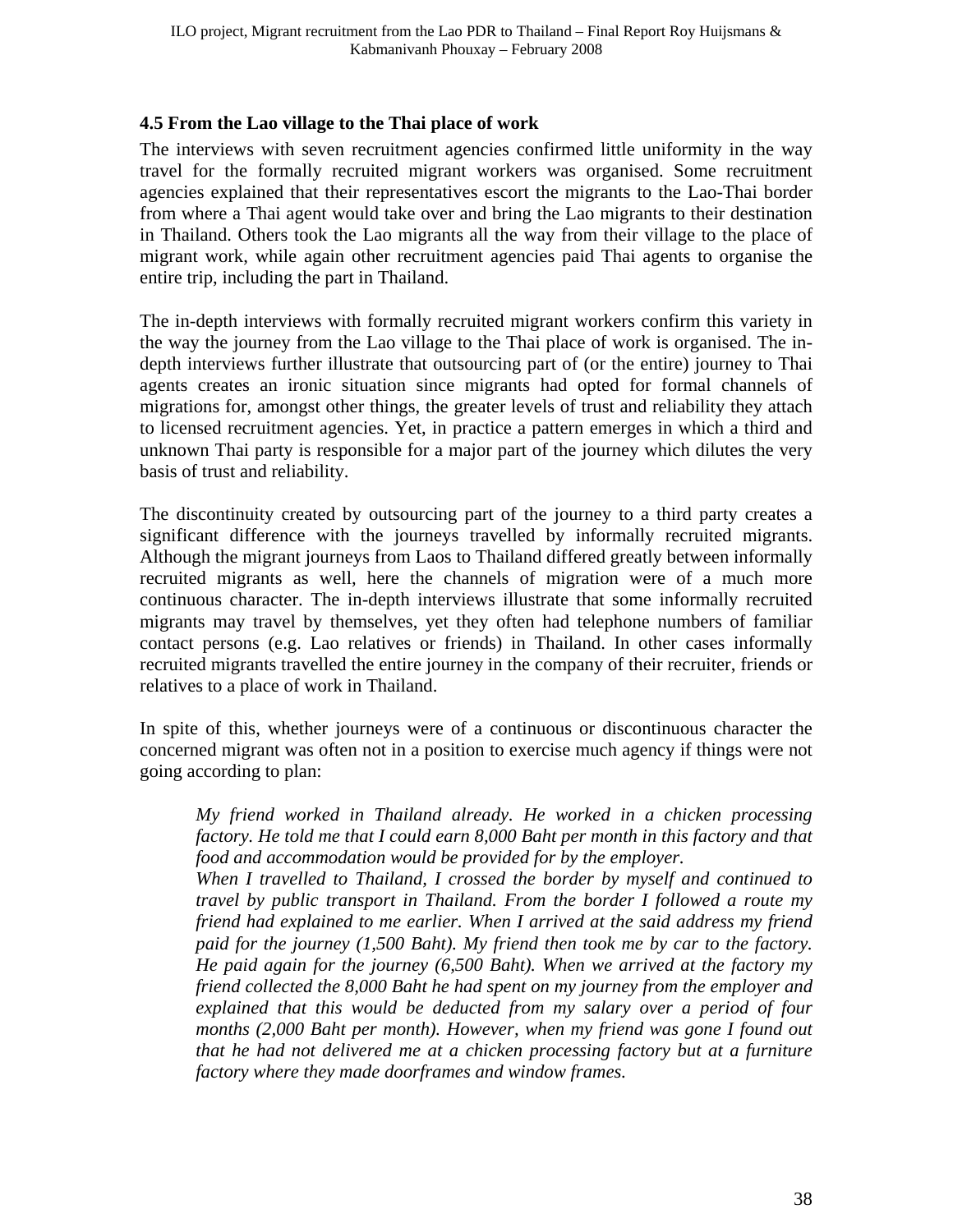*Since my friend had left me there and I did not know anyone else in Thailand and neither did I know the place I had no choice other than staying. I worked at the factory for one year in total. My salary was 5,000 Baht and was cut each month for the entire year by 2,000 Baht. Some months my salary was even cut with 3,000 Baht, and I had to pay for food myself. I missed my family and children a lot and my salary was not enough to save any money. So I decided to run away from the factory and return to Lao PDR.* 

*(Excerpt from in-depth interview with 38 year old man (married; 3 children) from Champassak province who was recruited informally and worked in a furniture factory in Thailand for one year)* 

*The recruitment company promised me a job in food-processing and promised that I would earn 7,000 Baht per month and 8,000 Baht if I worked overtime. The employer would take care of food and accommodation as well as health care costs. The recruitment agency told that I would work from Monday till Saturday from 8am till 5pm. This all sounded good and I migrated with seven other men from my village. The Lao recruitment agency brought us to the Thai border and on the other side we were met by a Thai agent who took us further. We arrived somewhere late at night, so the next day when we continued travelling we thought that the Thai agent would deliver us at the factory. Yet, he dropped us of at a construction site. Since the Thai agent had all our documents we could do little else than stay.* 

*The Thai agents handed over our documents to the employer, who explained that he would cut 4,000 Baht each month from our salary leaving us with only 900 Baht per month. We also had to pay for mosquito nets, blankets and medicine ourselves. After two months working I fell ill. My friends were also tired of working so one evening I ran away with 5 friends (one decided to remain behind at the construction site). One decided to look for other work in Thailand, so we travelled with five people back to the Lao PDR.* 

*(Excerpt with formally recruited 45 year old married man (one child) from Champassak Province. He worked for two months in construction)* 

#### <span id="page-38-0"></span>**4.6 Upon arrival: Do the promises materialise?**

The two excerpts above also illustrate that actual migratory situations can differ from the promises made to the migrants prior to departure. Among both the formally and informally recruited migrants the research team came across plenty of cases in which the actual migrant job differed dramatically from what the promises (or contracts) had suggested. However, when comparing differences between promises and actual experiences across the two types of migrants (formally and informally recruited), note must be taken of the fact that in general formally recruited migrant workers were provided with much more, and much more detailed information prior to departure than informally recruited migrants. This is visualised in Figure 1 below. The vast majority of the twenty formally recruited workers claimed to have received clear pre-departure information about the six areas listed below. This in contrast with the informally recruited migrants, amongst whom a considerable proportion claimed to have received, for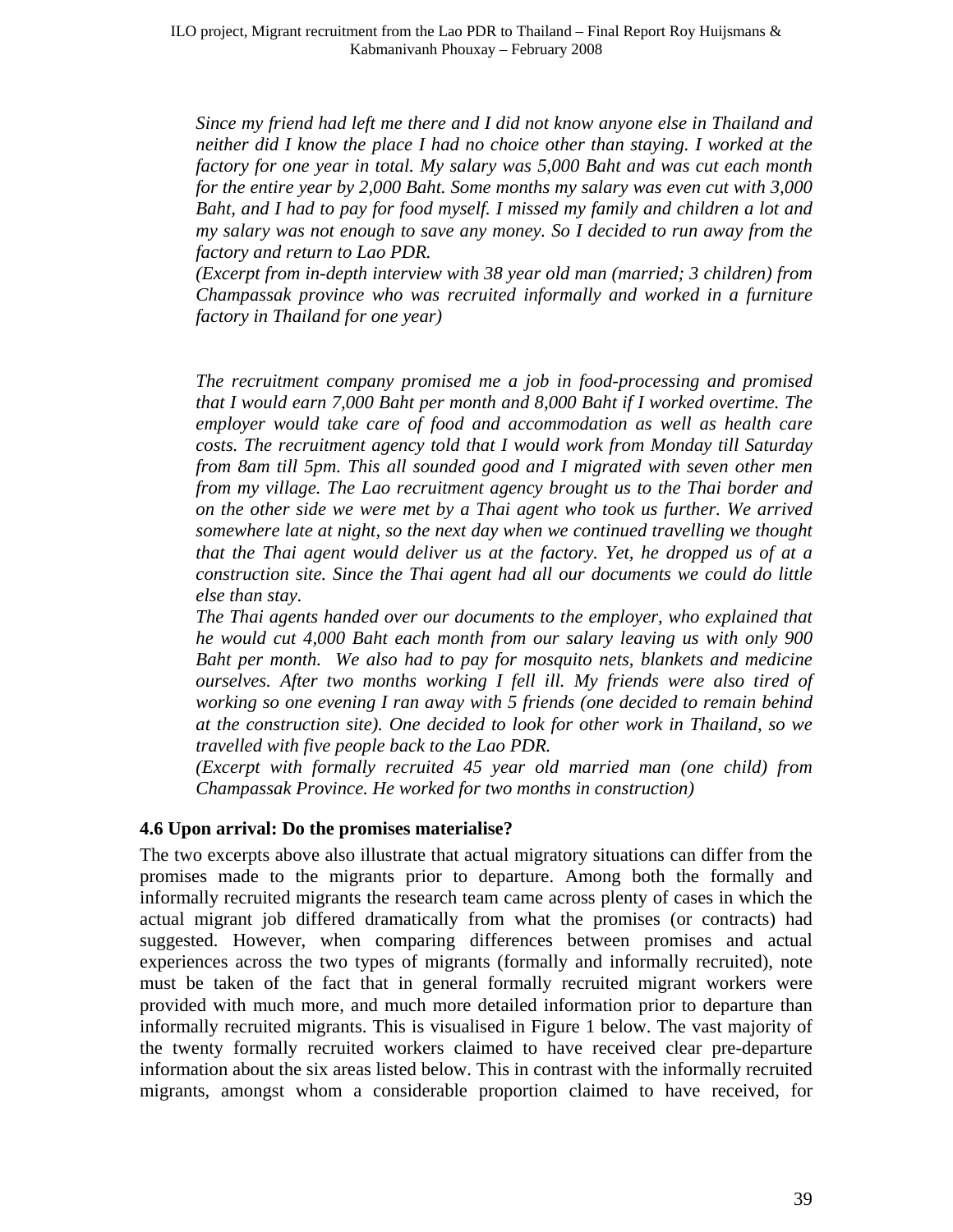example, only limited or no information at all about a key dimension such as the nature of the job.



**Figure 1** 

 $\overline{a}$ 

Ironically, the more and the more detailed information is provided prior to departure, the greater the scope will be for coming across aspects of the migratory experience that turn out different than promised.<sup>[32](#page-39-0)</sup> Hence, when both the formally recruited and informally recruited migrants were questioned on aspects of their migratory experience that were different than promised, all formally recruited migrants were able to comment while only some informally recruited migrants had received sufficient pre-departure information to actually pin down ways in which things were different than promised.

In fact, when it comes to informal recruitment it may not only be pre-departure information that is limited or lacking, the same may apply to knowledge about the actual terms and conditions of employment once working, as is illustrated below:

*I got a job in a cake and cookie factory through my aunt's sister who was already working there. I worked from Monday to Saturday (Sundays off) from 8am till 5pm and I worked there for one year in total. Every month I got 2,500 Baht. This amount was fine and the job was also no problem for me. However, I don't know my actual salary. The employer said he cut something for accommodation [he* 

<span id="page-39-0"></span><sup>&</sup>lt;sup>32</sup> In addition, if more information is provided this also increases the chances of misunderstanding and misrepresentation of information. Deductions of salary may be an interesting case in point here. According to the MoU, employers should deduct money for a 'deportation fund' from the workers' salaries, yet, none of the returned formally recruited migrants referred to such funds in the interviews while complaints about arbitrary salary deductions featured frequently. Further research is needed to establish whether deductions for 'deportation fund' took place and if so, how such funds were subsequently managed.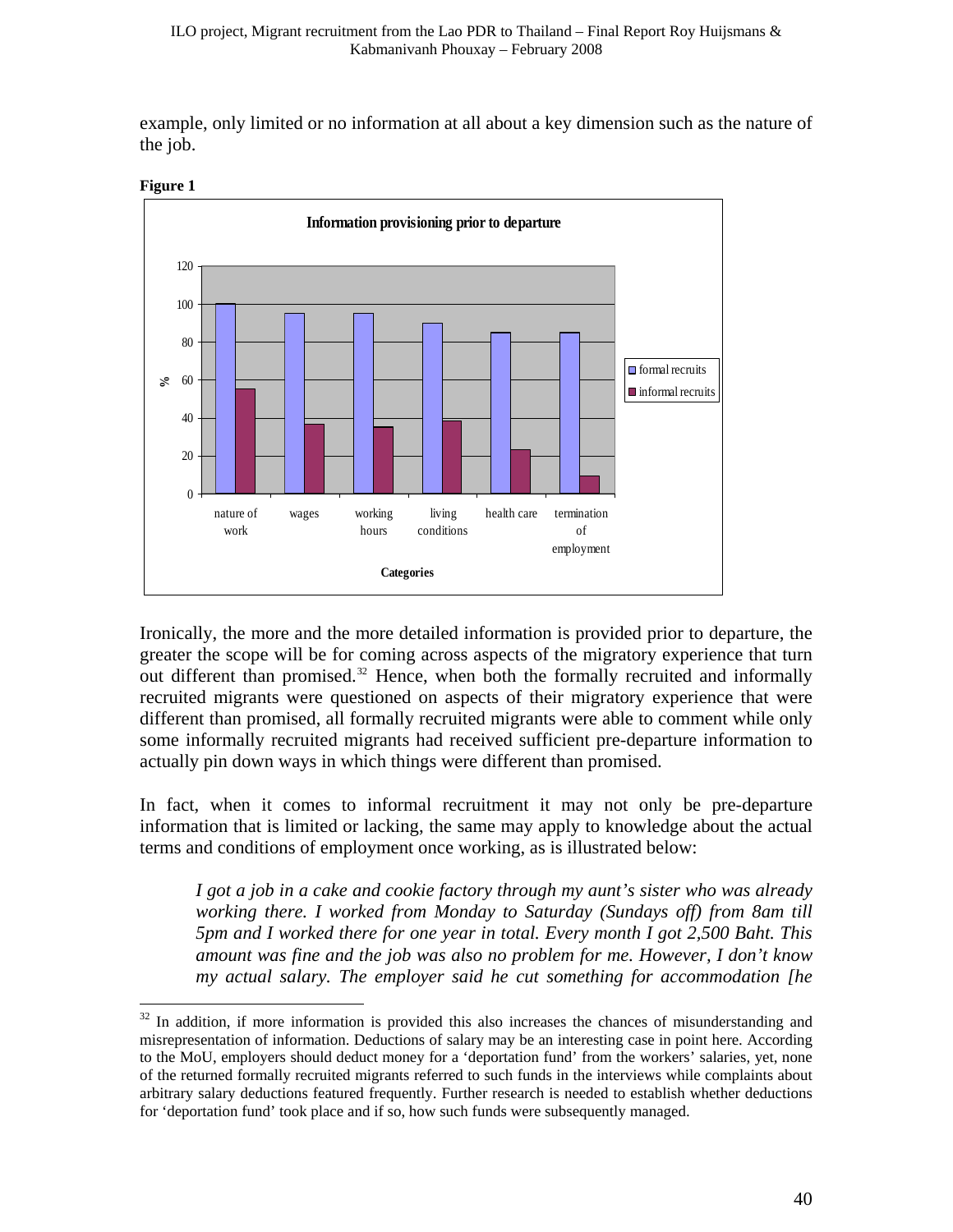ILO project, Migrant recruitment from the Lao PDR to Thailand – Final Report Roy Huijsmans & Kabmanivanh Phouxay – February 2008

*stayed in a dorm with his relatives] but I don't know how much. Also, I think my employer gives part of my salary to the daughter of the younger sister of my mother. She has worked in Thailand for a long time already and she knows my boss well. So, I suspect she gets some of my salary.* 

*(Excerpt from in-depth interview with informally recruited migrant worker from Savannakhet province who has worked for one year in a cookie and cake factory (he is a young unmarried man; exact age unknown))* 

Table 10 below shows the way in which formally recruited migrants' actual situation differed from the one that was promised.<sup>[33](#page-40-1)</sup>

|                   | Formal recruits |
|-------------------|-----------------|
| Category          | $(n=20)$        |
| nature of work    | 15              |
| salary            | 16              |
| working hours     | 14              |
| overtime          |                 |
| rest-days         |                 |
| living conditions | 15              |
| risks and dangers | 10              |
| other             |                 |

 $\overline{a}$ 

#### **Table 10: Ways in which reality differs from contract/promise**

#### <span id="page-40-0"></span>**4.7 Once in Thailand: Reflections on freedom of movement**

Apart from the working conditions, the research identified two other factors that affected the everyday lives of Lao migrant workers in Thailand.<sup>[34](#page-40-2)</sup> First, many migrants complained about lack of freedom of movement related to a fear of arrest by the Thai police. Secondly, and in relation to this, migrant workers frequently complained that they could not change employer whilst in Thailand. Hence, they were often not in a position to change their situation much.

Both formally and informally recruited migrants complained about little freedom of movement. Only 3 out of the 20 formally recruited migrant workers claimed to have freedom of movement in Thailand. In this sense, the informally recruited migrants faired better. 49 Out of 65 informally recruited migrant workers claimed to have freedom of movement in Thailand.

<span id="page-40-1"></span> $33$  It should be re-emphasised here that all 20 formally recruited migrants returned home early, mainly due to negative experiences. Hence the complaints presented here may not be representative for all formally recruited migrants!

<span id="page-40-2"></span><sup>&</sup>lt;sup>34</sup> A recent study funded by the Rockefeller Foundation on the quality of life of Lao migrant workers in Nongkhai Province and Muk Dahan Province in Thailand presents a far more detailed analysis of Lao migrants' qualitative experience of staying and working in Thailand (Kessarawan Nilvarangkul *et al.* 2006).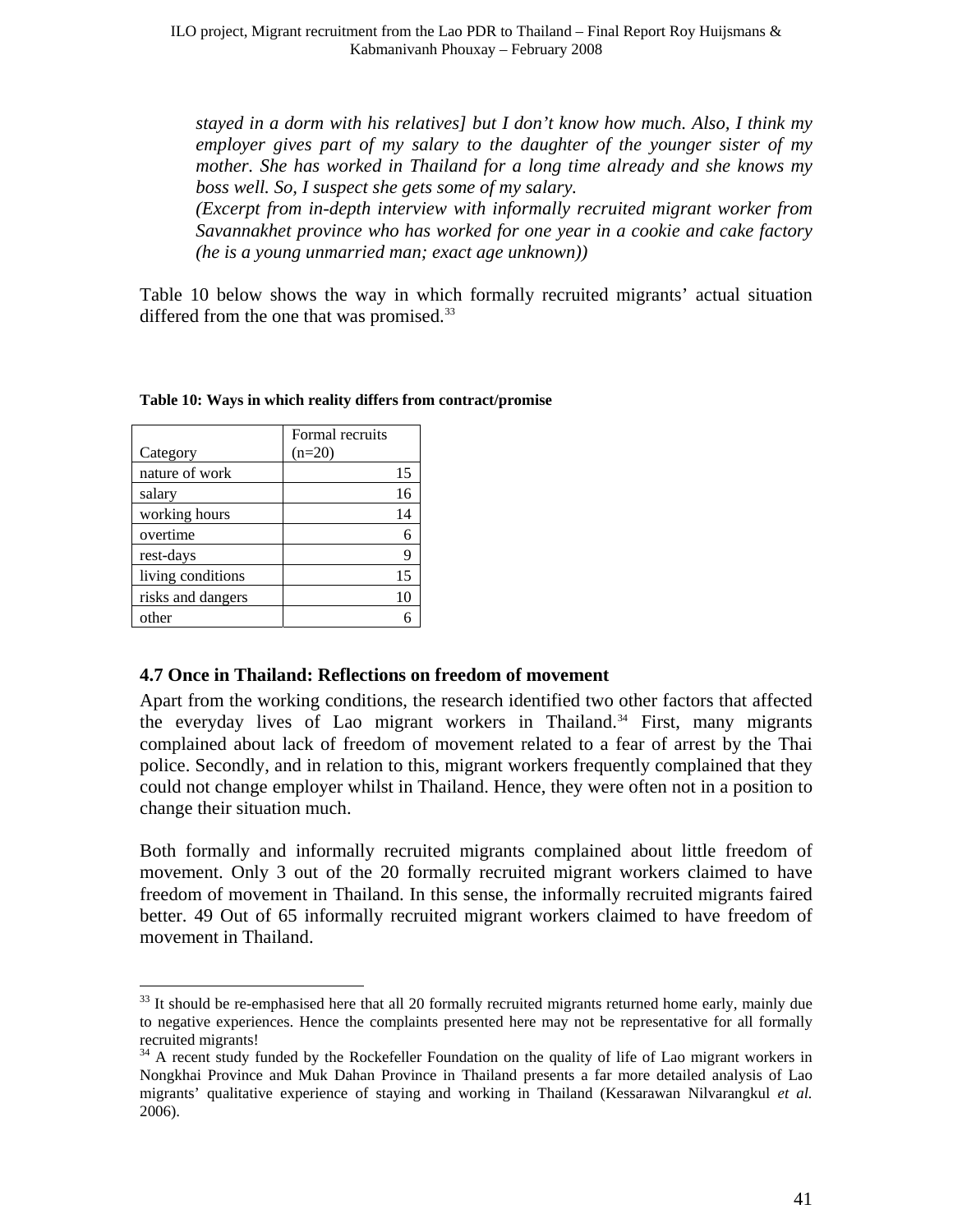In cases in which freedom of movement was restricted, both formally recruited and informally recruited migrant workers claimed it was their employer who was responsible for this. Only 2 out of the 20 formally recruited migrant workers could keep their original ID documents whilst in Thailand; in 16 cases the ID documents were kept by the employer and in 2 other cases by another party. Again, informally recruited migrants seemed to fair better. Although only 19 informally recruited migrant workers claimed to have ID documents, they were much more likely to keep possession over the original documents whilst working in Thailand. Out of the 19 informally recruited migrant workers who were in possession of ID documents, 14 could keep the original copies with them whilst working and 5 had to give the original documents away (in 4 cases to their employer).

Being without ID documents significantly affected migrants' sense of freedom of movement negatively. This can be illustrated by the following excerpts from the in-depth interviews:

*My employer kept my passport. When I wanted to leave the factory I had to ask my boss for a copy of my passport so that I could go out without too much fear of being arrested by the police.* 

*(Excerpt from in-depth interview with twenty year old married woman from Champassak province who was recruited formally (together with her husband) and worked for six months in a pineapple can factory in Thailand)* 

*I could not really go outside since I did not have any legal documents and was afraid that I would be arrested by the police. So when I wanted to go outside I had to inform my employer who would then send somebody to escort me in order to avoid being arrested.* 

*(Excerpt from in-depth interview with 38 year old man (married; 3 children) from Champassak province who was recruited informally and worked in a furniture factory in Thailand for one year)* 

*The disadvantage of migrating informally is a high risk of arrest by the Thai police because you don't have any documents [yet this never happened to her]. (Excerpt form in-depth interview with 30 year old woman (now married) from Savannakhet who was informally recruited and worked for nine years in a garment factory in Thailand)* 

Furthermore, since in most cases the documents of the formally recruited migrants were kept by their employers, they felt that they had little other choice than re-entering the Lao PDR illegally after they had run away from their Thai employer.<sup>[35](#page-41-0)</sup> Hence, the formally recruited migrants had to return home through illegal channels out of fear of being arrested when crossing the official checkpoints without the proper documents.

<span id="page-41-0"></span> $35$  In this respect, a representative from the Immigration Department explains that people who are caught crossing the border illegally are fined 200,000 Kip and are kept in custody till they are collected by their relatives. If this does not happen within 15 days, a further 5,000 Kip is charged for every additional day to cover food expenses.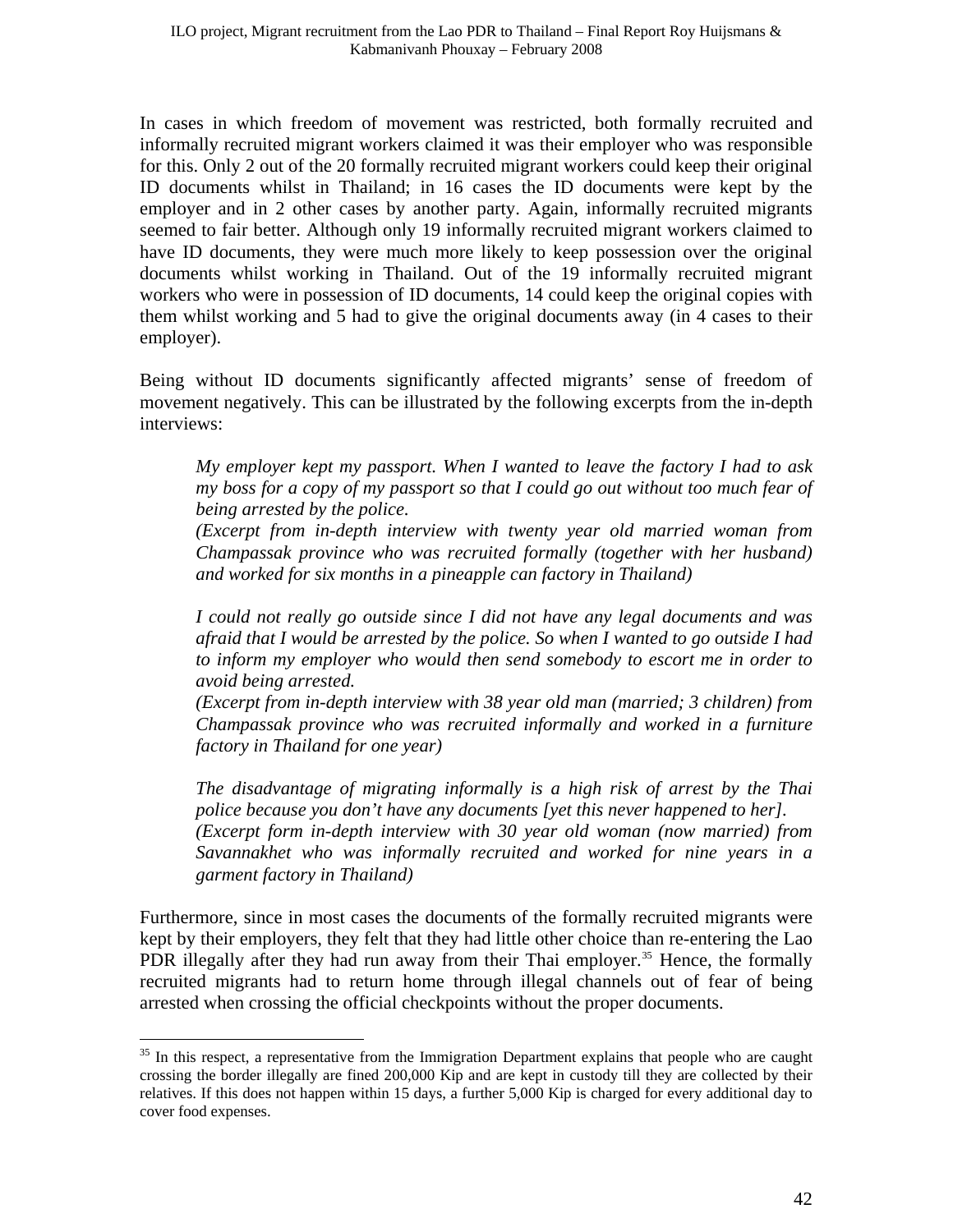A considerable number of migrants felt that they could not change employer whilst in Thailand. Among the 20 formally recruited migrants 19 said that they could not change employer. Also, amongst the informally recruited migrants a considerable proportion (25 out of 65) claimed that they could not change of employer in Thailand. Here it is of particular importance to note how formal contracts can be used to delimit workers' ability to change employers:  $36$ 

*My boss paid me only 600 Baht for each job, yet I found out that the firm charged 4,500 Baht for the job. I complained about this to my boss and I explained that 600 Baht was too little. My boss did not want to change my salary, and he told me that if I would run away he would keep my documents and call the police to get me arrested [the migrant worker ran away nevertheless].* 

He subsequently commented:

 $\overline{a}$ 

*If you go with a recruitment agency you are stuck with your job till the end of your contract. Had I gone informally I would at least have been able to choose my own work and change it if I it had turned out to be a bad job.* 

*(Excerpt from in-depth interview with formally recruited male migrant worker (age 46; married) from Champassak Province who worked in construction)* 

However, even in cases in which Lao migrant workers were able to change employers this of course did not necessarily guarantee an improvement of the actual situation as the excerpt below illustrates:

*The broker said we could earn 5,000 Baht per person working on a plantation in Thailand. This would be 10,000 for the two of us, and the employer would only cut our salary for the first month [3,500 Baht each]. Yet, in reality our total first month salary was cut. We decided to work for one more month to get at least some money for travelling. Next, we went to relatives who were already working in Bangkok, since we thought they would not be cheating on us.* 

*In Bangkok we worked for three months in a restaurant together with our relatives. We cleaned dishes from early morning till late at night but we never received any salary. My husband then found work in a garage spray-painting cars, and I could work there as a cleaner. Here we worked for one month and again received no money. Our boss told us that he had spent all our salary already on our food and accommodation.* 

*By now we were fed up and wanted to return to the Lao PDR. So we asked our boss for money for travelling. He gave us 500 Baht each for the journey.* 

*(Excerpt from in-depth interview with 30 year old married woman (2 children) from Champassak Province who was informally recruited, together with her husband, to work at a rubber plantation. She subsequently worked in a restaurant and garage)* 

<span id="page-42-0"></span><sup>&</sup>lt;sup>36</sup> In addition, some formally recruited migrants explained that were unaware of the actual content of the contracts since they had to sign them in a very rushed manner in the final minutes prior to departure to Thailand.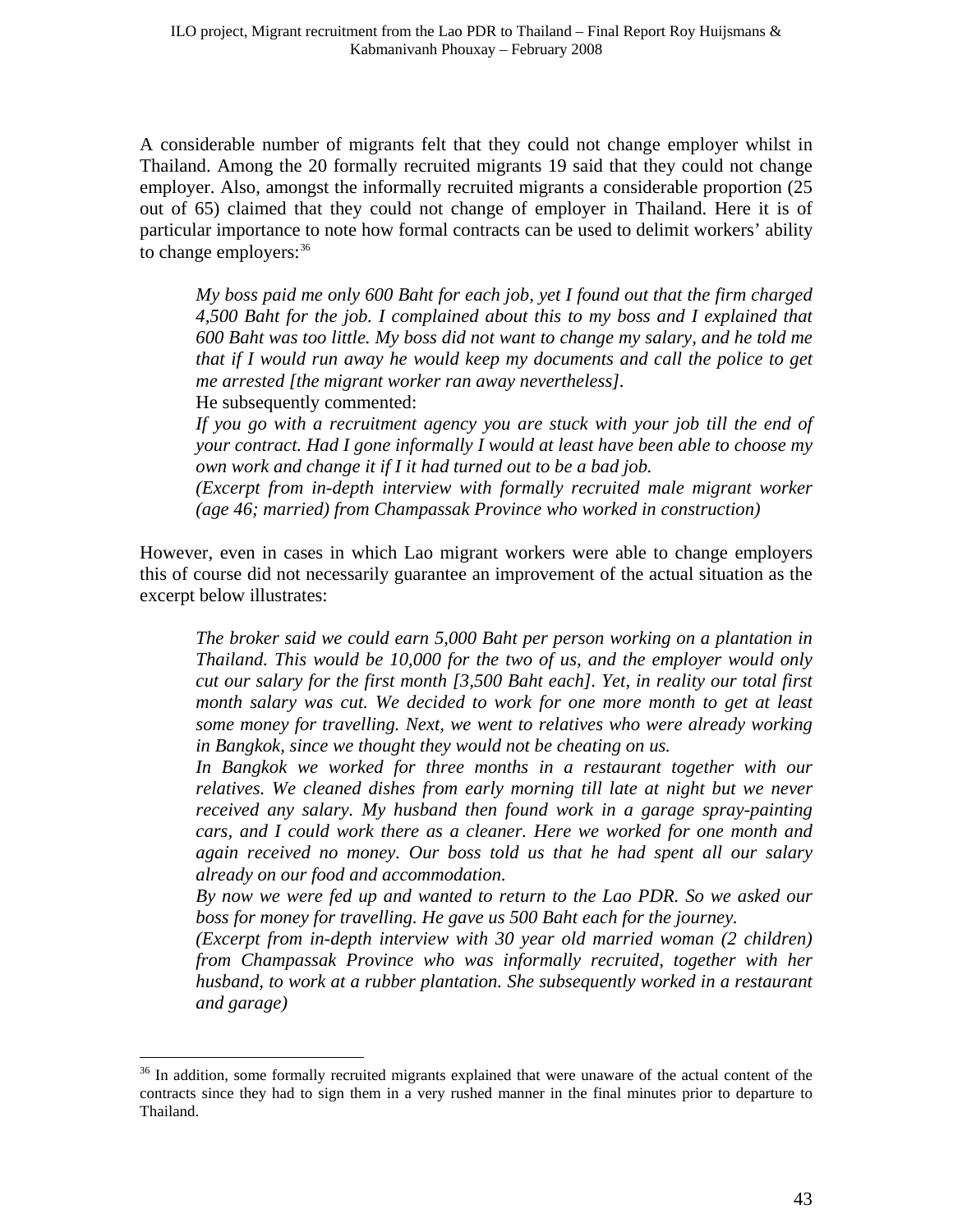### <span id="page-43-0"></span>**4.8 Post-migration: Returning home and looking ahead**

All migrants interviewed for this study are returned migrants. Hence, all migrants had for some reason decided to stop working in Thailand and return to the Lao PDR. Hence, all returned migrants were able to reflect on their migratory experience, and based on this, frequently expressed interesting ideas with regard to possible future migratory projects. This sub-section analyses migrants' reflections on their migratory experience and how this translates into ideas about possible re-migration.

Overall, most formally recruited migrants found the entire process of obtaining migrant work in Thailand rather difficult and complicated (12 out of 20). In contrast, only 25 out of 65 informally recruited migrant workers shared this opinion. In addition, formally recruited migrants were in general much more dissatisfied with the services provided by the recruitment agencies, than the informally recruited migrants with their informal recruiters. Seventeen (out of 20) formally recruited migrants were dissatisfied with the services provided, whilst only 14 (out of 65) informally recruited migrants were dissatisfied with the services provided by their informal recruiter.

Moreover, the few formally recruited early returnees that nevertheless expressed satisfaction with their recruitment agency were not necessarily fully satisfied as is illustrated below:

*I* was sent to work in a rubber factory in Songkhla, although the recruitment *agency had promised work in a food-processing factory. Work in the rubber factory was very hard and bad for my health. Although I used plastic gloves my fingers got affected by the chemical solution I was working with. My fingers got very painful, and the other workers experienced the same problem. We then complained to our employer, who reported it to the recruitment agency. The recruitment agency collected us and sent us back to the Lao PDR. Back home we received medical treatment and the recruitment agency has promised to find new*  work in Thailand. So I think that going with a recruitment agency is good since it *brings safety. I think that had I gone illegally there may have been nobody to take me back home in case I had faced a problem like this. So even if I could earn more money going illegally I would still take a recruitment agency. It is safer! (Excerpt from in-depth interview with 22 year old single woman from Savannakhet province who was recruited formally and worked in a rubber factory for two months)* 

Given the high level of dissatisfaction among formally recruited migrant workers it is surprising to see that still 7 formally recruited migrants claim that they will again use recruitment agencies for future migrations as is illustrated by Table 11 below. This paradox can possibly be explained by the fact that many formally recruited migrants expressed in the in-depth interviews that they felt that they must use the service of recruitment agencies again since they had not yet completed their two year contract and were thus still indebted to their recruitment agency.<sup>[37](#page-43-1)</sup> This in fact, constituted a major

<span id="page-43-1"></span> $37$  Apparently there is also a practice of fining migrants who have returned before the end of their contract. The Trade Union representative who was interviewed explained to have received several complaints from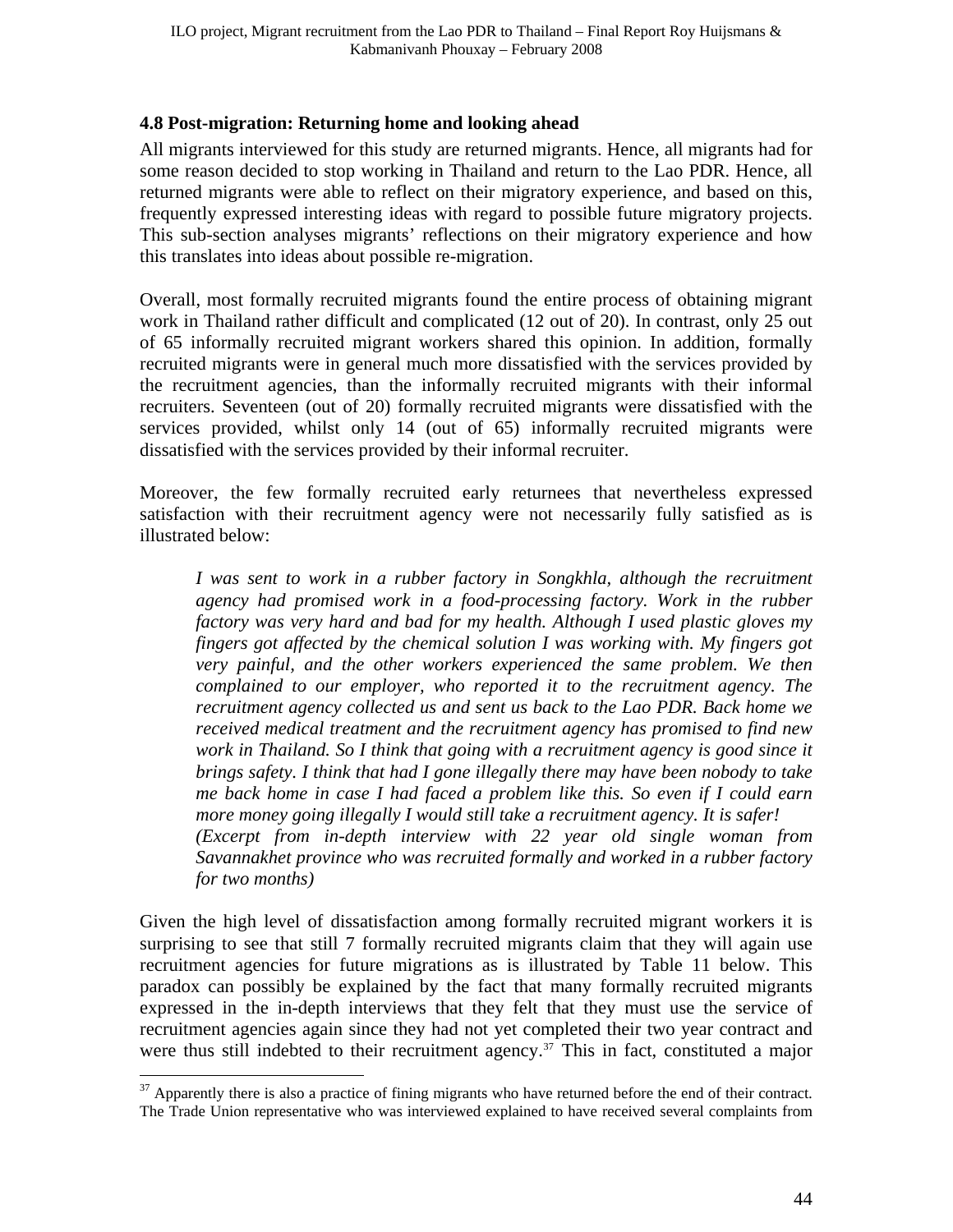point of dissatisfaction among returned formally recruited migrant workers. Frequently formally recruited early returnees were re-approached by the recruitment agencies and told to be ready for a next trip. Yet, at the same time these subsequent trips did not materialise resulting in a situation in which returned formally recruited migrants felt that they could do little else than wait.<sup>[38](#page-44-0)</sup>

|                    | Formal   |      | Informal |      |
|--------------------|----------|------|----------|------|
|                    | $(n=20)$ | $\%$ | $(n=65)$ | %    |
| recruitment agency |          | 35   | 18       | 27.7 |
| informal recruiter |          |      |          | 4.6  |
| independently      |          | 35   | 26       | 40.C |
| does not migrate   |          |      |          |      |
| again              | 2        | 10   | Q        | 13.8 |
| no answer          |          | 20   |          | 13.8 |

**Table 11: Preferred channel of future migration** 

It is further worth noting that a considerable proportion of both formally and informally recruited migrants would not use any recruiter for future migratory projects. Based on their current experience they feel comfortable that in the future they can do without any interference of recruiters, whether formal or informal:

*Since I returned early, the recruitment company urges me to migrate again. Yet, if the recruitment companies remain what they are now I would rather go by myself; that's much better. Especially, since it is very easy these days. We just make a passport and go and look for work. Once in Thailand you can do the registration and get a card, just like all the other people [referring to informal migrants]. (Excerpt from in-depth interview with twenty year old married woman from Champassak province who was recruited formally (together with her husband) and worked for six months in a pineapple can factory in Thailand)* 

*A next time I would go to Thailand by myself. Since, now I know of many places where I can find work.* 

*(Excerpt from in-depth interview with informally recruited migrant worker from Savannakhet province who has worked for one year in a cookie and cake factory (he is a young unmarried man; exact age unknown))* 

For another group of migrants, there would simply not be another time. For some it was disillusionment with migration, others had found alternative employment in the Lao PDR, while again others had simply closed the chapter of migration successfully and continued with a more settled life.

early returned formally recruited migrant workers. According to him, recruitment agencies often imposed a fine of 4,000 to 5,000 Baht for early return. Further, indebtedness can be explained by the fact that Thai employers pay (according to the recruitment agencies interviewed) the full fee of recruitment to the Lao recruitment agency prior to sending the Lao workers to Thailand.<br><sup>38</sup> From 5<sup>th</sup> January 2007 till 8<sup>th</sup> August 2007 (and thus at the time of interviewing) a ban was imposed on

<span id="page-44-0"></span>sending of Lao workers abroad by recruitment agencies (2007). However, none of the early returned formally recruited migrants showed awareness of this when complaining about the fact that they were waiting for re-migration.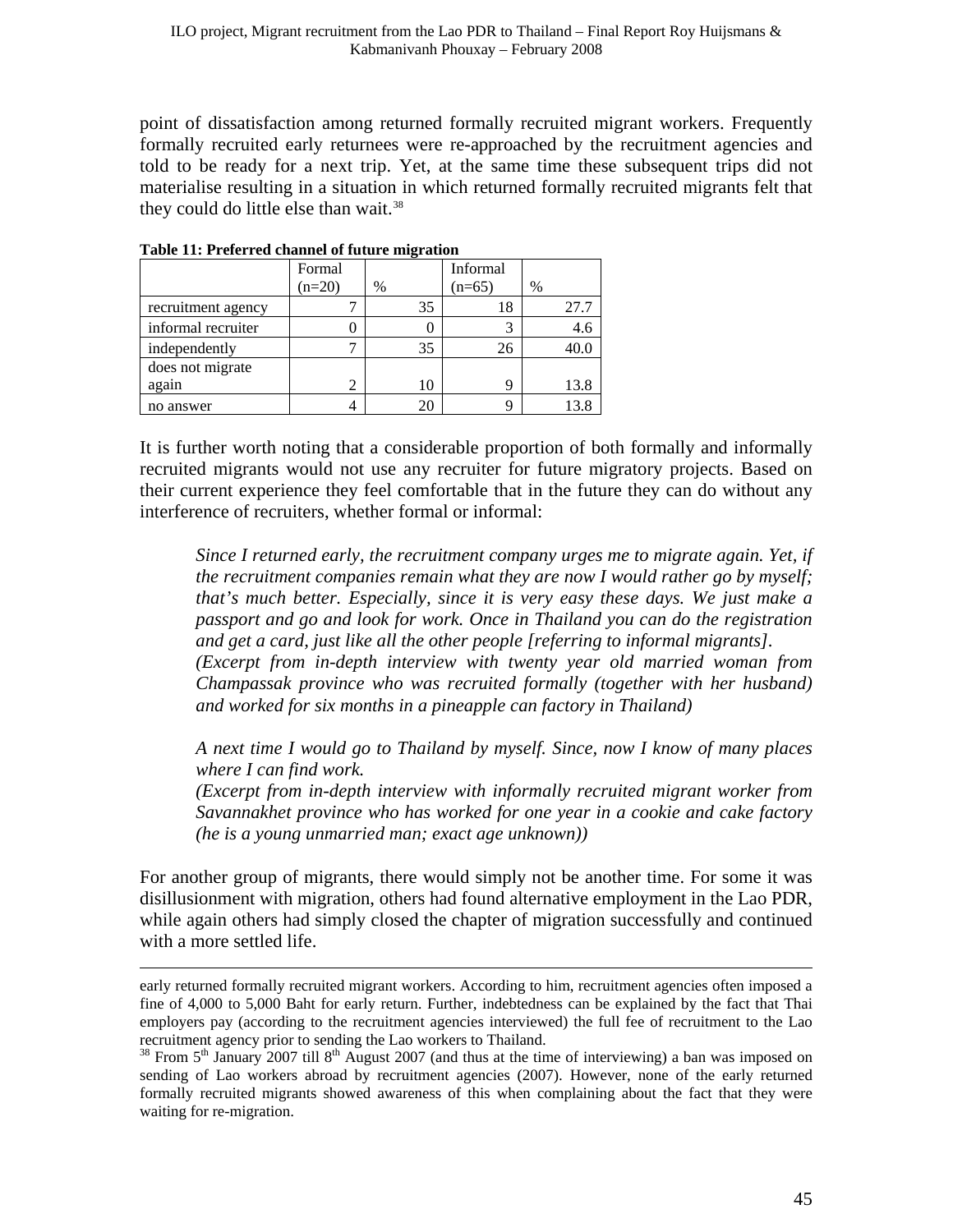*Now I work as a day-labourer doing agricultural work in the village. I don't want to work in Thailand again; I have seen that even my friends can cheat on me. (Excerpt from in-depth interview with 38 year old man (married; 3 children) from Champassak province who was recruited informally and worked in a furniture factory in Thailand for one year)* 

*I now work on a rubber plantation in Champassak and I earn 900,000 Kip per month. Also, my wife has started raising poultry and pigs. With this money my life has improved so I don't need to go to Thailand again. Also, I would not believe any story about Thailand again.* 

*(Excerpt with formally recruited 45 year old married man (one child) from Champassak Province. He has worked for two months in construction)* 

*I worked from 1997-2006 in a garment factory in Thailand. Every year for 'phi mai' [Lao New Year] I visited my village and gave money to my parents. They have now built a new house and bought rice-land. In addition, I have saved more than 100,000 Baht. When I returned last time I got married and got a baby. I am now planning to build my own house from the money I have saved and start a small shop in my village.* 

*(Excerpt form in-depth interview with 30 year old woman (now married) from Savannakhet who was informally recruited and worked for nine years in a garment factory in Thailand)*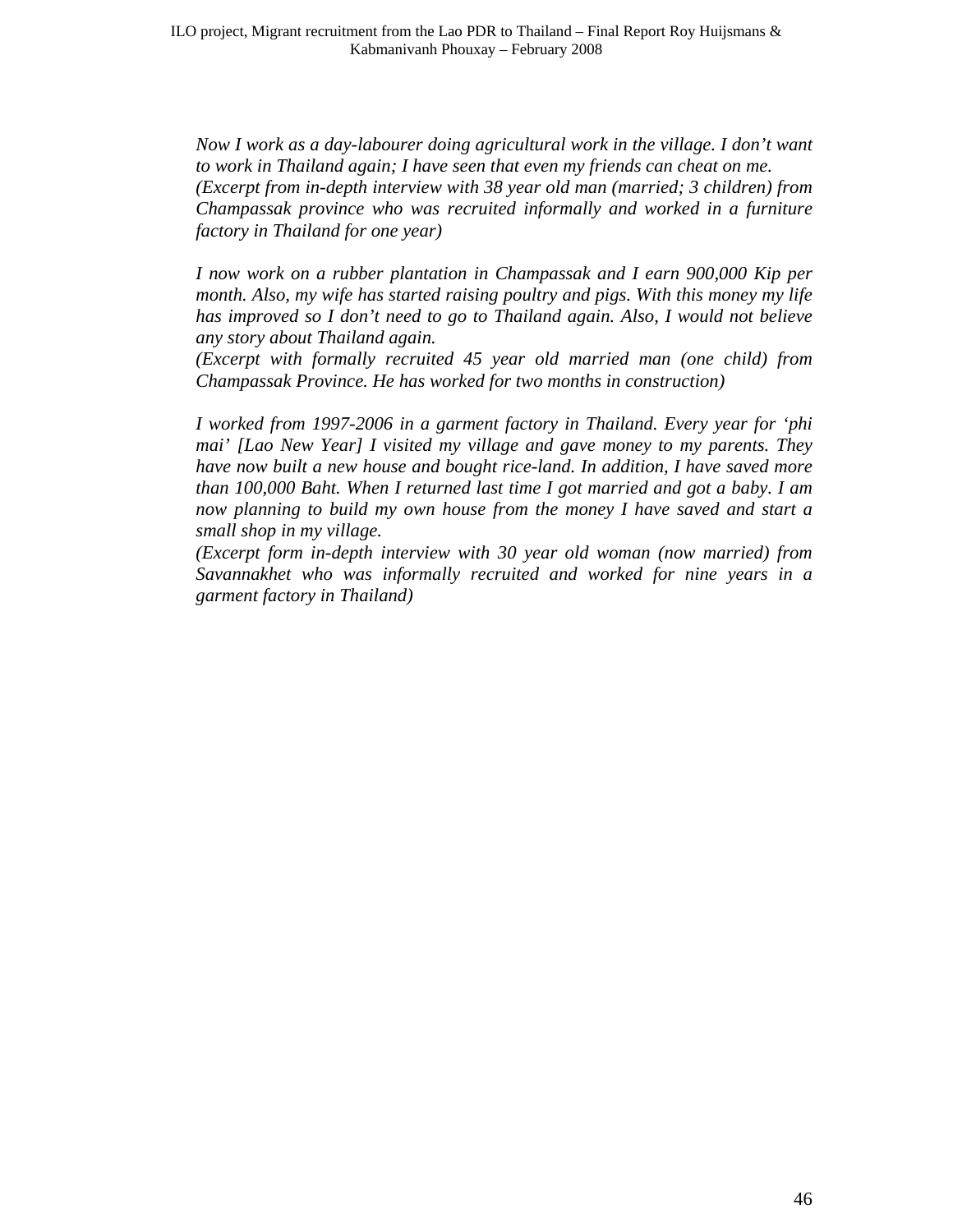# <span id="page-46-0"></span>**Chapter 5**

 $\overline{a}$ 

## <span id="page-46-1"></span>**Conclusion and Recommendations**

This Chapter draws some final conclusions and policy recommendations based on the analysis of the research as presented in the previous Chapters. Conclusions and policy recommendations must be read with appreciation of the limitations presented in Chapter 2, and are limited to the research objectives presented in Chapter 1.

## <span id="page-46-2"></span>**5.1 General conclusion**

The research presented in this report has had to deal with many of the constraints inherent to research on social phenomena that border on or fall into the sphere of illegitimacy. One such a constraint is lack of reliable quantitative data. Nevertheless, the findings of the research suggest that at present the vast majority of Lao migrant workers in Thailand have found employment in Thailand through a wide-range of informal channels.

Recent figures from the Lao MoLSW state that a total number of 7,521 Lao migrant workers have since  $1<sup>st</sup>$  January 2006 migrated through one of the nine licensed recruitment agencies that are currently operating in the Lao PDR.<sup>[39](#page-46-3)</sup> Reasons for favouring recruitment agencies over alternative forms of migration include a greater level of trust and reliability attached to migration through formal channels as opposed to informal channels. Also, the legal status of labour migration obtained through recruitment agencies as well as promises of social security contributed to the attractiveness of recruitment agencies over informal channels of migration. Informal channels of labour migration to Thailand were favoured in terms of speed and costs over the formal recruitment agencies. The latter perceptions are substantiated by research findings, while empirical support for the perceived advantages of recruitment agencies is at best ambiguous.

Due to the methodological limitations outlined in Chapter 2, the research cannot conclude in any absolute terms whether or not migrants receive better protection through formal channels and whether or not recruitment agents provide a best outcome in cross-border contexts. However, despite the skewed sample that only included formally recruited migrants who had returned early due to dissatisfaction, the research can conclude that formal recruitment through recruitment agencies does certainly not guarantee an absence of exploitation, deception and mistreatment at any stage in the process of labour migration from the Lao PDR to Thailand. Or, according to an early returned formally recruited migrant worker:

*Whether you go illegally or legally, in the end it's the same. You're cheated! (Excerpt from in-depth interview with twenty year old married woman from Champassak province who was recruited formally (together with her husband) and worked for six months in a pineapple can factory in Thailand)* 

<span id="page-46-3"></span> $39$  In this report three different figures are stated on the number of migrants that have migrated through recruitment companies. On each occasion the source of the figure is indicated, and the differences are most likely caused by differences in timeframe of measurement. However, the bottom line is that despite variation in figures, only a small fraction of the total number of migrants go through formal channels.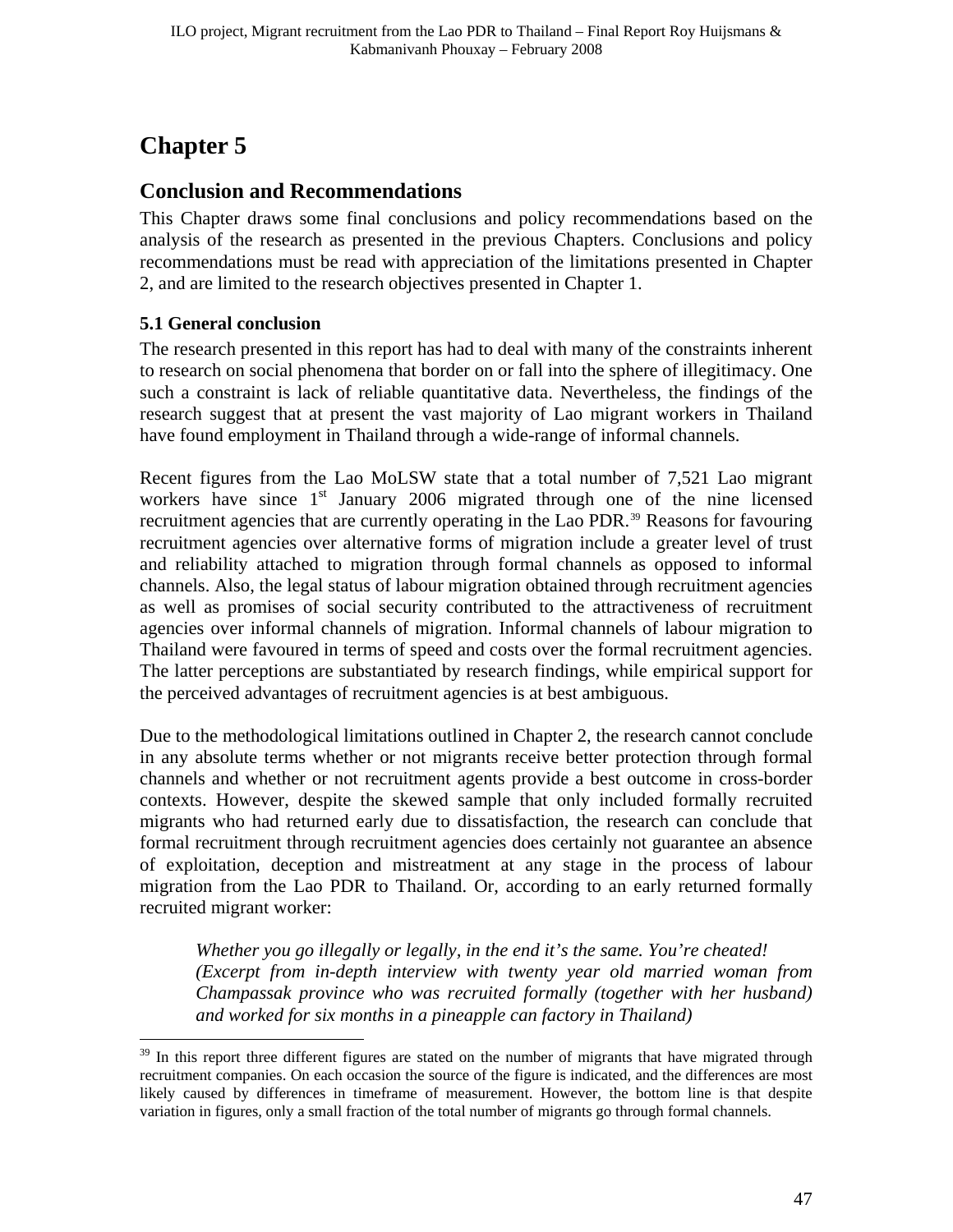Furthermore, a focus on early returned, formally recruited migrant workers illustrated that, like informal recruitment, formal recruitment can lead to a situation of indebtedness to the recruiter. This is exacerbated by the fact that fees for formal recruitment generally far exceed the price of informal recruitment services. Moreover, in case of formal recruitment this is put in black on white in a contract, leaving indebted early returnees with little other choice than remigration.

### <span id="page-47-0"></span>**5.2 Policy recommendations**

This section presents a series of policy recommendations based on the research findings presented in this report. The recommendations are divided in two categories. First a series of recommendations to improve formal recruitment of Lao workers based on the current regulatory framework. Secondly, some recommendations are presented that highlight the blind spots and limitations of the current regulatory framework.

#### <span id="page-47-1"></span>*5.2.1 Improving current practice*

Chapter 3 has illustrated that the functioning of Lao recruitment agencies is heavily tied into high-level diplomatic relations. Current Lao-Thai diplomatic relations have improved significantly since the 1987 border dispute. However, it must be appreciated that present-day official Thai-Lao relations have evolved out of arbitrary colonial impositions and, more recently, dramatically different political systems (Evans 1999: 17- 23; Supalak Ganjanakhundee 2007). Hence, despite the everyday similarities between many localities in present-day Lao PDR and Thailand official Thai-Lao relations have remained somewhat sensitive (see e.g. Supalak Ganjanakhundee 2007). In this respect the very existence of State licensed recruitment agencies and the MoU on Employment Cooperation are already remarkable achievements. Against this background and with hardly two years of practice the observed shortcomings and errors cannot come as a surprise and the nine recruitment agencies must for the time being be given the benefit of doubt.

The Lao MoLSW has already recognised many of the problems concerning formal recruitment of Lao migrant workers to Thailand. This research fully subscribes to and underscores the important policy guidelines issued in 3011/MoLSW (2007). This research supports in particular the following guidelines:

- Greater visibility and accountability of recruitment agencies at district and provincial levels in order to reduce the current lack of clarity between agents affiliated with recruitment agency and informal brokers.
- Inclusion of relevant and sufficient professional training as part of pre-departure orientation sessions.
- Ensuring that workers have not just signed contracts but are also familiar with the content. In very practical terms this would mean that migrant workers are given sufficient time to read and study the contract, e.g. by allowing the migrants to take the contracts home before signing them.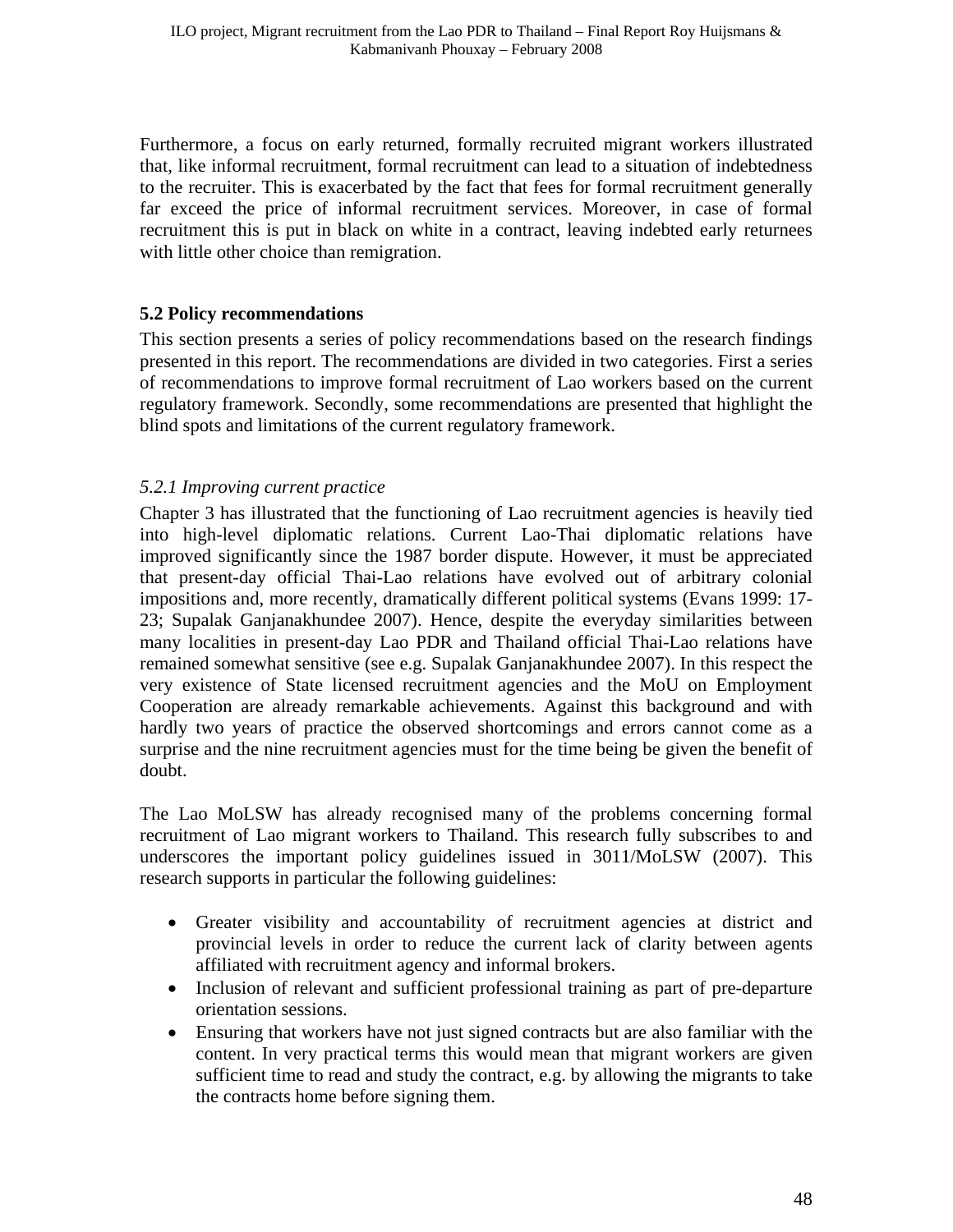- Lowering of the fees charged for formal recruitment services. The proposed 5% of salary is a considerable improvement compared with the previous 15%.
- Implementation of effective monitoring systems of Lao migrants in Thailand. This may include creating a permanent position(s) at the Lao Embassy in Thailand concerned with Lao migrant workers in Thailand as was suggested by one of the government officials interviewed.

In addition, the research would suggest looking into the following policy related areas:

- Shortening the lengthy timeframe between application for labour migration and actual migration. During the workshop at which the initial findings of the Lao research were presented several useful and practical suggestions were made. Many of the official routines in the process of formal recruitment are currently Vientiane based (passport interviews and issuance, health checks, etc) and are spread out over time. Time and costs will be reduced if part of, or the entire, process could be carried out at provincial or district level, possibly in the form of 'one-stop' services, thus involving effective collaboration of several authorities.
- The direct and indirect costs of passports in the Lao PDR are relatively high, particularly if this is set off against average incomes in the Lao PDR (McKenzie 2007). Officials from the Lao MoFA explained at the presentation of the draft report that the direct costs of passports are largely externally defined, and are thus beyond the control of the Lao government. This is because the cost of printing passports has gone up significantly over recent years in order to meet renewed security standards put in place post-9/11. In this light, subsidies (possibly of an international nature) on passports seem justified in order to avoid migrant workers who wish to migrate through formal channels bearing the cost of international concerns over security and terrorism.
- Addressing the issue of 'debt' following early return. Currently, Thai employers pay the full fees for Lao migrant workers to the Lao recruitment agencies prior to migration on the understanding that the concerned migrant worker will perform the duties outlined in the contract for the full duration of the contract. In case of early return, the Thai employer claims back (part of) the fees paid to the Lao recruitment agency. The Lao recruitment agency subsequently puts pressure on the concerned migrant worker to pay the recruitment fees, thus creating a situation of indebtedness. If the Thai employer would instead of paying up-front, pay for the services of the Lao recruitment company on a monthly basis, the circle of indebtedness would not run as it currently does.
- Clarification on 'repatriation fund'. The MoU on Employment Cooperation stipulates the creation of a repatriation, or savings fund. The Lao policy documents studied for this research do however not make any further mention of this, nor did the issue emerge in interviews with migrants or recruitment agencies. It needs to be established whether migrant who use formal recruitment services have paid into these funds, and if so, how the funds are managed and accessed by migrants once returned.
- Lastly, legal documents addressing labour migration from the Lao PDR to Thailand are all written in the Lao language and seldom translated, and if so,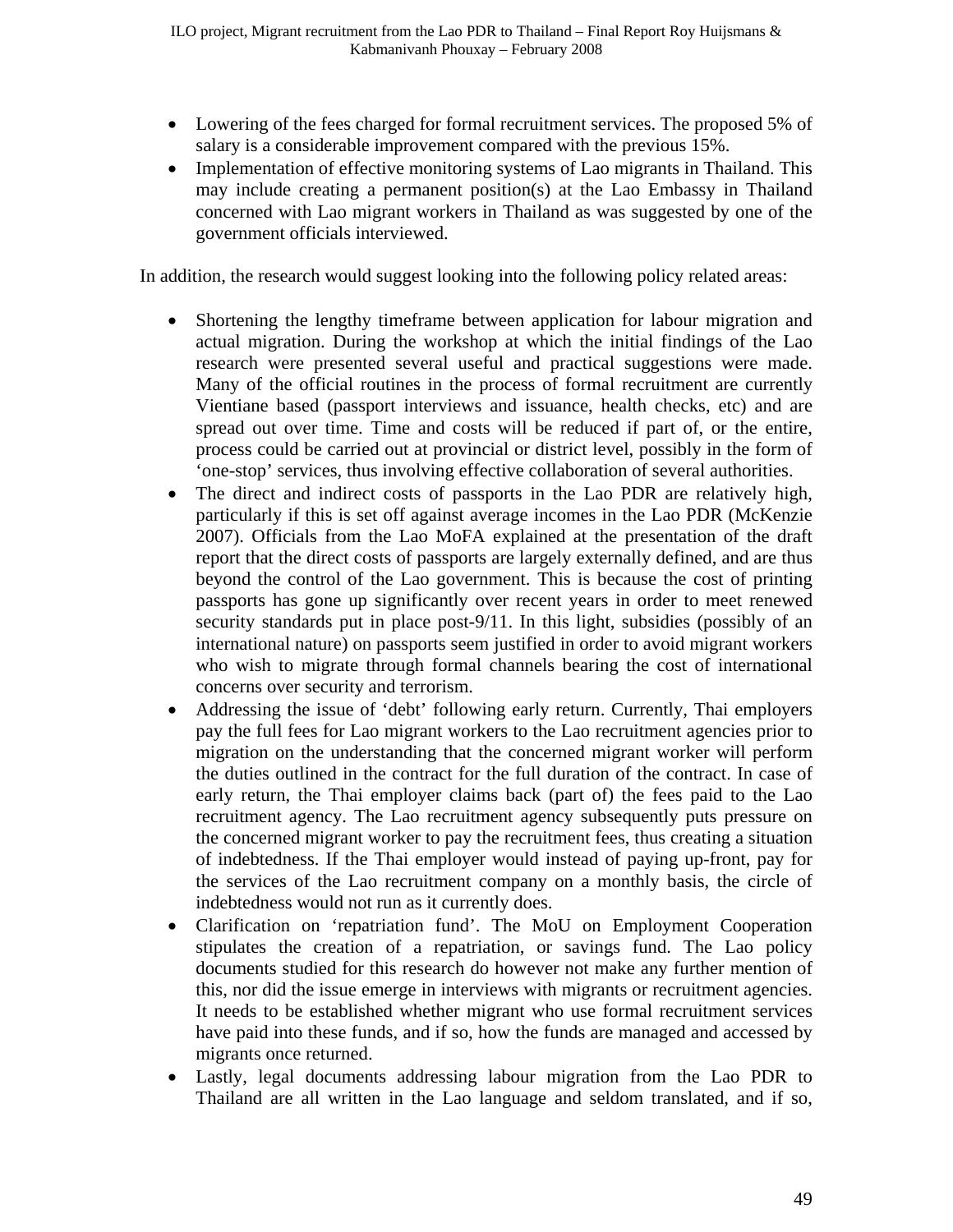hardly ever officially by legal specialists. In case international agencies wish to gain a greater understanding of recruitment practices a useful first step would be to work on official translation of legal documents.

#### <span id="page-49-0"></span>*5.2.2 Blind spots and limitations in current regulatory framework*

Apart from recommendations to improve current practice of formal labour recruitment, the research has also identified some limitations imposed by the regulatory framework governing formal recruitment of Lao migrant workers. Based on the research presented in the preceding Chapters, we would like to highlight two areas that need further attention and consideration.

In the first place, the limitations imposed by 3824/MoLSW (2002)on the recruitment of Lao workers for migrant work in foreign countries, and discussed in Chapter 3, stand in contrast with actual demand and supply. A recent World Bank study on labour migration in the Greater Mekong Sub-region observes:

Access to cheap labor is important for labor-intensive industries in Thailand to remain competitive, and with the diminishing appeal of the 'dirty, difficult, and dangerous' jobs to Thai workers, Thai industries continue to need and attract workers from Lao PDR, Cambodia and Myanmar (World Bank 2006: 14).

A similar logic applies to non-industrial work, such as work in the service sector and domestic work. However, it are precisely these types of occupations that are enlisted as 'unskilled labour' in 3824/MoLSW and are thus excluded from recruitment through formal channels. To illustrate this point further, and as shown in Table 1 in Chapter 1, nearly a third of all Lao migrant workers who obtained a work permit following the Thai 2004 round of registration worked in domestic service provisioning in Thailand. Excluding domestic workers and cleaners from formal channels of recruitment means leaving unaddressed what seems to be the biggest single sector in which Lao migrants find employment in Thailand.<sup>[40](#page-49-1)</sup>

In addition, targeting the more skilled workers for recruitment abroad creates a peculiar situation in which the Lao government on the one hand stimulates the development of industries and manufacturing in the Lao PDR as exemplified for example by the creation of Special Zones such as the one in Seno (Savannakhet Province). Yet, at the same time the emerging industries and factories in the Lao PDR find it very hard to retain their workers when having to compete with apparently higher salaries offered in neighbouring countries (Ekaphone Phouthonesy 2007).

Secondly, Prime Minister's Decree No. 68 stipulates in Article 3 that Lao migrant workers shall at least be 18 years of age. However, one of the few statistically representative studies on labour migration conducted in the Lao PDR shows that over 20% of the migrating population are below 18 years of age. Moreover, it shows significant gender differences in this regard. Amongst the male migrant population 16%

<span id="page-49-1"></span> $40$  This concern is also expressed in a recent UNIFEM study on 'Gender concerns in migration is Lao PDR', that is referred to earlier (Inthasone Phetsiriseng 2007).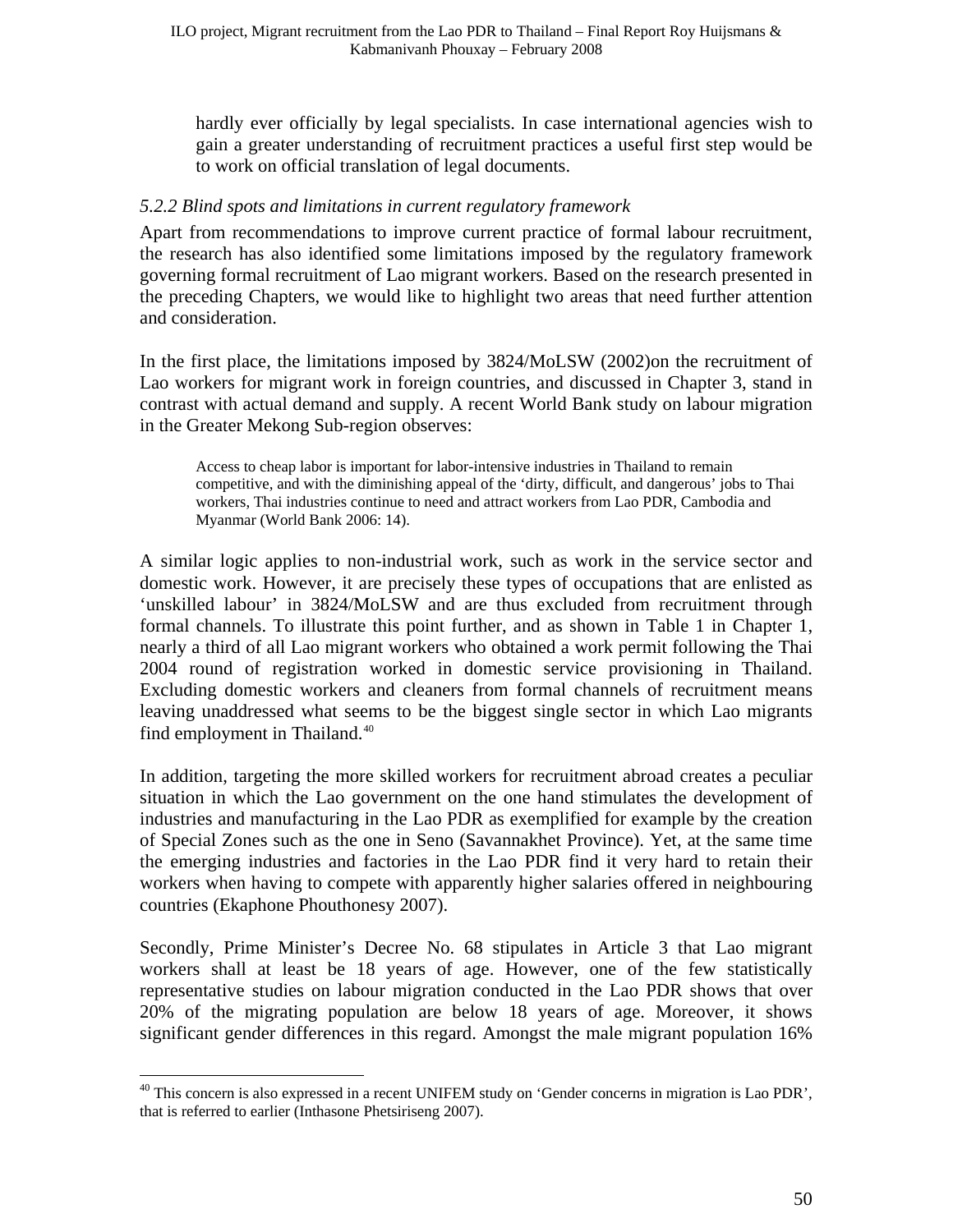is younger than 18 years of age against 25% among the female migrants (MoLSW and ILO-IPEC/TICW 2003).

This situation is not unique to the Lao PDR. De Haan (2006: 4) for example observes in his review of migration in the Development Studies literature that 'labour migration is usually by young able-bodied people'. The trouble for technocratic policy makers is that some of these 'young able-bodied people' are according to their biological age classified as children and others as adults. Hence, despite a reality in which labour migration is clearly situated in the grey area between childhood and adulthood, policy responses differ dramatically between what are in United Nation's terminology considered 'children' and 'adults' (Huijsmans 2008).<sup>[41](#page-50-0)</sup> In effect this means that for a significant proportion of Lao migrants formal channels of migration do simply not exist. This is particularly problematic since there is good reason to believe that due to their, in general terms, socially subordinate position young migrant workers (and particularly young girls) may be particularly vulnerable to exploitation.

On the basis of research conducted elsewhere it is argued that the currently dominant 'human trafficking approach' in relation to child-age migration creates a situation which tends to increase rather than decrease the real risks of migrating independently at a young age (Busza *et al.* 2004). Furthermore, a recent DfID background paper on children and migration concludes that the success of anti-trafficking advocacy on the one hand (and the consequent availability of 'anti-trafficking funding, and media attention it receives) and a series of international conventions and protocols on the other hand has produced a very narrow policy space to address child-age migration as anything else than human trafficking (Whitehead and Hashim 2005: 4 and 46). Given the relatively large share of child-age migrants from the Lao PDR this is however an area that needs further attention.

<span id="page-50-0"></span><sup>&</sup>lt;sup>41</sup> The vast majority of the migrants are aged 15-25. Further, it must be noted that both Thailand and the Lao PDR have by ratifying the United Nations Convention on the Rights of the Child subscribed to this terminology. Yet, as is often the case, legal realities do not necessarily correspond with social reality.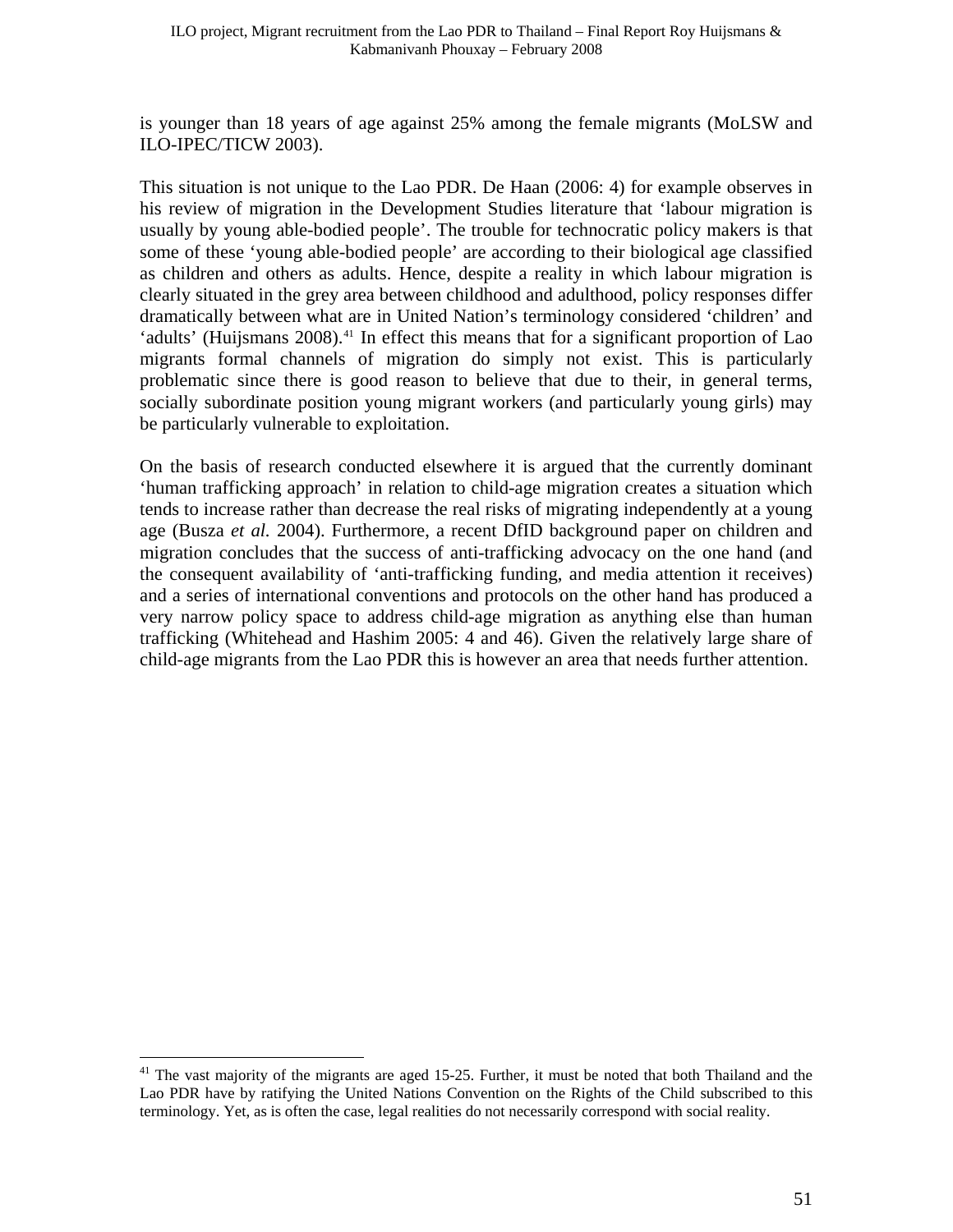# <span id="page-51-0"></span>**Bibliography**

(2001). On the preparation to solve the problems faced by Lao workers working illegally in Thailand (unofficial translation). **2427/PM**. Prime Minister's Office Notice, The Lao PDR 22nd November 2001.

(2002). Guideline on implementation of Decree on export of Lao workers abroad (unofficial translation). **2417/MoLSW**. Ministry of Labour and Social Welfare, Lao PDR 29th July 2002.

(2002). Limitations set by the Ministry of Labour and Social Welfare concerning the kind of professions the Lao government does not allow to be recruited for labour abroad (unofficial translation). **3824/MoLSW**. Ministry of Labour and Social Welfare, Lao PDR 19th December 2002.

(2002). Prime Minister Decree on export of Lao workers working abroad (unofficial translation). **No. 68/2002**. Prime Minister's Office, Lao PDR 28th May 2002.

(2007). Continuation of sending of Lao workers abroad (unofficial translation). **3011/MoLSW**. Minister of Labour and Social Welfare, Lao PDR 8th August 2007.

Beesey, A. (2004). From Lao PDR to Thailand and Home Again: The Repatriation of Trafficking Victims and Other Exploited Women and Girl Workers (a study of 124 cases). Bangkok, International Organization for Migration.

Busza, J., S. Castle and A. Diarra (2004). "Trafficking and Health." British Medical Journal **328**: 1369-71.

Castles, S. (2004). The Myth of the Controllability of Difference: Labour migration, transnational communities and state strategies in the Asia-Pacific region. *State/Nation/Transnation*. B. S. A. Yeoh and K. Willis. London, Routledge.

Charoensutthipan, P. (2005). New Bridge 'could carry human cargo', Bangkok Post. Bangkok. 19th March 2005.

De Genova, N. P. (2002). "Migrant "Illegality" and Deportability in Everyday Life." Annual Review of Anthropology **31**: 419-447.

De Haan, A. (2006). Migration in the Development Studies Literature: Has it come out of its marginality? Research Paper No. 2006/19. Helsinki, UNU-WIDER.

Ekaphone Phouthonesy (2007). Garment factories face labour shortage, Vientiane Times. Vientiane. 2nd May, 2007.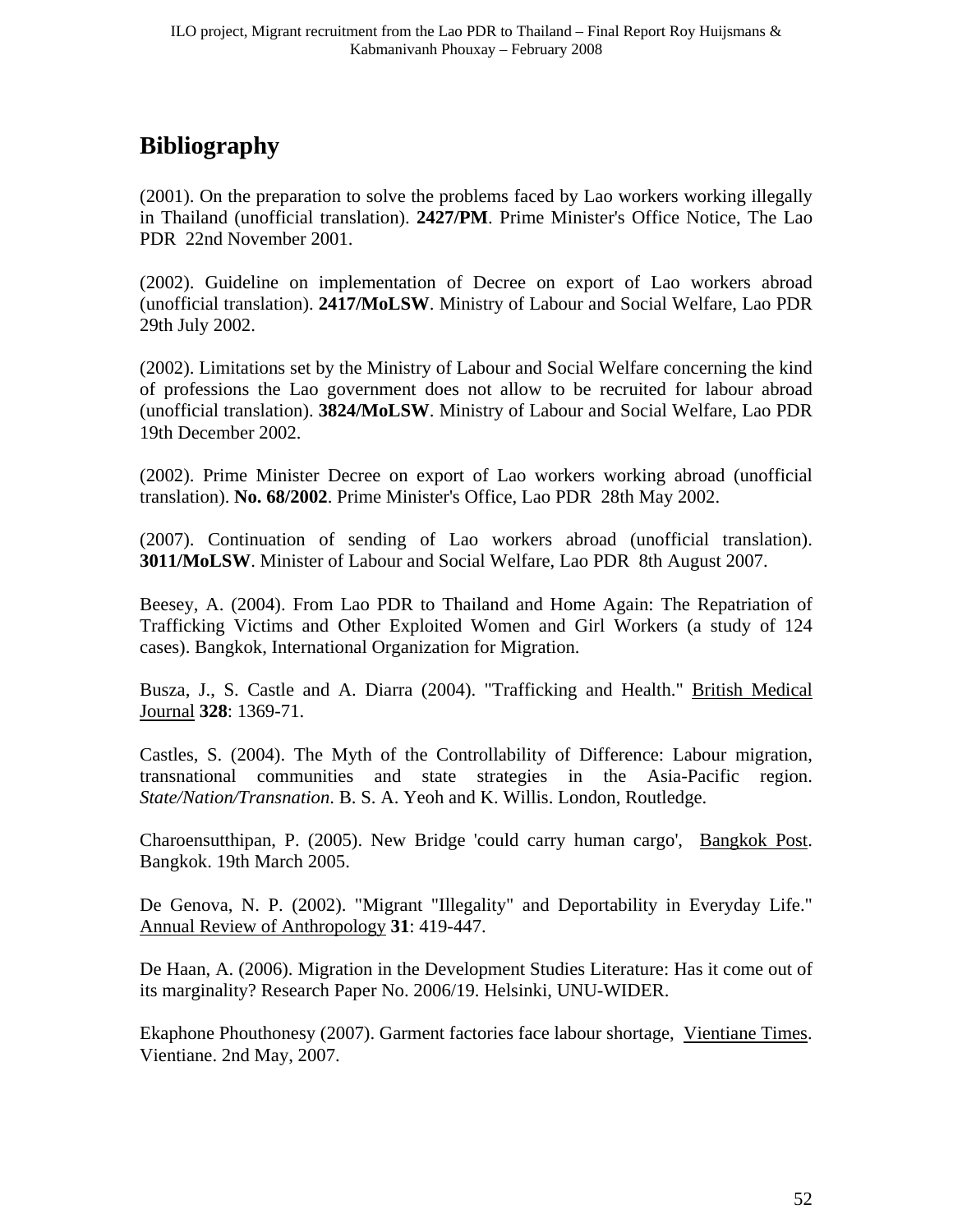Evans, G. (1999). Introduction: What is Lao culture and society? *Laos: Culture and society*. G. Evans. Chiang Mai, Silkworm Books**:** 1-34.

Huguet, J. W. and Sureeporn Punpuing (2005). International Migration in Thailand. Bangkok, International Organization for Migration.

Huijsmans, R. (2008). "Children Working Beyond their Localities: Lao children working in Thailand." Childhood **15**.

Inthasone Phetsiriseng (2007). Gender Concerns in Migration in Lao PDR. Migration mapping study: A review of trends, policy and programme initiatives. Bangkok, UNIFEM East and Southeast Asia, and Unifem Lao PDR.

IOM (2005). World Migration 2005: Costs and Benefits of International Migration. Geneva, International Organization for Migration.

Jerndal, R. and J. Rigg (1999). From Buffer State to Crossroad State: Spaces of human activity in the Lao PDR. *Laos: Culture and society*. G. Evans. Chiang Mai, Silkworm Books**:** 35-60.

Kessarawan Nilvarangkul, Somporn Rungreangkulkij and Jaranya Wongprom (2006). Enhancing Laotian Migrant Workers' Quality of Life within Thai-Lao Border Area. Khon Kaen, Faculty of Nursing and Research and Development Institute, Khon Kaen University.

Khien Theeravit and Adisorn Semyaem (2002). Thai-Lao Relations in Laotian Perspective. Bangkok, Institute of Asian Studies, Chulalongkorn University.

McKenzie, D. (2007). "Paper Walls are Easier to Tear Down: Passport costs and legal barries to emigration." World Development **35**(11): 2026-2039.

MoLSW and ILO-IPEC/TICW (2003). Labour Migration Survey 2003. Vientiane, Ministry of Labour and Social Welfare (Lao PDR).

Panyasith Thammavongsa (2006). Permit system vital to control migration, Vientiane Times. Vientiane. 16th January 2006.

SCUK, LYU and MoLSW (2004). Migrant Children and Youth in Lao PDR: Migration along the Border of Thailand. Vientiane, Save the Children UK, Lao Youth Union, Ministry of Labour and Social Welfare.

Skeldon, R. (2000). "Trafficking: A Perspective from Asia." International Migration **Special Issue**(1): 7-30.

Somsack Pongkhao (2007). Lao Authorities Demand Legalisation of Workers in Thailand, Vientiane Times. Vientiane. **issue 206:** 1+3. 3rd September 2007.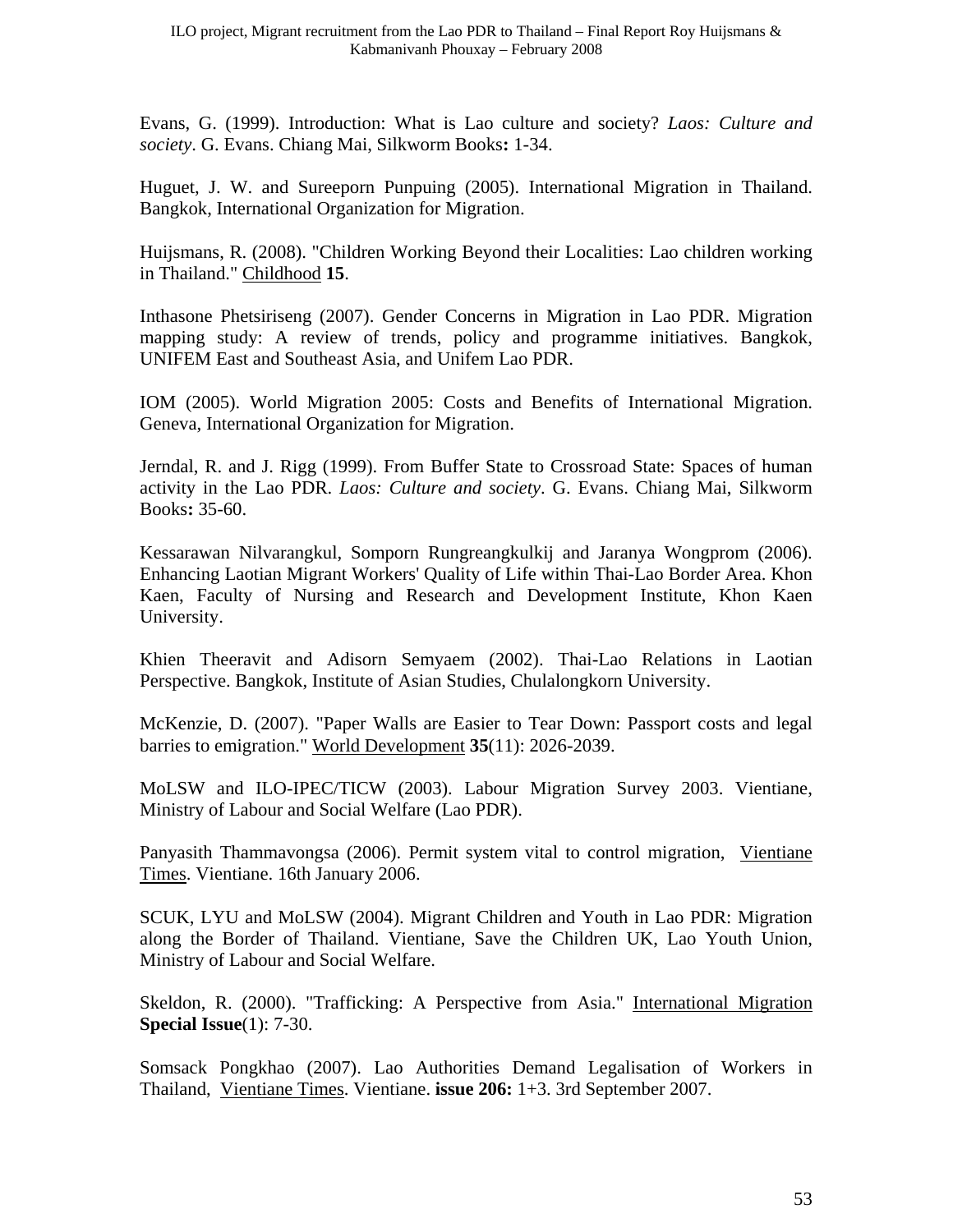Supalak Ganjanakhundee (2007). Laos border problems slowly being fixed, The Nation. Bangkok. 6th March, 2007.

Supalak Ganjanakhundee (2007). Laos urges suspension of a Thai soap opera, The Nation. Bangkok. 13th February, 2007.

Van der Linden, M. N. J. (2005). Trafficking for Forced Labour: How to monitor the recruitment of migrant workers. Training Manual. Geneva, International Labour Organization.

Vientiane Times (2005). Laos to Export Legal Labour to Thailand, Vientiane Times. Vientiane. 5th August 2005.

Vitit Muntarbhorn (2005). The Mekong Challenge. Employment and Protection of Migrant Workers in Thailand: National Laws/Practices versus International Labour Standards? Bangkok, International Labour Organization.

Whitehead, A. and I. Hashim (2005). Children and Migration: Background paper for DfID migration team. London, Department for International Development.

World Bank (2006). Labor Migration in the Greater Mekong Sub-region. Synthesis report: Phase 1, The World Bank.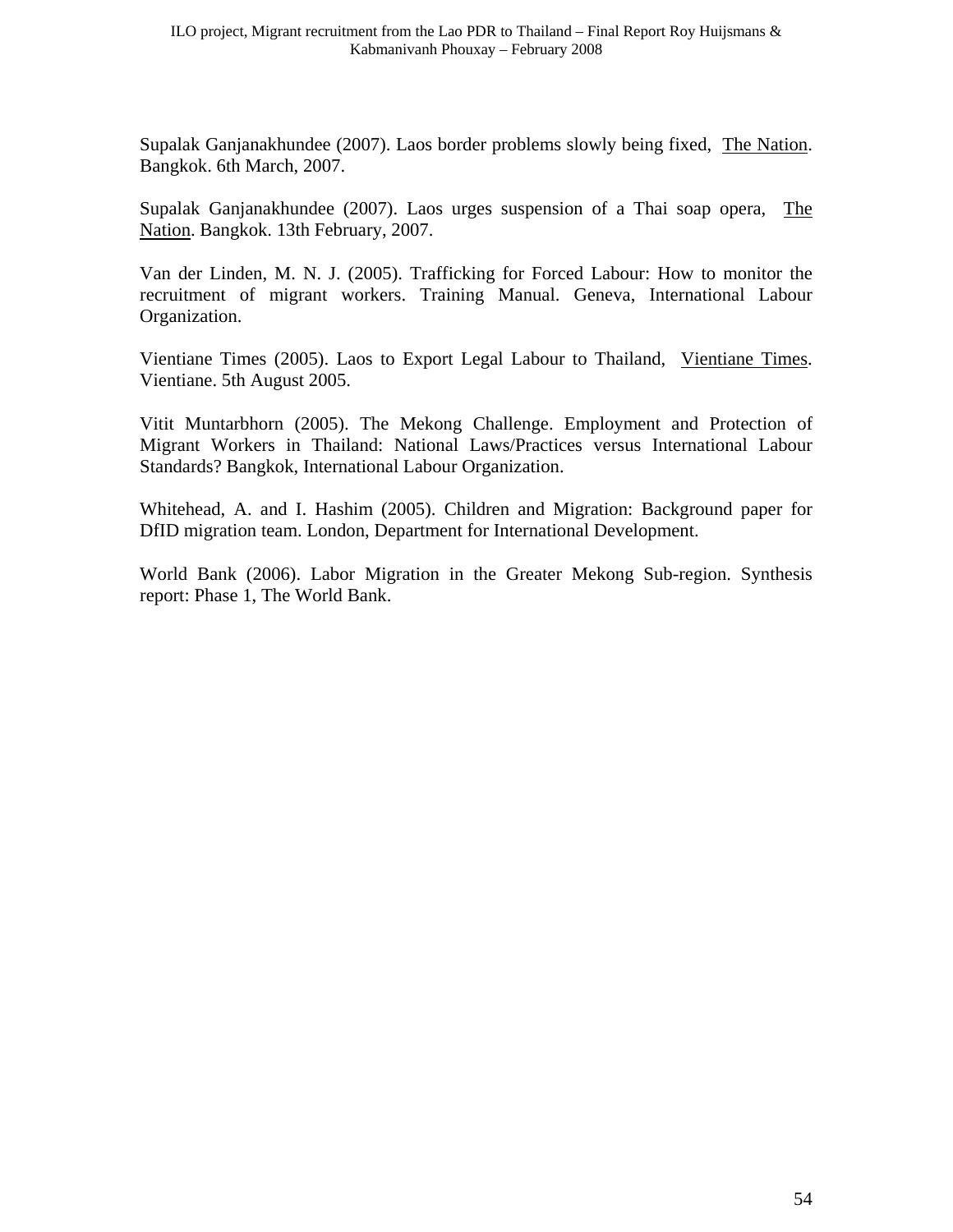# <span id="page-54-0"></span>**Annex 1: Standard questionnaire migrant workers**

ILO Research

"Migrant recruitment from Cambodia and Lao PDR into Thailand"

*C. Interview of informal recruiters* 

#### **Informed consent**

Hello, my name is ……………………….. . I am an interviewer for a ILO research project examining the recruitment of workers to Thailand. We want to understand how migrants travel to Thailand and if there are any ways to improve their safety and working conditions when they arrive there.

We have a number of questions to ask you. Please be assured that your responses will be kept strictly confidential. We do NOT need your name. The information that you give will be used solely for the purpose of this study. The interview will take approximately 30 minutes and we will note down your responses.

You can choose whether you would like to participate in the survey. If you do not want to answer a question, you can choose not to. In addition you can end the interview at any point. We would like to encourage you to participate and assist us by providing honest responses to the questions. Your views are very important. If you have any further queries about the survey please let me know.

May I start the interview now? **Proceed/Stop** 

| Name of interviewee (optional): | Date of interview:   |
|---------------------------------|----------------------|
| Place of interview:             | Name of interviewer: |

- 1. Do you recruit migrant workers from Cambodia and/or Lao PDR to work in Thailand in any of the following sectors i.e. do you provide a service to help migrants find a job in Thailand in any of these three sectors (Tick all that apply)
	- a) Construction
	- b) food processing
	- c) manufacturing

 $\langle$ If tick a) b) and/or c) then – continue If no, end interview>

- 2. Gender male/female
- 3. Age
- 4. Nationality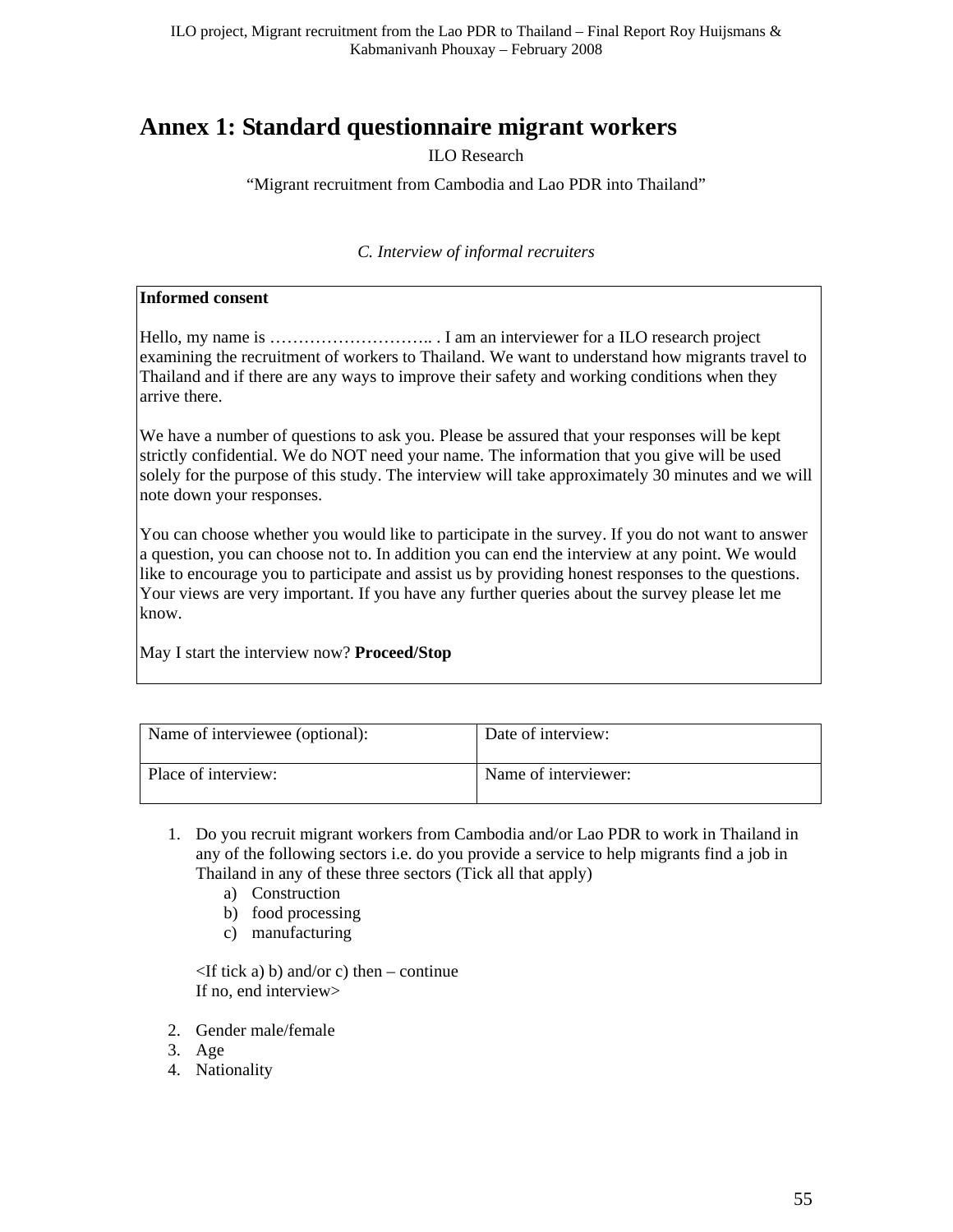- 5. Where do you recruit? (Village, commune, district, province, Thai-Cambodia border, Thai-Laos border)
- 6. How long have you been recruiting migrant workers?
- 7. How many migrants do you usually recruit each time?
	- a) 1-10 workers
	- b) 10-20 workers
	- c) 20 or more
	- d) It changes each time
- 8. How do you recruit migrant workers?
	- a) I contact people related to me (relatives) to migrate for work
	- b) I contact acquaintances of mine e.g. from same village, or through my family/friends to migrate for work
	- c) Migrants contact me directly for service
	- d) I go to places where migrants get together
	- e) Newspaper/Radio/TV ads (mass media)
	- f) Notices
	- g) Others. (specify)
- 9. Does anyone help you to recruit migrants? Yes/No
- 10. If yes, who?
	- a) Village chief/commune leaders (local authorities)
	- b) Local police
	- c) Family of migrants
	- d) Friends (of recruiter)
	- e) Returned migrants
	- f) Migrants I have recruited before who are currently working in Thailand
	- g) Well-known figure in the village (eg. doctor, midwife, spiritual guru, community leader)
	- h) Others (Specify)
- 11. Describe the procedures to recruit and send workers to Thailand.
- 12. What type of assistance do you provide to migrants you recruit to Thailand? Please provide details on each of the following.
	- a) Job placement
	- b) Making of travel and/or ID documents
	- c) Information on job, working and living conditions in Thailand
	- d) Free or cheap accommodation at destination
	- e) Follow up or support at destination
	- f) Access to complaints mechanism (if problem at destination)
	- g) Sending money home Facilitation of remittances
	- h) Safe travel across border and to destination
	- i) Contact with family/friends at home
	- j) Others (specify)
- 13. How much does each migrant usually pay you for your services?
	- a) Nothing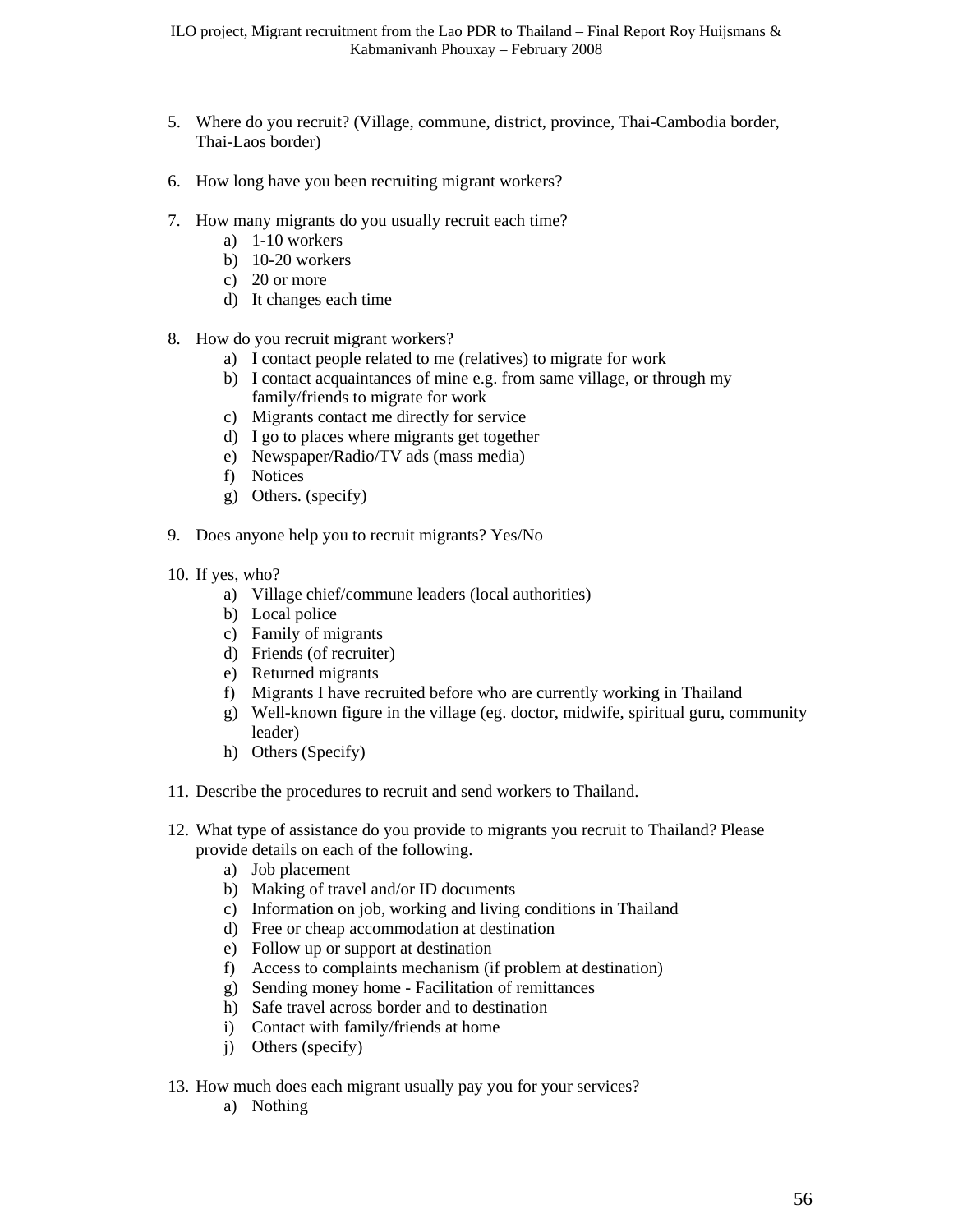- b) ………………………..THB
- 14. Do you provide loans to migrants who want to migrate to Thailand but cannot pay you up-front? Yes/No
- 15. If yes, what are the repayment methods?
	- a) Full deduction of salary for ……….months
	- b) Partial deduction salary for ………months (state percentage of salary:  $\%$ )
	- c) Lump sum
	- d) Depends on the migrant
	- e) Others (specify)
- 16. Does anyone else pay you for each recruited worker you organize? a) Yes b) No c) Sometimes
- 17. If yes, how much do they usually pay you?
	- a) ……………….USD/baht
	- b) Nothing
- 18. If yes to 16, who usually pays you? (List –tick all that apply)
	- a) Employer
	- b) Recruiter in Thailand
	- c) Recruiter in Cambodia/Lao PDR
	- d) Police

19. For migrants you recruit into the following sectors, how much does a migrant on average earn per month in each of the following sectors?

| Construction THB/NA    |  |
|------------------------|--|
| Manufacturing THB/ NA  |  |
| Food processing THB/NA |  |

- 20. If you assist migrants in remitting money home, how do you do it?
- 21. How much do you charge for facilitating remittances?
	- a) ………………………..THB
	- b) Nothing
- 22. Do you follow up with workers after sending them to Thailand? How? Please provide details.
- 23. What kind of assistance do you provide to the worker in the event of a dispute with employer? Please provide details.
- 24. How can workers lodge a complaint, if any? Please provide details.
- 25. From the point when the migrant agrees to go and work in Thailand, how long does it take before migrant can begin work in Thailand?.................................days/weeks/months?
- 26. *For Cambodia and Laos*: Before leaving for Thailand, do you provide clear and adequate information on what to expect? (Yes/No to each item on List)
	- a) Nature of work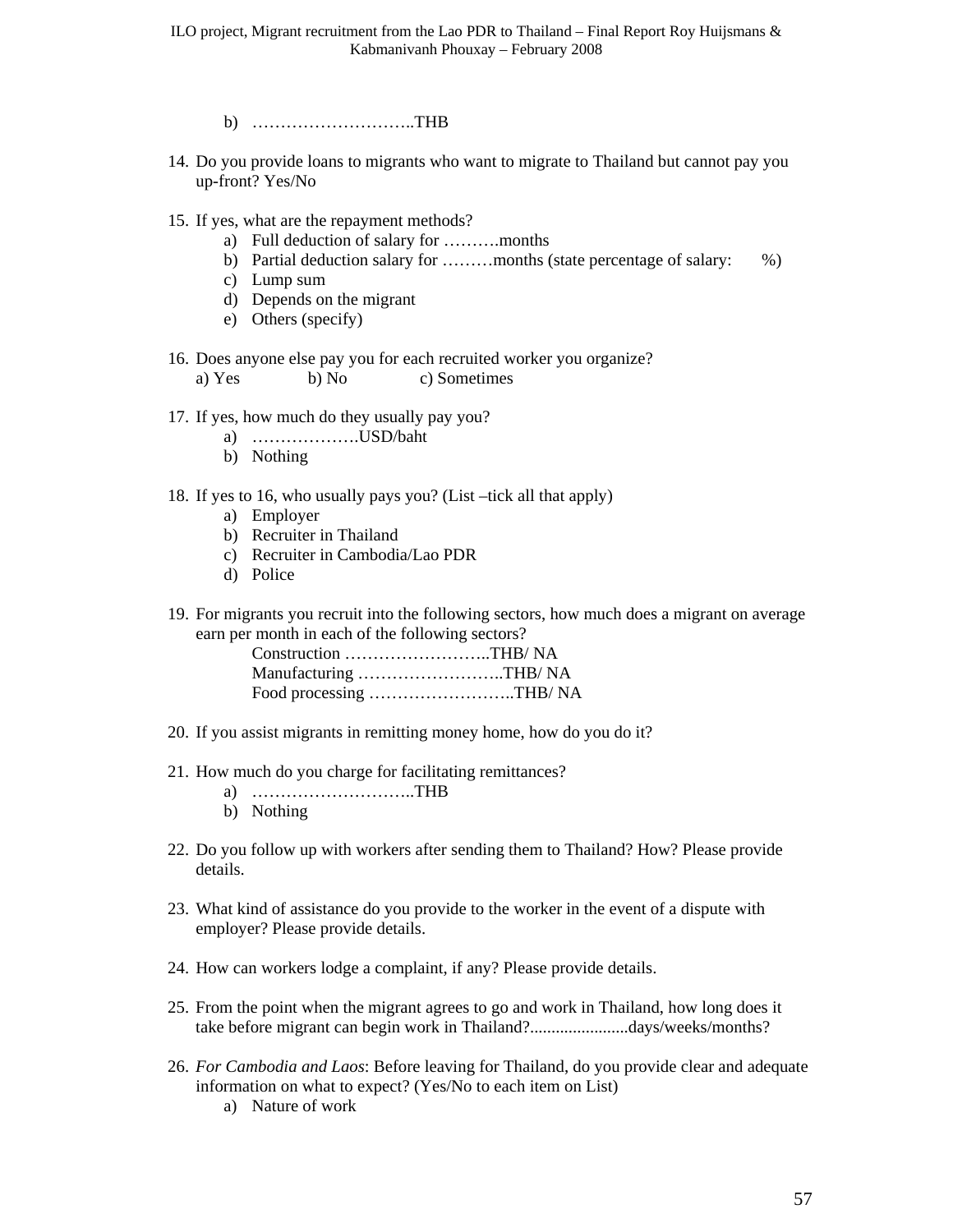- b) Wages
- c) Number of working hours
- d) Overtime pay
- e) Living conditions
- f) Rest days
- g) Healthcare services
- h) Termination of employment
- i) Dispute settlement procedures

*For Thailand*: Before the migrant worker obtains a job in Thailand, do you provide clear and adequate information on what to expect? (Yes/No to each item on List)

- a) Nature of work
- b) Wages
- c) Number of working hours
- d) Overtime pay
- e) Living conditions
- f) Rest days
- g) Healthcare services
- h) Termination of employment
- i) Dispute settlement procedures
- 27. What are some of the problems and challenges you face in your work?
- 28. How do you overcome them?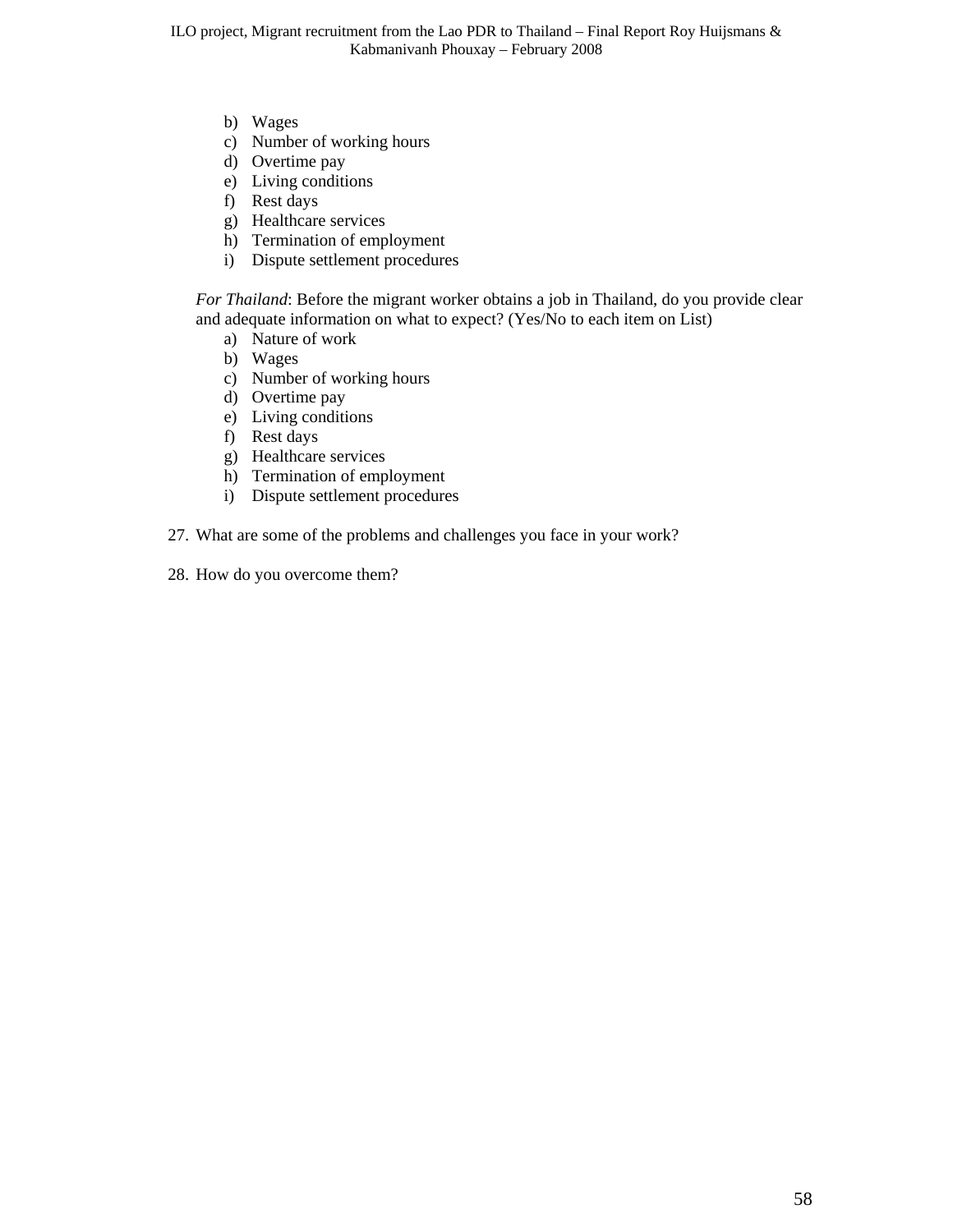# <span id="page-58-0"></span>**Annex 2: Research guidelines for in-depth interviews with migrant workers**

### **(Formal and Informal migrants)**

- 1. Background of migrants: Name, sex, age, education level, job before moving and job in Thailand, address in Laos, family condition (Poor, middle, wealthy….) and parents occupation, family member,
- 2. What are the reasons of moving to work in Thailand (Decision of migrating)
- 3. Please tell me about the process of moving (How do you go? With friends, villagers, Thai/Lao brokers, recruitment company…. )
- 4. Company/Broker/helper (include relatives, friends, villagers…) charge for document service/ for transportation cross-border to Thailand/ for taking you to work or/ for seeking job for you. How do they communicate/relate with you after sending to work in Thailand
- 5. **Are you satisfy with company service** (Brokers/friends/villagers or helpers working in Thailand) and working in Thailand?

### **6. Living in Thailand:**

Have you ever been arrested, detained and deported to Laos during the time of living in Thailand? If yes how ? Does employer provide you accommodation, clothes or need material for living? Or help you to send money back home? Do you have right to go outside/some where or to visit country?

### **7. Working situation:**

Working hours, OT works (Salary, bonus…) relationship with the employers social welfare when you are sick

### **8. Outcome of moving to work in Thailand**

Advantage and disadvantage (Is your family condition improved or not?) Remittance

9. **Are you planning to work in Thailand again?** And what way you will choose?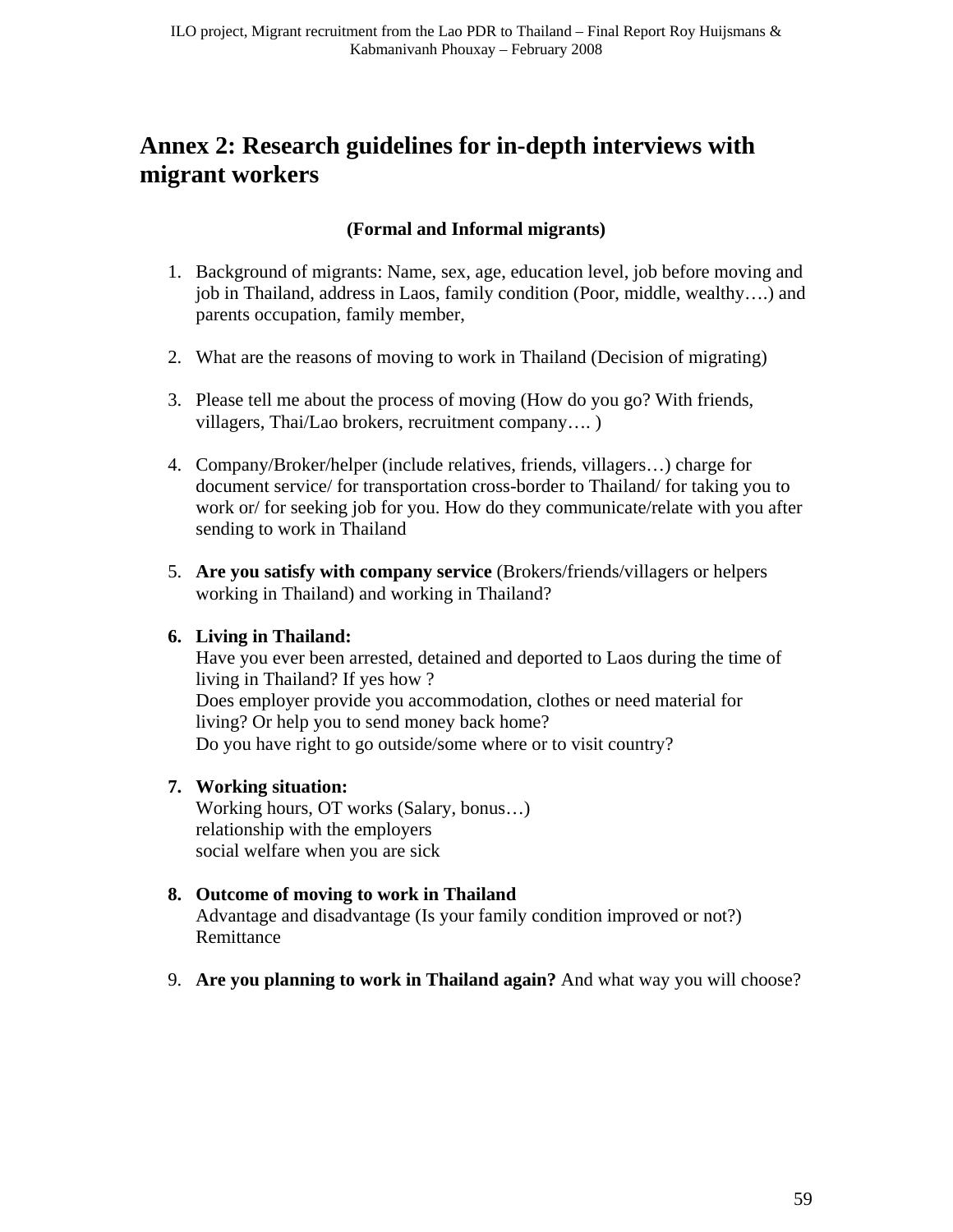# <span id="page-59-0"></span>**Annex 3: Questionnaire for recruitment agencies**

ILO Research

"Migrant recruitment from Cambodia and Lao PDR into Thailand"

#### *D. Interview of recruitment agencies*

| Name of company: | Date of interview:   |
|------------------|----------------------|
| Address:         | Name of interviewer: |

#### *1. Services and fees*

- 29. Do you recruit migrant workers from Cambodia and/or Lao PDR to work in Thailand in any of the following sectors (i.e. do you provide a service to help migrants find a job in Thailand in any of these three sectors)? (Tick all that apply)
	- a) Construction
	- b) food processing
	- c) manufacturing

 $\leq$ If none ticked = end interview $>$ 

- 1.1 Which other countries is your agency licensed to recruit and send workers to? List all (countries may be different for Cambodia and Laos)
- 1.2 In which provinces do you recruit?
- 1.3 What is your quota for sending workers to Thailand? …………people…………..sector
- 1.4 How many workers have you sent to Thailand so far? Which sectors? Give specific details for
	- a) Construction
	- b) Food processing
	- c) Manufacturing
	- d) Total for all sectors (I.E. MORE THAN THE THREE ABOVE)
- 1.5 Please describe the procedures to recruit and send workers to Thailand. (Provide details for each of the following procedure.)
	- a) Demand from receiving country
	- b) Bidding with MOLVT or MOLSW
	- c) Obtain approval
	- d) Advertise for applicants
	- e) Selection and processing of legal documents
	- f) Pre-departure training
	- g) Signing of contracts
	- h) Transporting migrants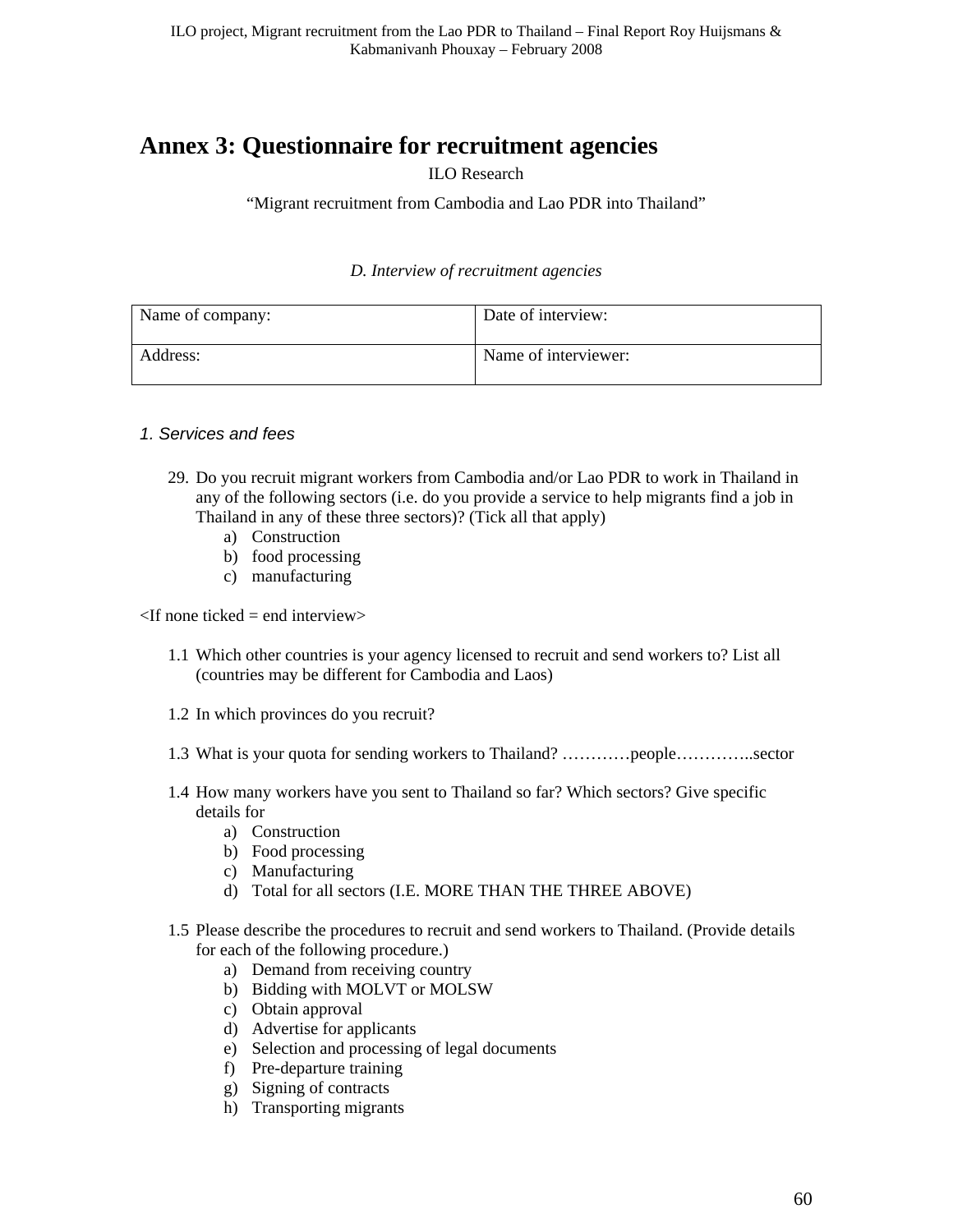#### i) Monitoring

- 1.6 From the point when the migrant agrees to go and work in Thailand, how long does it usually take before migrant can begin work in Thailand?.......................days/weeks/months?
- 1.7 What services do you provide? (List the options and ask interviewee for details.)
	- a) Job placement
	- b) Making of travel and/or ID documents
	- c) Pre-departure training
	- d) Information on working and living conditions
	- e) Free or cheap accommodation at destination
	- f) Formal contracts
	- g) Medical checkups
	- h) Follow up or support at destination
	- i) Access to complaints mechanism (if problem at destination)
	- j) Creation of bank accounts and/or facilitation in remittances
	- k) Safe travel across the border and to destination
	- l) Others (specify)
- 1.8 How much does the migrant pay to you to go and work in Thailand? ………………….USD
- 1.9 How much is the service fee charged by your agency?………………….USD or …………..% of salary for ……. months
- 1.10 How do you arrive at this figure? (Prompt below and tick all that apply?)
	- a) Services offered
	- b) Wages offered by employer
	- c) Nature of work and location
	- d) Domestic legal limits
	- e) Regulations in receiving country
	- f) Profit margin
	- g) Employment status of worker
- 1.11 What are the payment methods like? Please provide details on the following:
	- a) Advance payment
	- b) Loans conditions
	- c) Salary deductions
	- d) Duration
	- e) Penalties

1.12 How much do you charge to the employer per worker? ………………….USD

1.13 On average, what is your profit margin per migrant worker? ………………………..USD

1.14 For migrants you recruit into the following sectors, how much does a migrant on average earn per month in each of the following sectors?

| Construction THB/NA   |  |
|-----------------------|--|
| Manufacturing THB/ NA |  |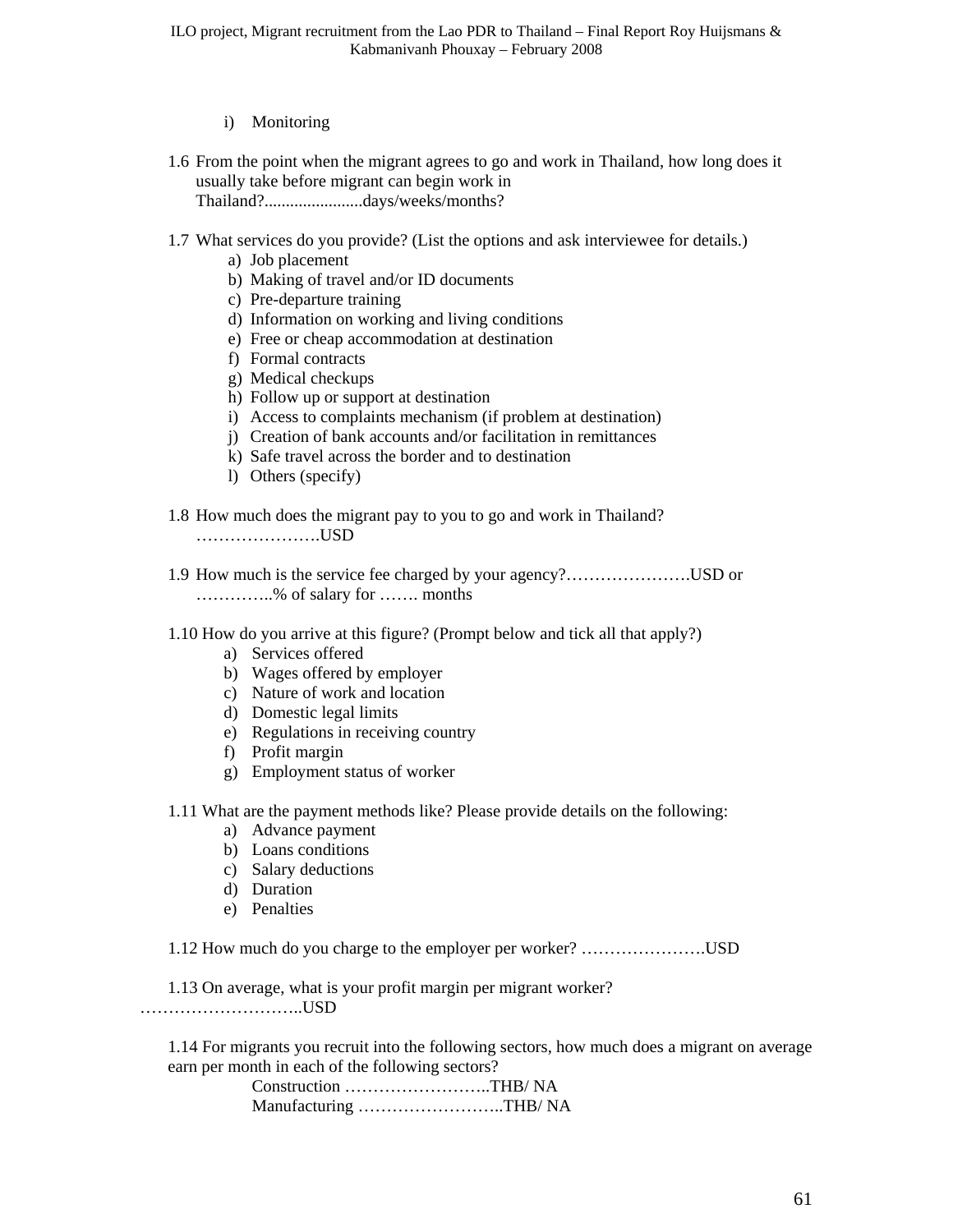Food processing ……………………..THB/ NA

- 2. Recruitment and information
	- 2.1 How do you recruit workers? (tick all that apply)
		- a) Job advertisements in newspaper/radio/TV (mass media)
		- b) Notices
		- c) Independent brokers
		- d) Direct solicitation by staff going to village
		- e) Migrants walk-in to agency offices
		- f) Others (specify)
	- 2.2 What information do you provide to migrants during recruitment?
	- 2.3 Before the worker goes to Thailand, do you provide clear and adequate information on what to expect?
		- a) Nature of work
		- b) Wages
		- c) Number of working hours
		- d) Overtime pay
		- e) Living conditions
		- f) Rest days
		- g) Healthcare services
		- h) Termination of employment
		- i) Dispute settlement procedures
	- 2.4 Before the migrant signs the contract, do you explain the terms and conditions of the contract clearly to the worker? How do you ensure that the worker understands?
	- 2.5 Do you provide pre-departure training / orientation to worker?
		- a) If yes, how long is it?
		- b) What are the topics covered?
	- 2.6 Do you follow up with workers after sending them to Thailand? How? Please provide details.
	- 2.7 What kind of assistance do you provide to the worker in the event of a dispute with employer? Please provide details.
	- 2.8 How can workers lodge a complaint, if any? Please provide details.
- 3. Comparison of formal and informal channels
	- 3.1 Tell me more about the independent brokers you work with.
		- a) Who are they?
		- b) How do you recruit them?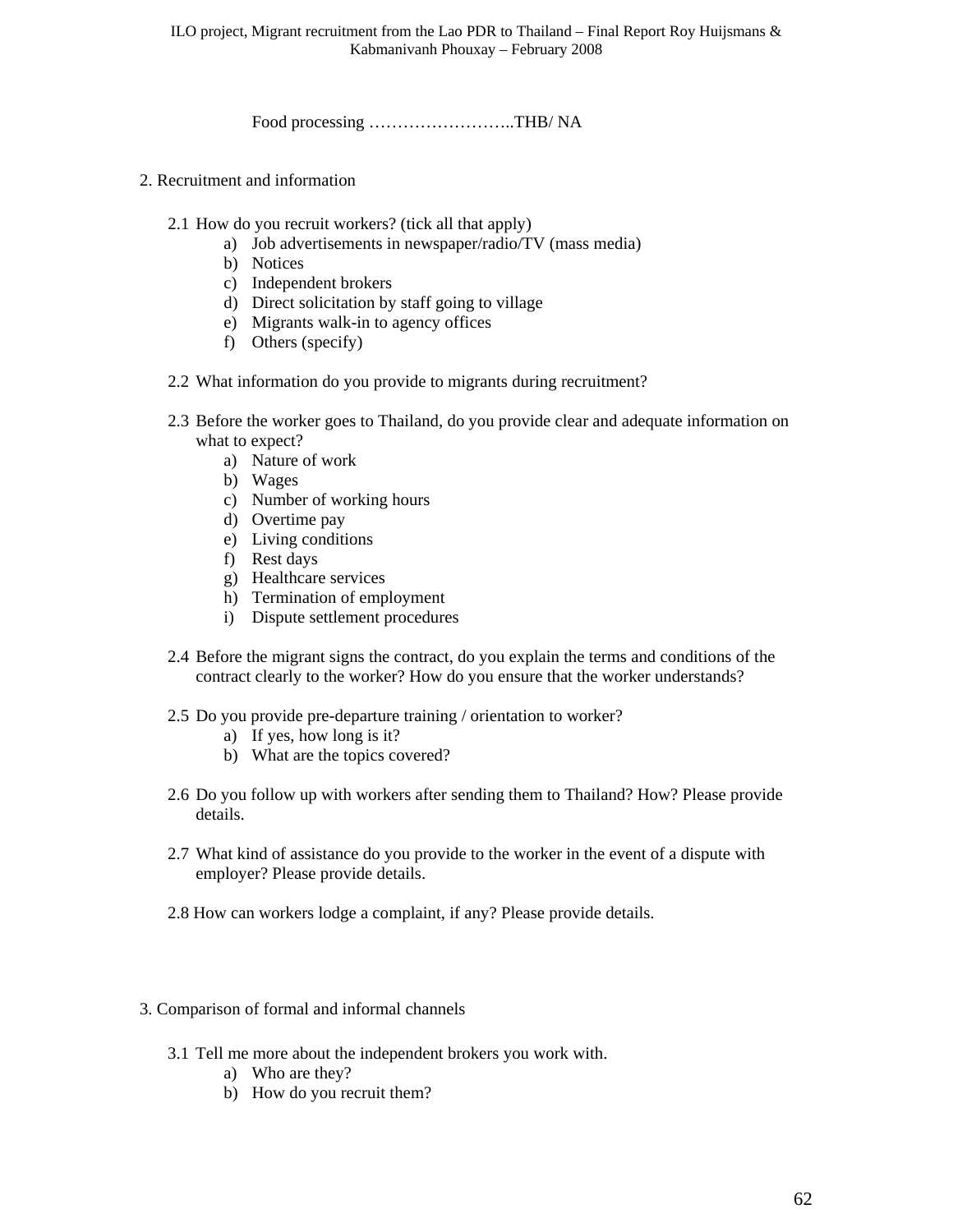- c) How much are their commission fees?
- d) Do they receive any payment from the workers?
- e) Do you train them?
- f) How do you ensure they do not lie, cheat or coerce the workers?
- 3.2 Compared with the informal channels, are the formal recruitment channels known widely and easily accessible to everyone?
- 3.3 Why do people prefer to migrate irregularly? List 3 main reasons.
	- a) Cheaper
	- b) Faster
	- c) Simpler (no paperwork, health exams, training etc)
	- d) Recruited by family/neighbours/friends
	- e) Cross-border into Thailand
	- f) Not aware of formal migration channels
	- g) Not convinced of benefits from regular migration
	- h) Bad impressions of recruitment agencies
	- i) Bad impression of authorities
	- j) Had prior experience
	- k) Others (specify)
- 3.4 What are your biggest challenges /problems in recruiting and sending workers overseas? List main 3.
	- a) Obtaining visa and work permit
	- b) Signing employment contract
	- c) Coordinating process with employer
	- d) Coordinating process with MOL and immigration
	- e) Coordinating process with Thai authorities
	- f) Workers breaking contracts
	- g) Bad media coverage
	- h) Not enough workers willing to go to Thailand
	- i) Slow bureaucratic process
	- j) Others
- 3.5 Compared with informal recruiters, how much of the Cambodian/Lao labour market is captured by licensed recruitment agencies in the recruiting and sending of workers to Thailand?
- 4. Legal and policy framework
	- 4.1 What do you think of the current regulatory framework on recruitment to other countries?
		- a) Overly regulated
		- b) Loosely regulated
		- c) Reflects market conditions
		- d) Does not reflect market conditions
		- e) Promotes growth of recruitment business
		- f) Discourages business
		- g) Full of ambiguities and subject to change
		- h) Government does not have a clear policy/plan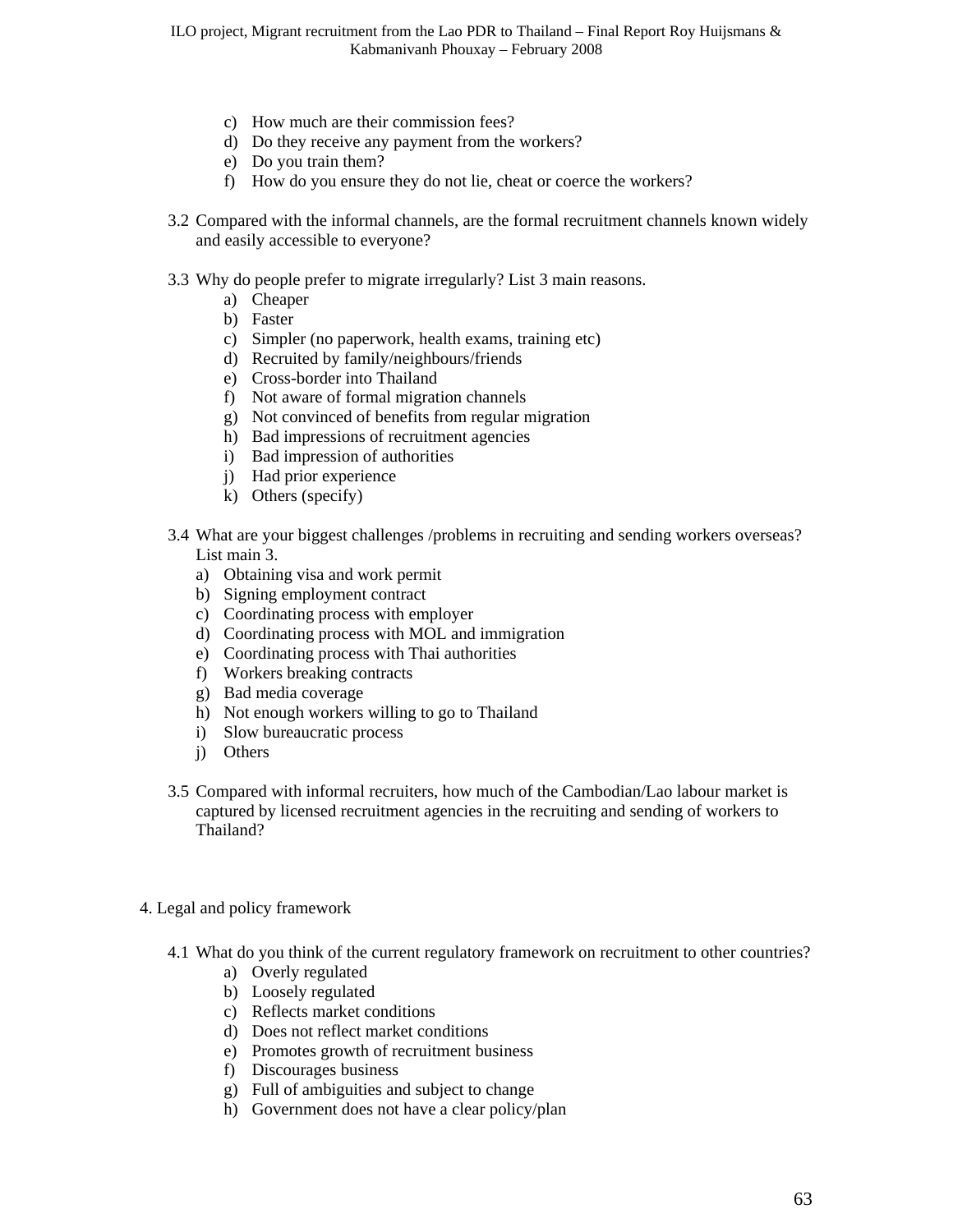i) Others (specify)

#### 4.2 What do you think of the current licensing policy?

- a) Liberal
- b) Restrictive
- c) Fair

#### 4.3 Which aspects are you dissatisfied with? Please provide details.

- a) Size of industry
- b) Requirements for license
- c) Deposit fund
- d) Paperwork
- e) Processing time
- f) Capacity and support
- g) Others (specify)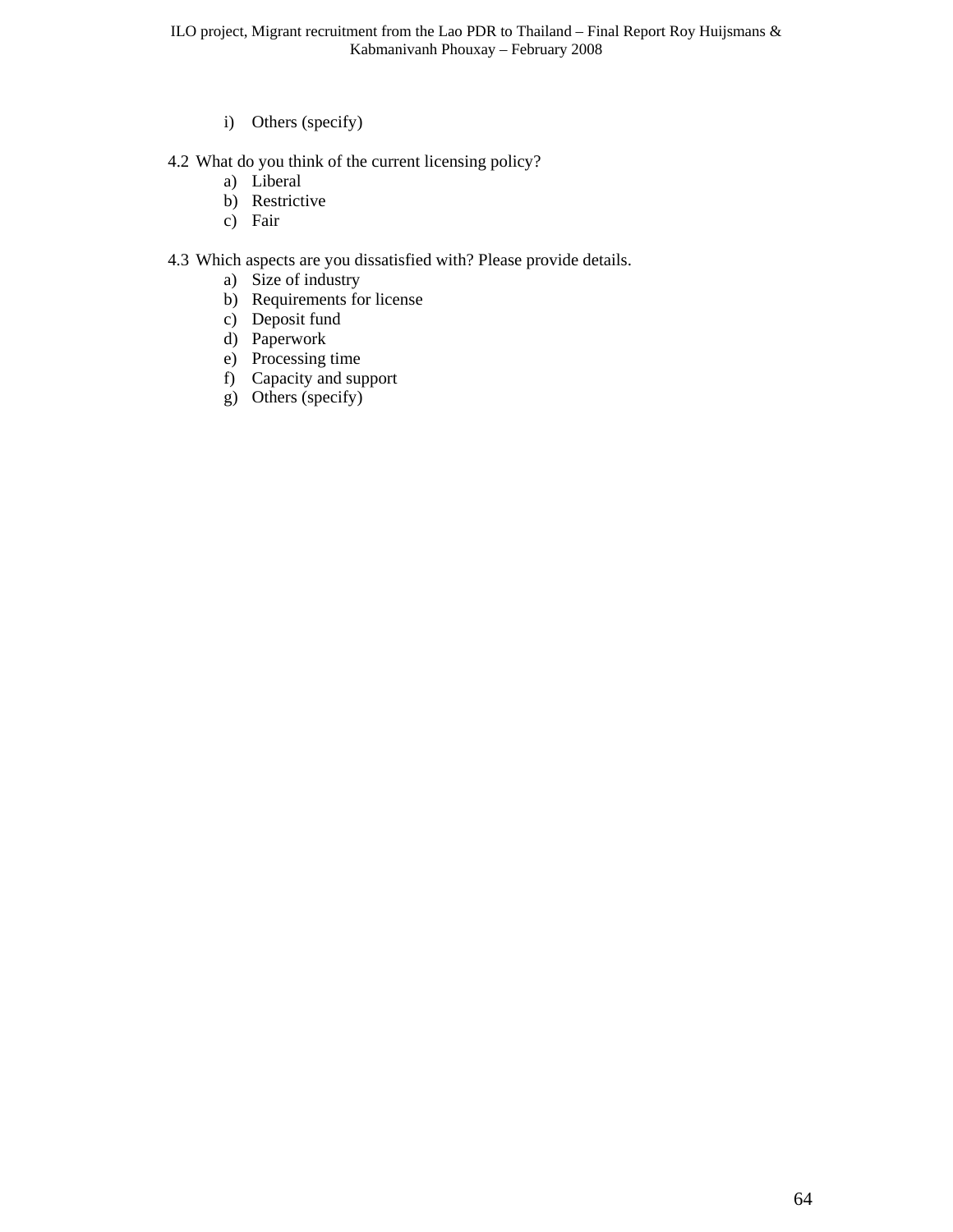# <span id="page-64-0"></span>**Annex 4: Research guidelines for interviewing government officials**

Cambodia / Laos / Thailand Question guidelines Government officials

### **A. For Cambodian** / **Laos Ministry of Labour**

- 1. In the case of Cambodia, why was the MOU implemented only in September 2006 even though it was signed in 2003? What caused the delay?
- 2. Do you disseminate information regarding to MOU?
	- a. Through what means
	- b. Who is your target audience?
- 3. Are there any provisions in the MOU that are not practical to the present situation? How should the MOU be revised?
- 4. Does the MOU provide adequate protection for migrant workers? If not, what else is needed?
- 5. In the case of Cambodia, why was the number of agencies reduced from 42 to 13 after the implementation of MOU?
- 6. Do you think there should be any restriction on the number of licensed recruiting agencies? Why?
- 7. Do you consider the existing number of licensed recruiting agencies enough for the demand of workers abroad?
- 8. *Please make this question more specific based on your analysis of the regulations in the specific country:* Have you set up any rules and regulations for the licensed recruiting agencies?
	- a. If yes, what rules and regulations, give details and procedure?
	- b. How do these rules and regulations protect migrant workers?
	- c. Are those rules and regulation set up according to the MOU?
	- d. If no, who did and what rules and regulations?
- 9. What licensing requirements do recruitment agencies have to meet?
	- a. How do you ensure the professional and ethical standards of the recruiting agencies?
- 10. Do you place a cap on the recruitment fees that agencies can charge?
	- a. If yes, what is it, and what are the reasons to determine the fees?
	- b. If no, why?